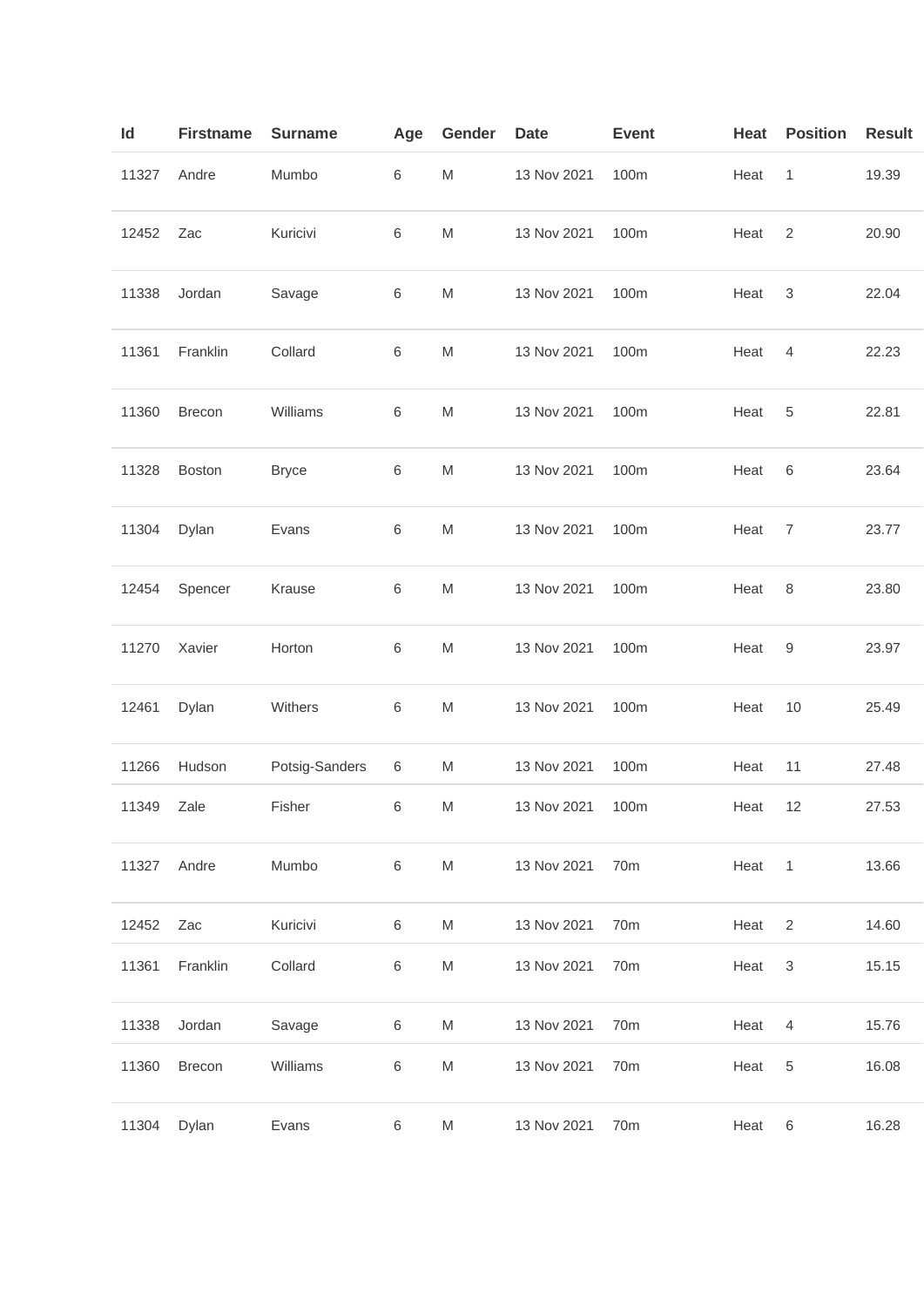| ld    | <b>Firstname</b> | <b>Surname</b> | Age   | Gender                                                                                                     | <b>Date</b> | <b>Event</b>    | Heat | <b>Position</b> | <b>Result</b> |
|-------|------------------|----------------|-------|------------------------------------------------------------------------------------------------------------|-------------|-----------------|------|-----------------|---------------|
| 12454 | Spencer          | Krause         | 6     | ${\sf M}$                                                                                                  | 13 Nov 2021 | 70 <sub>m</sub> | Heat | $\overline{7}$  | 16.77         |
| 11328 | <b>Boston</b>    | <b>Bryce</b>   | 6     | M                                                                                                          | 13 Nov 2021 | 70m             | Heat | 8               | 16.93         |
| 11270 | Xavier           | Horton         | 6     | M                                                                                                          | 13 Nov 2021 | 70m             | Heat | 9               | 17.45         |
| 11349 | Zale             | Fisher         | 6     | M                                                                                                          | 13 Nov 2021 | 70m             | Heat | 10              | 18.58         |
| 11342 | Brooklyn         | Goddard        | 6     | M                                                                                                          | 13 Nov 2021 | 70 <sub>m</sub> | Heat | 11              | 18.62         |
| 11266 | Hudson           | Potsig-Sanders | 6     | M                                                                                                          | 13 Nov 2021 | 70m             | Heat | 12              | 18.71         |
| 12452 | Zac              | Kuricivi       | 6     | M                                                                                                          | 13 Nov 2021 | Discus 350g     | Heat | 1               | 7.58          |
| 11327 | Andre            | Mumbo          | 6     | M                                                                                                          | 13 Nov 2021 | Discus 350g     | Heat | $\sqrt{2}$      | 7.31          |
| 12454 | Spencer          | Krause         | 6     | M                                                                                                          | 13 Nov 2021 | Discus 350g     | Heat | 3               | 6.47          |
| 11360 | <b>Brecon</b>    | Williams       | 6     | M                                                                                                          | 13 Nov 2021 | Discus 350g     | Heat | 4               | 5.99          |
| 11361 | Franklin         | Collard        | 6     | M                                                                                                          | 13 Nov 2021 | Discus 350g     | Heat | 5               | 5.95          |
| 11304 | Dylan            | Evans          | 6     | M                                                                                                          | 13 Nov 2021 | Discus 350g     | Heat | 6               | 5.79          |
| 11328 | <b>Boston</b>    | <b>Bryce</b>   | 6     | M                                                                                                          | 13 Nov 2021 | Discus 350g     | Heat | $\overline{7}$  | 5.78          |
| 11270 | Xavier           | Horton         | 6     | M                                                                                                          | 13 Nov 2021 | Discus 350g     | Heat | 8               | 4.45          |
| 11338 | Jordan           | Savage         | 6     | M                                                                                                          | 13 Nov 2021 | Discus 350g     | Heat | 9               | 3.29          |
| 11342 | Brooklyn         | Goddard        | 6     | M                                                                                                          | 13 Nov 2021 | Discus 350g     | Heat | 10              | 3.18          |
| 11349 | Zale             | Fisher         | 6     | ${\sf M}$                                                                                                  | 13 Nov 2021 | Discus 350g     | Heat | 11              | 3.09          |
| 12461 | Dylan            | Withers        | 6     | $\mathsf{M}% _{T}=\mathsf{M}_{T}\!\left( a,b\right) ,\ \mathsf{M}_{T}=\mathsf{M}_{T}\!\left( a,b\right) ,$ | 13 Nov 2021 | Discus 350g     | Heat | 12              | 2.54          |
| 11266 | Hudson           | Potsig-Sanders | $\,6$ | M                                                                                                          | 13 Nov 2021 | Discus 350g     | Heat | 13              | 2.08          |
| 12452 | Zac              | Kuricivi       | 6     | M                                                                                                          | 13 Nov 2021 | Long Jump       | Heat | 1               | 2.32          |
| 12455 | Ashton           | Harvey         | 6     | M                                                                                                          | 13 Nov 2021 | Long Jump       | Heat | $\overline{2}$  | 2.19          |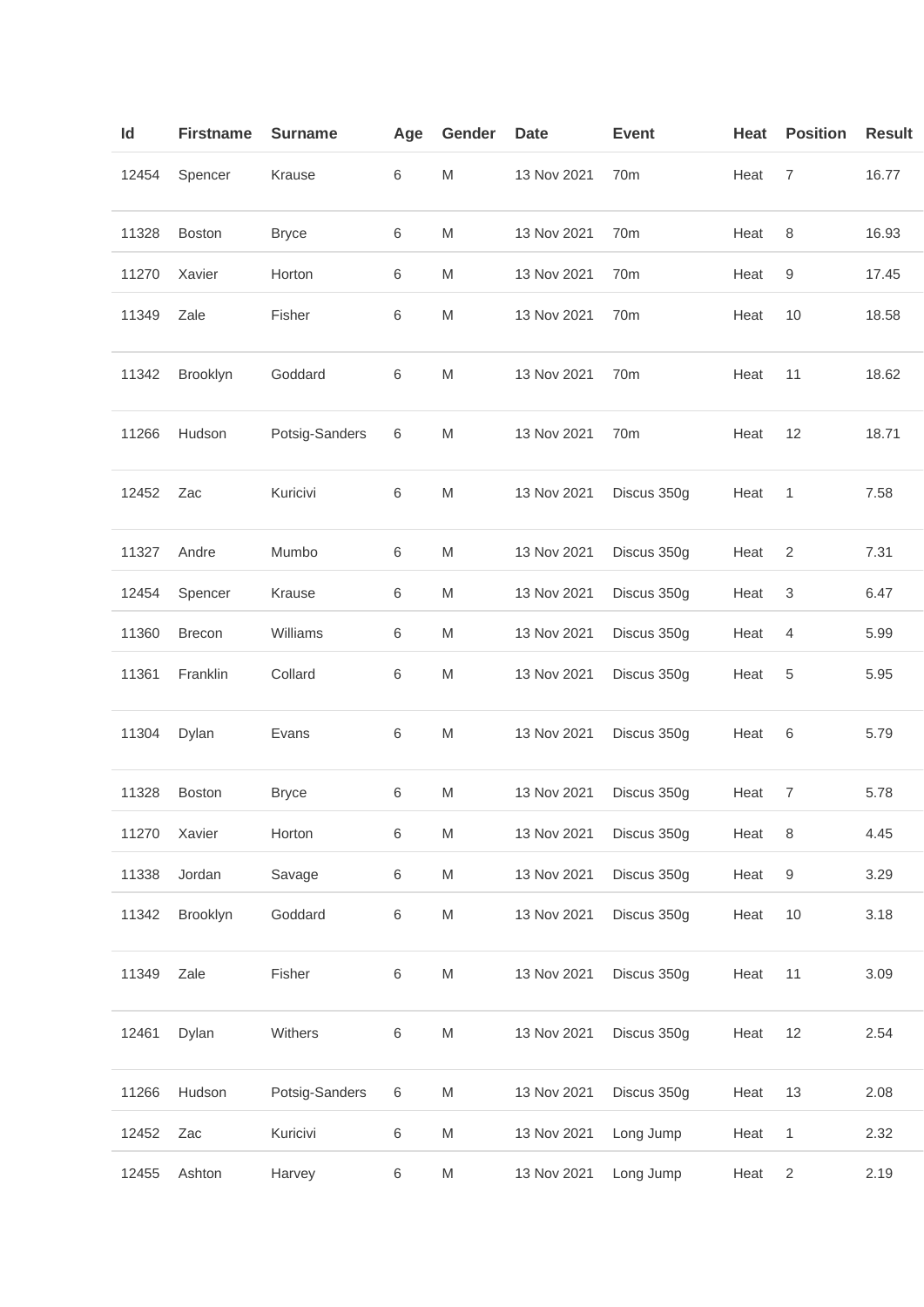| Id    | <b>Firstname</b> | <b>Surname</b> | Age              | Gender    | <b>Date</b> | <b>Event</b> | Heat | <b>Position</b> | <b>Result</b> |
|-------|------------------|----------------|------------------|-----------|-------------|--------------|------|-----------------|---------------|
| 11360 | <b>Brecon</b>    | Williams       | 6                | ${\sf M}$ | 13 Nov 2021 | Long Jump    | Heat | 3               | 2.04          |
| 11328 | Boston           | <b>Bryce</b>   | 6                | M         | 13 Nov 2021 | Long Jump    | Heat | 4               | 1.86          |
| 11361 | Franklin         | Collard        | 6                | M         | 13 Nov 2021 | Long Jump    | Heat | 5               | 1.76          |
| 11304 | Dylan            | Evans          | 6                | M         | 13 Nov 2021 | Long Jump    | Heat | 6               | 1.73          |
| 12461 | Dylan            | Withers        | 6                | M         | 13 Nov 2021 | Long Jump    | Heat | 6               | 1.73          |
| 11270 | Xavier           | Horton         | 6                | M         | 13 Nov 2021 | Long Jump    | Heat | 8               | 1.71          |
| 11349 | Zale             | Fisher         | 6                | M         | 13 Nov 2021 | Long Jump    | Heat | 9               | 1.40          |
| 11342 | Brooklyn         | Goddard        | 6                | M         | 13 Nov 2021 | Long Jump    | Heat | 10              | 1.39          |
| 12454 | Spencer          | Krause         | 6                | M         | 13 Nov 2021 | Long Jump    | Heat | 11              | 1.36          |
| 11338 | Jordan           | Savage         | 6                | M         | 13 Nov 2021 | Long Jump    | Heat | 12              | 1.33          |
| 11266 | Hudson           | Potsig-Sanders | 6                | M         | 13 Nov 2021 | Long Jump    | Heat | 13              | 1.24          |
| 11353 | Izaiyah          | Williams       | $\boldsymbol{7}$ | M         | 13 Nov 2021 | 100m         | Heat | 1               | 19.41         |
| 11373 | Grayson          | <b>Brooker</b> | $\overline{7}$   | M         | 13 Nov 2021 | 100m         | Heat | $\mathbf{2}$    | 20.03         |
| 5757  | Manava           | Pera           | $\overline{7}$   | M         | 13 Nov 2021 | 100m         | Heat | 3               | 20.16         |
| 12463 | Jacob            | Manu           | $\overline{7}$   | M         | 13 Nov 2021 | 100m         | Heat | 4               | 20.93         |
| 5687  | <b>Bodhi</b>     | Smith          | $\overline{7}$   | M         | 13 Nov 2021 | 100m         | Heat | $\sqrt{5}$      | 21.32         |
| 5636  | Heath            | Posthuma       | $\overline{7}$   | M         | 13 Nov 2021 | 100m         | Heat | 6               | 21.33         |
| 5620  | Zac              | Rowley         | $\overline{7}$   | M         | 13 Nov 2021 | 100m         | Heat | 7               | 21.45         |
| 5733  | Harrison         | Osinski        | $\overline{7}$   | M         | 13 Nov 2021 | 100m         | Heat | 8               | 21.78         |
| 5648  | Lorenz           | Moana          | $\overline{7}$   | M         | 13 Nov 2021 | 100m         | Heat | 9               | 22.15         |
| 5635  | Archie           | Posthuma       | $\overline{7}$   | M         | 13 Nov 2021 | 100m         | Heat | 10              | 22.49         |
| 5602  | Nicholas         | Michel         | $\overline{7}$   | M         | 13 Nov 2021 | 100m         | Heat | 11              | 22.76         |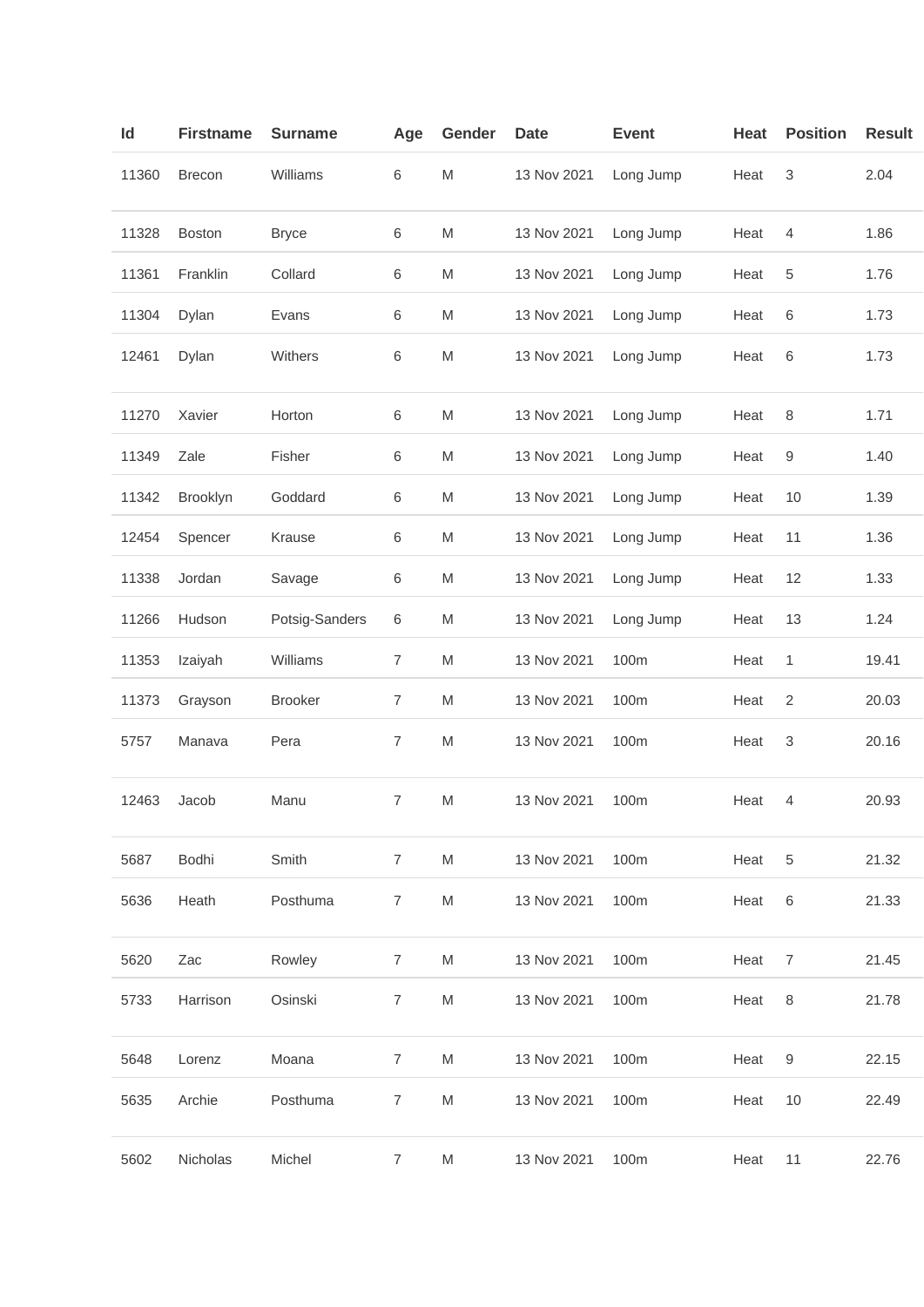| Id    | <b>Firstname</b> | <b>Surname</b> | Age            | Gender    | <b>Date</b> | <b>Event</b>    | Heat | <b>Position</b> | <b>Result</b> |
|-------|------------------|----------------|----------------|-----------|-------------|-----------------|------|-----------------|---------------|
| 11298 | braxton          | vea            | $\overline{7}$ | ${\sf M}$ | 13 Nov 2021 | 100m            | Heat | 12              | 24.52         |
| 11383 | Hamish           | Ison           | $\overline{7}$ | M         | 13 Nov 2021 | 100m            | Heat | 13              | 25.87         |
| 12444 | Maxon            | Hamilton       | $\overline{7}$ | M         | 13 Nov 2021 | 100m            | Heat | 14              | 27.79         |
| 5687  | Bodhi            | Smith          | $\overline{7}$ | M         | 13 Nov 2021 | 300m            | Heat | 1               | 1:12.04       |
| 11373 | Grayson          | <b>Brooker</b> | $\overline{7}$ | M         | 13 Nov 2021 | 300m            | Heat | 2               | 1:13.44       |
| 5620  | Zac              | Rowley         | $\overline{7}$ | M         | 13 Nov 2021 | 300m            | Heat | $\sqrt{3}$      | 1:15.95       |
| 5757  | Manava           | Pera           | $\overline{7}$ | M         | 13 Nov 2021 | 300m            | Heat | $\overline{4}$  | 1:16.55       |
| 5733  | Harrison         | Osinski        | $\overline{7}$ | M         | 13 Nov 2021 | 300m            | Heat | 5               | 1:20.54       |
| 5636  | Heath            | Posthuma       | $\overline{7}$ | M         | 13 Nov 2021 | 300m            | Heat | $\,6$           | 1:21.72       |
| 5635  | Archie           | Posthuma       | $\overline{7}$ | M         | 13 Nov 2021 | 300m            | Heat | $\overline{7}$  | 1:23.21       |
| 5648  | Lorenz           | Moana          | $\overline{7}$ | M         | 13 Nov 2021 | 300m            | Heat | $\,8\,$         | 1:23.60       |
| 12463 | Jacob            | Manu           | $\overline{7}$ | M         | 13 Nov 2021 | 300m            | Heat | 9               | 1:24.75       |
| 11353 | Izaiyah          | Williams       | $\overline{7}$ | M         | 13 Nov 2021 | 300m            | Heat | 10              | 1:26.54       |
| 11383 | Hamish           | Ison           | $\overline{7}$ | M         | 13 Nov 2021 | 300m            | Heat | 11              | 1:28.71       |
| 5602  | Nicholas         | Michel         | 7              | M         | 13 Nov 2021 | 300m            | Heat | 12              | 1:33.50       |
| 11298 | braxton          | vea            | $\overline{7}$ | M         | 13 Nov 2021 | 300m            | Heat | 13              | 2:04.85       |
| 11353 | Izaiyah          | Williams       | $\overline{7}$ | M         | 13 Nov 2021 | 70 <sub>m</sub> | Heat | $\overline{1}$  | 13.82         |
| 11373 | Grayson          | <b>Brooker</b> | $\overline{7}$ | M         | 13 Nov 2021 | 70m             | Heat | $\overline{2}$  | 13.95         |
| 5620  | Zac              | Rowley         | $\overline{7}$ | M         | 13 Nov 2021 | 70m             | Heat | $\sqrt{3}$      | 14.37         |
| 5757  | Manava           | Pera           | $\overline{7}$ | ${\sf M}$ | 13 Nov 2021 | 70m             | Heat | $\overline{4}$  | 14.68         |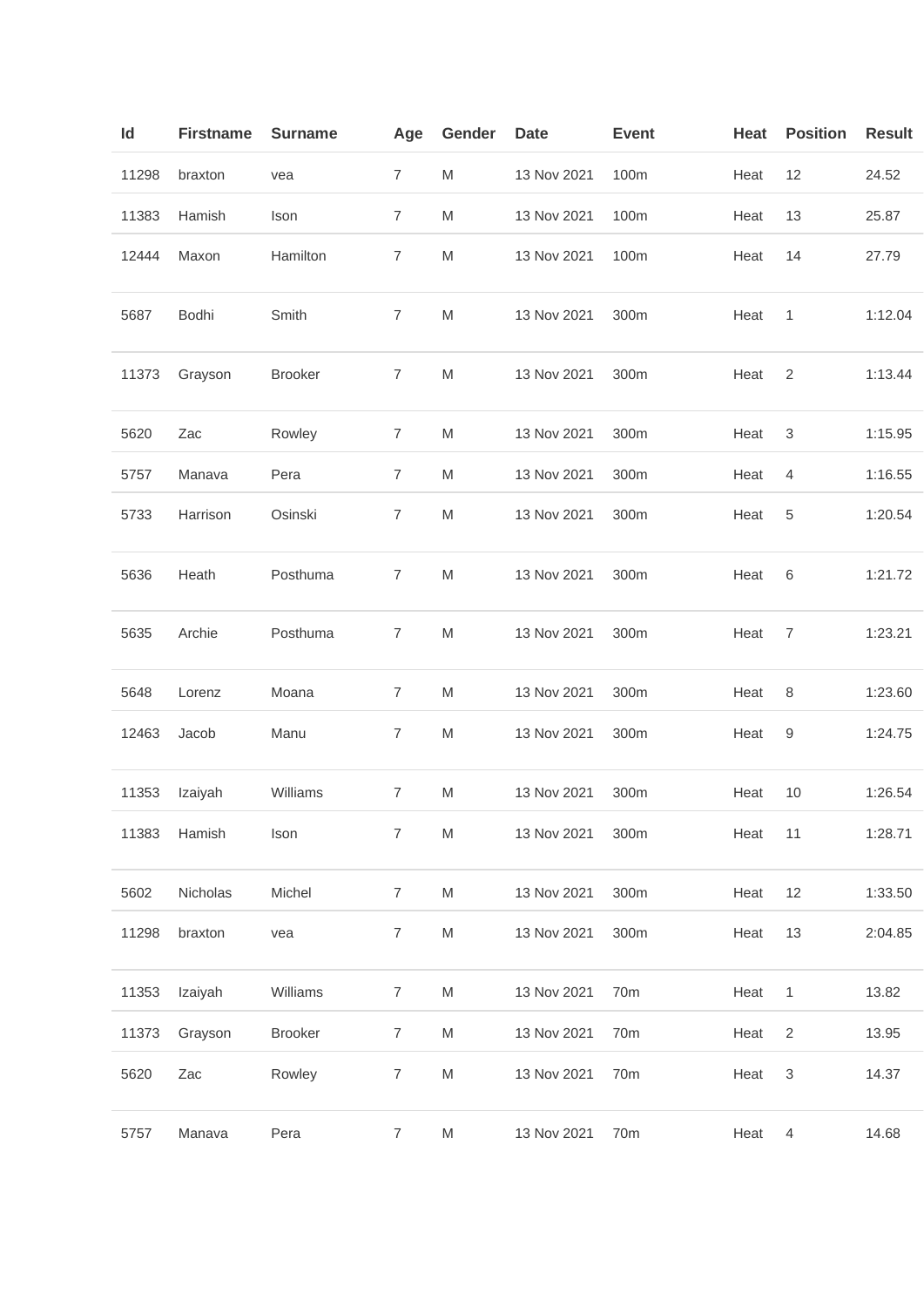| ld |       | <b>Firstname</b> | <b>Surname</b> | Age            | Gender | <b>Date</b> | <b>Event</b>    | Heat | <b>Position</b>  | <b>Result</b> |
|----|-------|------------------|----------------|----------------|--------|-------------|-----------------|------|------------------|---------------|
|    | 5687  | Bodhi            | Smith          | $\overline{7}$ | M      | 13 Nov 2021 | 70m             | Heat | 5                | 14.77         |
|    | 5636  | Heath            | Posthuma       | $\overline{7}$ | M      | 13 Nov 2021 | 70m             | Heat | 6                | 14.80         |
|    | 12463 | Jacob            | Manu           | $\overline{7}$ | M      | 13 Nov 2021 | 70m             | Heat | $\overline{7}$   | 14.94         |
|    | 5648  | Lorenz           | Moana          | $\overline{7}$ | M      | 13 Nov 2021 | 70 <sub>m</sub> | Heat | 8                | 15.63         |
|    | 5602  | Nicholas         | Michel         | 7              | M      | 13 Nov 2021 | 70m             | Heat | 9                | 15.88         |
|    | 5733  | Harrison         | Osinski        | $\overline{7}$ | M      | 13 Nov 2021 | 70m             | Heat | 10               | 16.29         |
|    | 5635  | Archie           | Posthuma       | 7              | M      | 13 Nov 2021 | 70 <sub>m</sub> | Heat | 11               | 17.69         |
|    | 11383 | Hamish           | Ison           | $\overline{7}$ | M      | 13 Nov 2021 | 70m             | Heat | 12               | 18.11         |
|    | 11298 | braxton          | vea            | $\overline{7}$ | M      | 13 Nov 2021 | 70m             | Heat | 13               | 18.17         |
|    | 11298 | braxton          | vea            | $\overline{7}$ | M      | 13 Nov 2021 | Discus 350g     | Heat | $\mathbf{1}$     | 11.04         |
|    | 11373 | Grayson          | <b>Brooker</b> | $\overline{7}$ | M      | 13 Nov 2021 | Discus 350g     | Heat | 2                | 9.77          |
|    | 5636  | Heath            | Posthuma       | $\overline{7}$ | M      | 13 Nov 2021 | Discus 350g     | Heat | 3                | 9.52          |
|    | 5733  | Harrison         | Osinski        | $\overline{7}$ | M      | 13 Nov 2021 | Discus 350g     | Heat | 4                | 8.27          |
|    | 5620  | Zac              | Rowley         | $\overline{7}$ | M      | 13 Nov 2021 | Discus 350g     | Heat | 5                | 6.34          |
|    | 11353 | Izaiyah          | Williams       | $\overline{7}$ | M      | 13 Nov 2021 | Discus 350g     | Heat | 6                | 6.07          |
|    | 5648  | Lorenz           | Moana          | $\overline{7}$ | M      | 13 Nov 2021 | Discus 350g     | Heat | $\overline{7}$   | 5.86          |
|    | 5757  | Manava           | Pera           | $\overline{7}$ | M      | 13 Nov 2021 | Discus 350g     | Heat | $\,8\,$          | 5.80          |
|    | 5602  | Nicholas         | Michel         | $\overline{7}$ | M      | 13 Nov 2021 | Discus 350g     | Heat | $\boldsymbol{9}$ | 5.74          |
|    | 5687  | Bodhi            | Smith          | $\overline{7}$ | M      | 13 Nov 2021 | Discus 350g     | Heat | 10               | 5.03          |
|    | 11383 | Hamish           | Ison           | $\overline{7}$ | M      | 13 Nov 2021 | Discus 350g     | Heat | 11               | 4.35          |
|    | 5635  | Archie           | Posthuma       | $\overline{7}$ | M      | 13 Nov 2021 | Discus 350g     | Heat | 12               | 3.78          |
|    | 12444 | Maxon            | Hamilton       | $\overline{7}$ | M      | 13 Nov 2021 | Discus 350g     | Heat | 13               | 3.31          |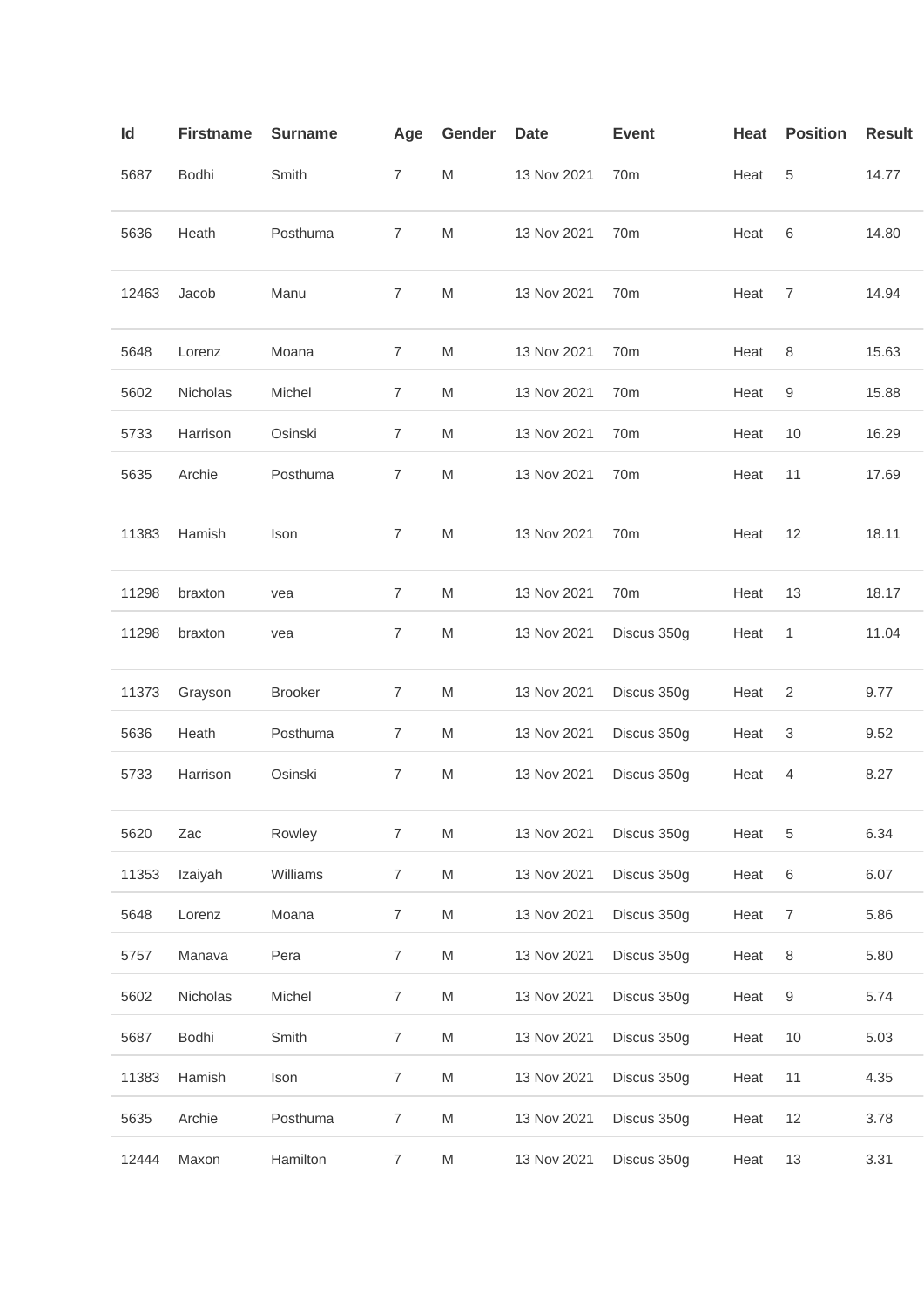| Id    | <b>Firstname</b> | <b>Surname</b> | Age            | Gender    | <b>Date</b> | <b>Event</b> | Heat | <b>Position</b> | <b>Result</b> |
|-------|------------------|----------------|----------------|-----------|-------------|--------------|------|-----------------|---------------|
| 11373 | Grayson          | <b>Brooker</b> | $\overline{7}$ | M         | 13 Nov 2021 | Long Jump    | Heat | 1               | 2.60          |
| 5620  | Zac              | Rowley         | $\overline{7}$ | M         | 13 Nov 2021 | Long Jump    | Heat | 2               | 2.41          |
| 12463 | Jacob            | Manu           | $\overline{7}$ | M         | 13 Nov 2021 | Long Jump    | Heat | 3               | 2.38          |
| 5757  | Manava           | Pera           | $\overline{7}$ | M         | 13 Nov 2021 | Long Jump    | Heat | 4               | 2.28          |
| 5687  | Bodhi            | Smith          | $\overline{7}$ | M         | 13 Nov 2021 | Long Jump    | Heat | 5               | 2.26          |
| 11353 | Izaiyah          | Williams       | 7              | M         | 13 Nov 2021 | Long Jump    | Heat | 6               | 2.24          |
| 5635  | Archie           | Posthuma       | 7              | M         | 13 Nov 2021 | Long Jump    | Heat | 7               | 2.20          |
| 5602  | Nicholas         | Michel         | $\overline{7}$ | M         | 13 Nov 2021 | Long Jump    | Heat | 8               | 2.02          |
| 5733  | Harrison         | Osinski        | $\overline{7}$ | M         | 13 Nov 2021 | Long Jump    | Heat | 9               | 2.01          |
| 5648  | Lorenz           | Moana          | $\overline{7}$ | M         | 13 Nov 2021 | Long Jump    | Heat | 10              | 1.99          |
| 11298 | braxton          | vea            | 7              | M         | 13 Nov 2021 | Long Jump    | Heat | 11              | 1.79          |
| 5636  | Heath            | Posthuma       | $\overline{7}$ | M         | 13 Nov 2021 | Long Jump    | Heat | 12              | 1.68          |
| 11383 | Hamish           | Ison           | $\overline{7}$ | M         | 13 Nov 2021 | Long Jump    | Heat | 13              | 1.40          |
| 5652  | Ethan            | Kissell        | 8              | M         | 13 Nov 2021 | 100m         | Heat | 1               | 17.46         |
| 11315 | Maxwell          | Luder-Mumbo    | 8              | ${\sf M}$ | 13 Nov 2021 | 100m         | Heat | 2               | 17.50         |
| 12472 | Tauryn           | Kim            | 8              | M         | 13 Nov 2021 | 100m         | Heat | $\sqrt{3}$      | 18.10         |
| 5766  | Cayden           | Collard        | 8              | ${\sf M}$ | 13 Nov 2021 | 100m         | Heat | $\overline{4}$  | 18.41         |
| 5769  | Heath            | Tate           | 8              | ${\sf M}$ | 13 Nov 2021 | 100m         | Heat | 5               | 18.91         |
| 5698  | Vulcan           | Mabbett        | $\,8\,$        | M         | 13 Nov 2021 | 100m         | Heat | 6               | 19.62         |
| 5610  | Declan           | Roots          | 8              | M         | 13 Nov 2021 | 100m         | Heat | $\overline{7}$  | 19.67         |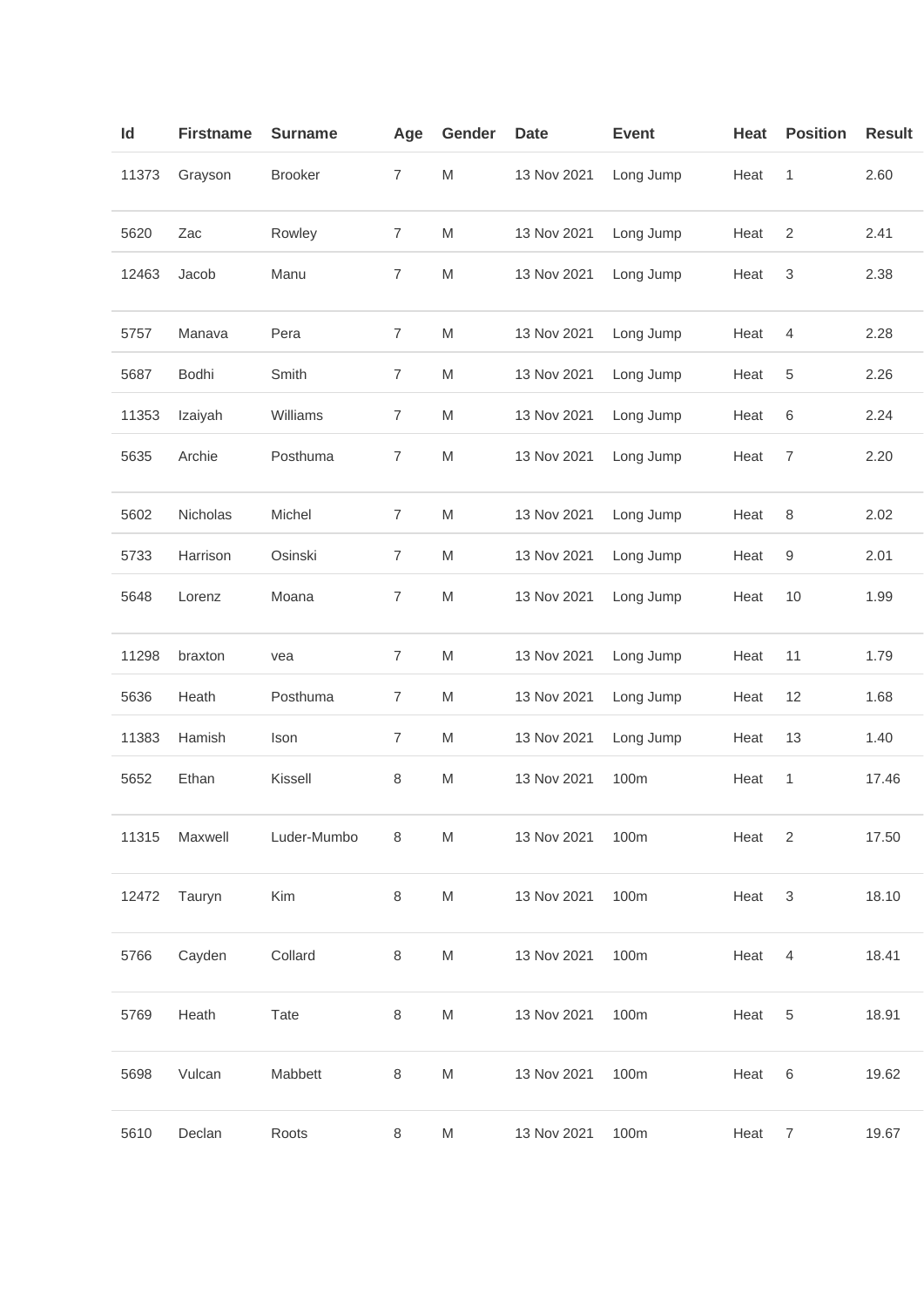| ld    | <b>Firstname</b> | <b>Surname</b>   | Age     | Gender    | Date        | <b>Event</b> | Heat | <b>Position</b> | <b>Result</b> |
|-------|------------------|------------------|---------|-----------|-------------|--------------|------|-----------------|---------------|
| 5737  | James            | McGennisken      | 8       | M         | 13 Nov 2021 | 100m         | Heat | $\,8\,$         | 20.13         |
| 11314 | Calvin           | Findlay          | 8       | M         | 13 Nov 2021 | 100m         | Heat | 9               | 20.21         |
| 11275 | Tyler            | <b>Broadbent</b> | 8       | M         | 13 Nov 2021 | 100m         | Heat | 10              | 20.71         |
| 11335 | Joel             | Haynes           | 8       | M         | 13 Nov 2021 | 100m         | Heat | 11              | 21.09         |
| 11268 | Yechan           | Kwon             | 8       | M         | 13 Nov 2021 | 100m         | Heat | 12              | 21.14         |
| 11292 | Elliott          | Ison             | 8       | M         | 13 Nov 2021 | 100m         | Heat | 13              | 21.15         |
| 11286 | Cooper           | McAuley          | $\,8\,$ | M         | 13 Nov 2021 | 100m         | Heat | 13              | 21.15         |
| 11282 | Darcy            | Senz             | 8       | M         | 13 Nov 2021 | 100m         | Heat | 15              | 21.91         |
| 5619  | Lucas            | Crowther         | $\,8\,$ | M         | 13 Nov 2021 | 100m         | Heat | 16              | 35.49         |
| 5766  | Cayden           | Collard          | $\,8\,$ | M         | 13 Nov 2021 | 500m         | Heat | 1               | 1:52.59       |
| 5769  | Heath            | Tate             | 8       | M         | 13 Nov 2021 | 500m         | Heat | $\overline{2}$  | 1:59.70       |
| 12472 | Tauryn           | Kim              | 8       | M         | 13 Nov 2021 | 500m         | Heat | 3               | 2:02.98       |
| 11315 | Maxwell          | Luder-Mumbo      | 8       | M         | 13 Nov 2021 | 500m         | Heat | 4               | 2:03.84       |
| 5610  | Declan           | Roots            | $\,8\,$ | M         | 13 Nov 2021 | 500m         | Heat | 5               | 2:07.04       |
| 5614  | Curtis           | Vos              | 8       | M         | 13 Nov 2021 | 500m         | Heat | 6               | 2:08.11       |
| 11314 | Calvin           | Findlay          | 8       | M         | 13 Nov 2021 | 500m         | Heat | $\overline{7}$  | 2:09.97       |
| 5652  | Ethan            | Kissell          | $\,8\,$ | ${\sf M}$ | 13 Nov 2021 | 500m         | Heat | $\,8\,$         | 2:14.16       |
| 11282 | Darcy            | Senz             | $\,8\,$ | M         | 13 Nov 2021 | 500m         | Heat | 9               | 2:20.93       |
| 5698  | Vulcan           | Mabbett          | 8       | M         | 13 Nov 2021 | 500m         | Heat | 10              | 2:28.81       |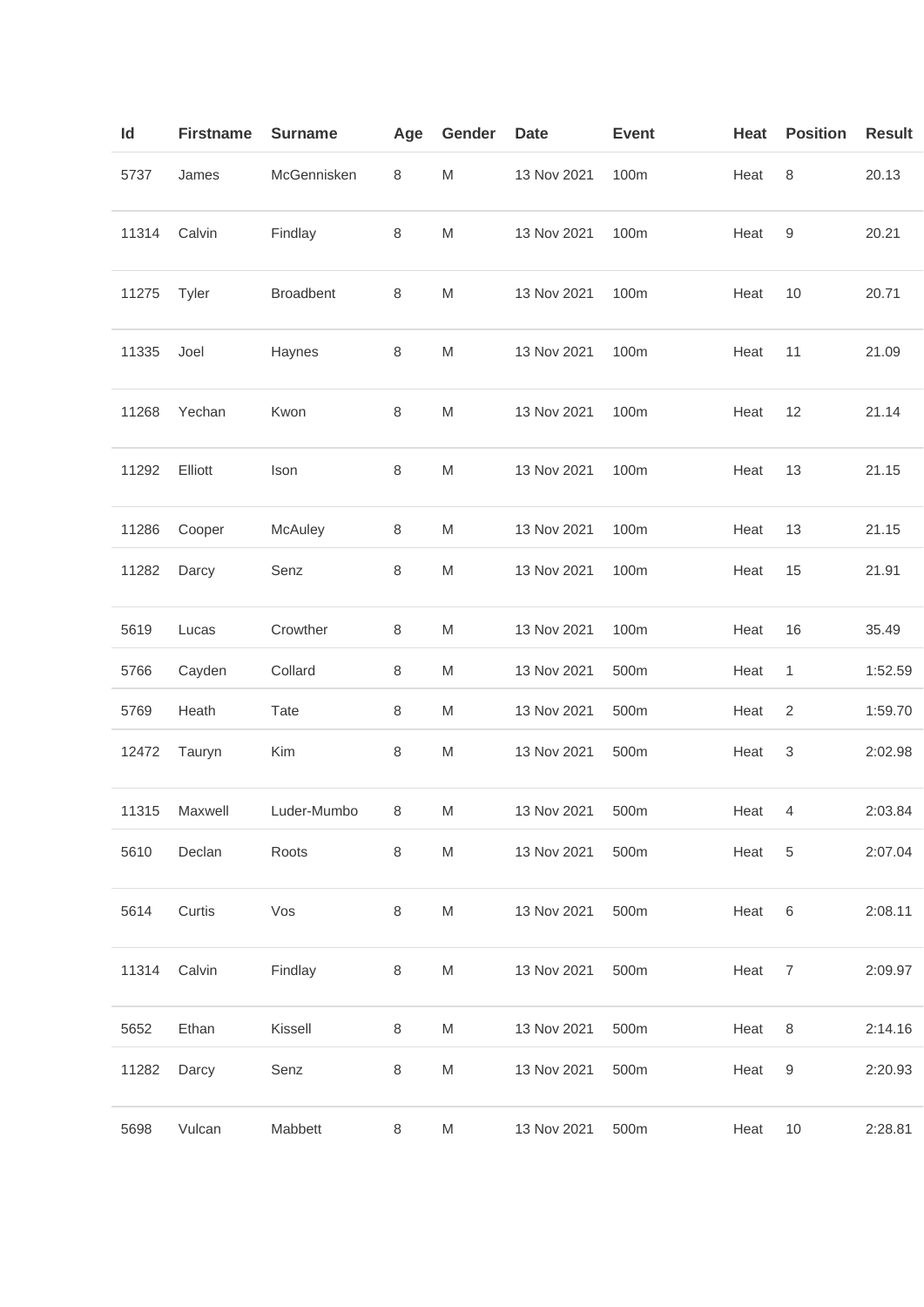| ld    | <b>Firstname</b> | <b>Surname</b>   | Age     | Gender                                                                                                     | Date        | <b>Event</b>    | Heat | <b>Position</b> | <b>Result</b> |
|-------|------------------|------------------|---------|------------------------------------------------------------------------------------------------------------|-------------|-----------------|------|-----------------|---------------|
| 11292 | Elliott          | Ison             | 8       | M                                                                                                          | 13 Nov 2021 | 500m            | Heat | 11              | 2:35.56       |
| 11286 | Cooper           | McAuley          | 8       | M                                                                                                          | 13 Nov 2021 | 500m            | Heat | 12              | 2:40.55       |
| 11275 | Tyler            | <b>Broadbent</b> | 8       | M                                                                                                          | 13 Nov 2021 | 500m            | Heat | 13              | 2:43.28       |
| 5619  | Lucas            | Crowther         | 8       | M                                                                                                          | 13 Nov 2021 | 500m            | Heat | 14              | 2:44.82       |
| 5652  | Ethan            | Kissell          | 8       | M                                                                                                          | 13 Nov 2021 | 70m             | Heat | 1               | 12.30         |
| 11315 | Maxwell          | Luder-Mumbo      | 8       | M                                                                                                          | 13 Nov 2021 | 70m             | Heat | 2               | 12.32         |
| 12472 | Tauryn           | Kim              | 8       | M                                                                                                          | 13 Nov 2021 | 70m             | Heat | 3               | 12.88         |
| 5766  | Cayden           | Collard          | 8       | M                                                                                                          | 13 Nov 2021 | 70m             | Heat | 4               | 13.10         |
| 5769  | Heath            | Tate             | 8       | M                                                                                                          | 13 Nov 2021 | 70m             | Heat | 5               | 13.49         |
| 11314 | Calvin           | Findlay          | 8       | M                                                                                                          | 13 Nov 2021 | 70m             | Heat | 6               | 13.87         |
| 5698  | Vulcan           | Mabbett          | 8       | M                                                                                                          | 13 Nov 2021 | 70m             | Heat | 7               | 14.01         |
| 5610  | Declan           | Roots            | $\,8\,$ | M                                                                                                          | 13 Nov 2021 | 70 <sub>m</sub> | Heat | 8               | 14.39         |
| 5737  | James            | McGennisken      | 8       | M                                                                                                          | 13 Nov 2021 | 70m             | Heat | 9               | 14.43         |
| 11286 | Cooper           | McAuley          | $\,8\,$ | M                                                                                                          | 13 Nov 2021 | 70m             | Heat | 10              | 14.45         |
| 11275 | Tyler            | <b>Broadbent</b> | $\,8\,$ | M                                                                                                          | 13 Nov 2021 | 70m             | Heat | 11              | 15.07         |
| 11292 | Elliott          | Ison             | $\,8\,$ | M                                                                                                          | 13 Nov 2021 | 70m             | Heat | 12              | 15.62         |
| 11282 | Darcy            | Senz             | $\,8\,$ | M                                                                                                          | 13 Nov 2021 | 70 <sub>m</sub> | Heat | 13              | 15.67         |
| 5614  | Curtis           | Vos              | $\,8\,$ | $\mathsf{M}% _{T}=\mathsf{M}_{T}\!\left( a,b\right) ,\ \mathsf{M}_{T}=\mathsf{M}_{T}\!\left( a,b\right) ,$ | 13 Nov 2021 | 70m             | Heat | 14              | 16.07         |
| 5619  | Lucas            | Crowther         | 8       | M                                                                                                          | 13 Nov 2021 | 70m             | Heat | 15              | 25.47         |
| 12472 | Tauryn           | Kim              | $\,8\,$ | M                                                                                                          | 13 Nov 2021 | Discus 500g     | Heat | $\mathbf{1}$    | 10.96         |
| 11314 | Calvin           | Findlay          | $\,8\,$ | M                                                                                                          | 13 Nov 2021 | Discus 500g     | Heat | $\sqrt{2}$      | 10.88         |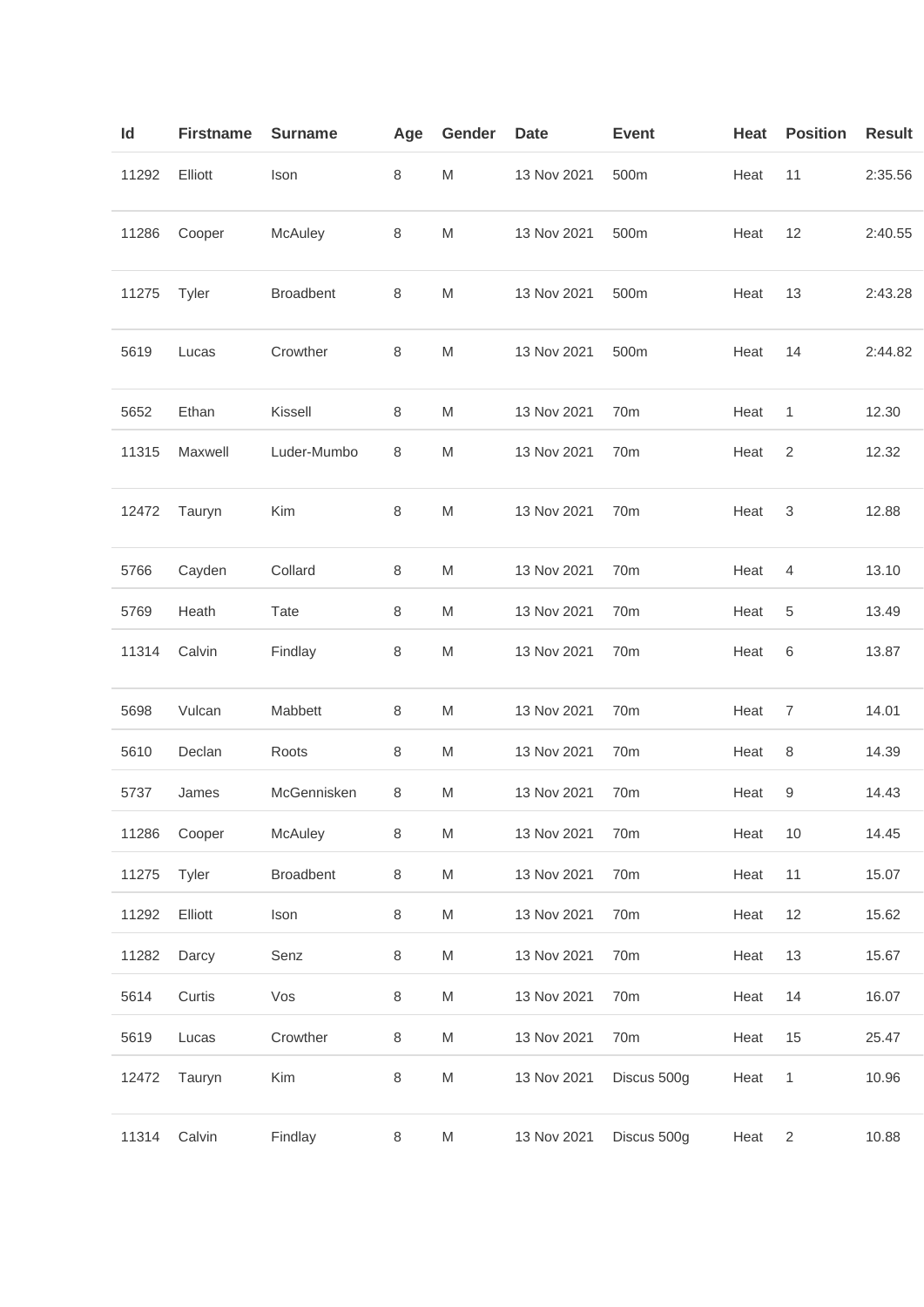| ld    | <b>Firstname</b> | <b>Surname</b> | Age     | Gender | <b>Date</b> | <b>Event</b> | Heat | <b>Position</b> | <b>Result</b> |
|-------|------------------|----------------|---------|--------|-------------|--------------|------|-----------------|---------------|
| 5766  | Cayden           | Collard        | 8       | M      | 13 Nov 2021 | Discus 500g  | Heat | 3               | 10.46         |
| 5610  | Declan           | Roots          | 8       | M      | 13 Nov 2021 | Discus 500g  | Heat | 4               | 9.92          |
| 5652  | Ethan            | Kissell        | 8       | M      | 13 Nov 2021 | Discus 500g  | Heat | 5               | 9.43          |
| 5614  | Curtis           | Vos            | 8       | M      | 13 Nov 2021 | Discus 500g  | Heat | 6               | 8.23          |
| 5769  | Heath            | Tate           | 8       | M      | 13 Nov 2021 | Discus 500g  | Heat | 7               | 8.21          |
| 11335 | Joel             | Haynes         | 8       | M      | 13 Nov 2021 | Discus 500g  | Heat | 8               | 7.49          |
| 11315 | Maxwell          | Luder-Mumbo    | 8       | M      | 13 Nov 2021 | Discus 500g  | Heat | 9               | 7.03          |
| 11268 | Yechan           | Kwon           | 8       | M      | 13 Nov 2021 | Discus 500g  | Heat | 10              | 6.49          |
| 5737  | James            | McGennisken    | 8       | M      | 13 Nov 2021 | Discus 500g  | Heat | 11              | 6.12          |
| 11286 | Cooper           | McAuley        | 8       | M      | 13 Nov 2021 | Discus 500g  | Heat | 12              | 6.10          |
| 11292 | Elliott          | Ison           | 8       | M      | 13 Nov 2021 | Discus 500g  | Heat | 13              | 5.63          |
| 5619  | Lucas            | Crowther       | 8       | M      | 13 Nov 2021 | Discus 500g  | Heat | 14              | 4.82          |
| 5698  | Vulcan           | Mabbett        | 8       | M      | 13 Nov 2021 | Discus 500g  | Heat | 15              | 4.77          |
| 11282 | Darcy            | Senz           | 8       | M      | 13 Nov 2021 | Discus 500g  | Heat | 16              | 2.20          |
| 11315 | Maxwell          | Luder-Mumbo    | 8       | M      | 13 Nov 2021 | Long Jump    | Heat | $\overline{1}$  | 3.05          |
| 12472 | Tauryn           | Kim            | 8       | M      | 13 Nov 2021 | Long Jump    | Heat | 2               | 3.01          |
| 5652  | Ethan            | Kissell        | $\,8\,$ | M      | 13 Nov 2021 | Long Jump    | Heat | 3               | 2.90          |
| 5766  | Cayden           | Collard        | $\,8\,$ | M      | 13 Nov 2021 | Long Jump    | Heat | $\overline{4}$  | 2.82          |
| 5769  | Heath            | Tate           | 8       | M      | 13 Nov 2021 | Long Jump    | Heat | 5               | 2.75          |
| 11314 | Calvin           | Findlay        | 8       | M      | 13 Nov 2021 | Long Jump    | Heat | 6               | 2.69          |
| 5614  | Curtis           | Vos            | 8       | M      | 13 Nov 2021 | Long Jump    | Heat | $\overline{7}$  | 2.68          |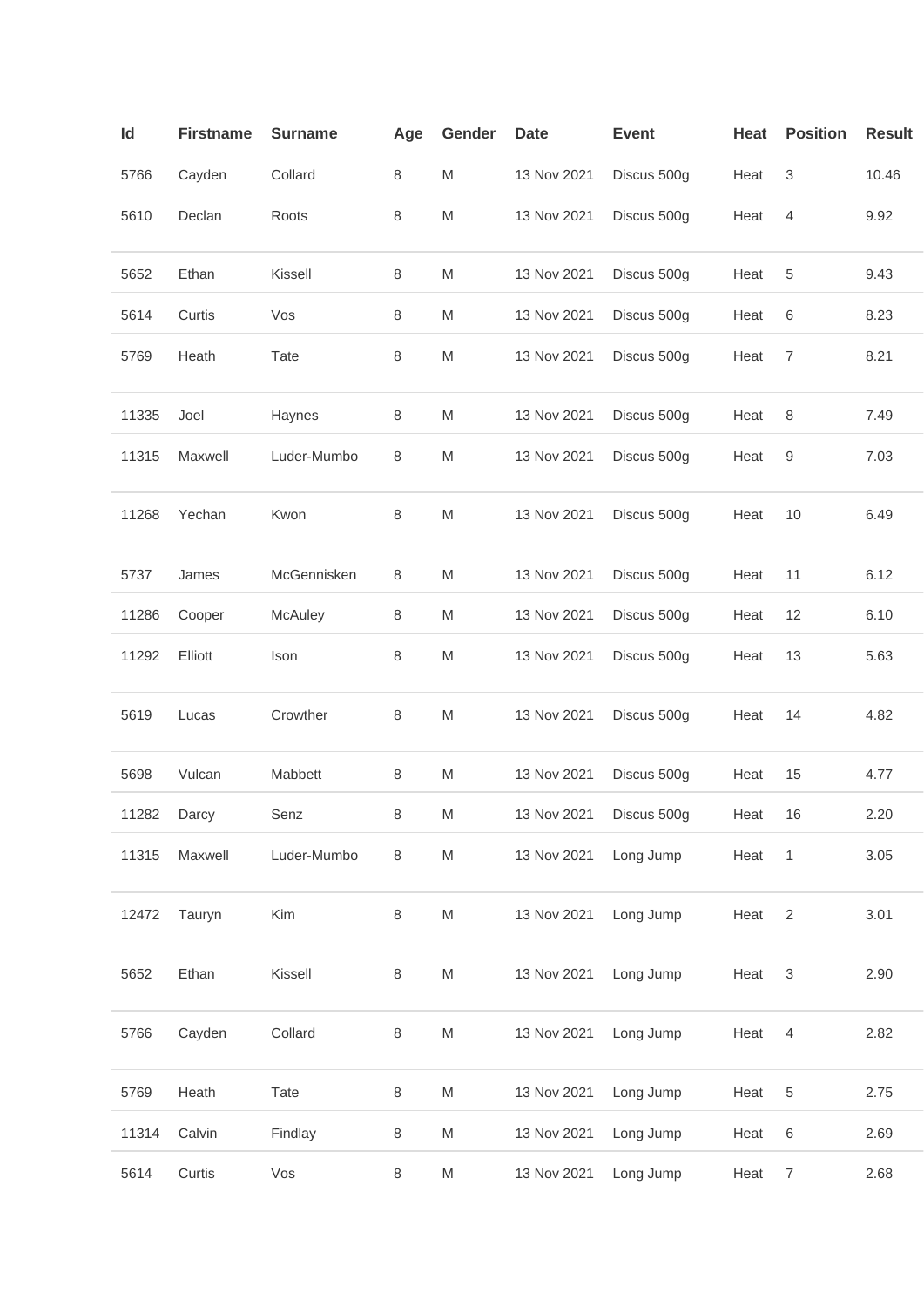| ld    | <b>Firstname</b> | <b>Surname</b>   | Age              | Gender                                                                                                     | <b>Date</b> | <b>Event</b> | Heat | <b>Position</b> | <b>Result</b> |
|-------|------------------|------------------|------------------|------------------------------------------------------------------------------------------------------------|-------------|--------------|------|-----------------|---------------|
| 5698  | Vulcan           | Mabbett          | 8                | M                                                                                                          | 13 Nov 2021 | Long Jump    | Heat | $\,8\,$         | 2.43          |
| 11286 | Cooper           | McAuley          | 8                | M                                                                                                          | 13 Nov 2021 | Long Jump    | Heat | 9               | 2.42          |
| 11282 | Darcy            | Senz             | 8                | M                                                                                                          | 13 Nov 2021 | Long Jump    | Heat | 9               | 2.42          |
| 11275 | Tyler            | <b>Broadbent</b> | 8                | M                                                                                                          | 13 Nov 2021 | Long Jump    | Heat | 11              | 2.39          |
| 5610  | Declan           | Roots            | 8                | M                                                                                                          | 13 Nov 2021 | Long Jump    | Heat | 12              | 2.31          |
| 11268 | Yechan           | Kwon             | 8                | M                                                                                                          | 13 Nov 2021 | Long Jump    | Heat | 13              | 2.29          |
| 5737  | James            | McGennisken      | 8                | M                                                                                                          | 13 Nov 2021 | Long Jump    | Heat | 14              | 2.27          |
| 11335 | Joel             | Haynes           | 8                | M                                                                                                          | 13 Nov 2021 | Long Jump    | Heat | 15              | 2.18          |
| 11292 | Elliott          | Ison             | $\,8\,$          | $\mathsf{M}% _{T}=\mathsf{M}_{T}\!\left( a,b\right) ,\ \mathsf{M}_{T}=\mathsf{M}_{T}\!\left( a,b\right) ,$ | 13 Nov 2021 | Long Jump    | Heat | 16              | 2.12          |
| 5619  | Lucas            | Crowther         | 8                | M                                                                                                          | 13 Nov 2021 | Long Jump    | Heat | 17              | 1.41          |
| 11277 | Benji            | Elloy            | 9                | M                                                                                                          | 13 Nov 2021 | 100m         | Heat | 1               | 15.52         |
| 5793  | <b>Braxton</b>   | Tuaati           | 9                | M                                                                                                          | 13 Nov 2021 | 100m         | Heat | 2               | 15.79         |
| 5682  | Hunter           | <b>Barker</b>    | 9                | M                                                                                                          | 13 Nov 2021 | 100m         | Heat | 3               | 16.20         |
| 5686  | Hunter           | Smith            | 9                | M                                                                                                          | 13 Nov 2021 | 100m         | Heat | 4               | 16.53         |
| 5695  | Rhys             | Welsh            | $\boldsymbol{9}$ | M                                                                                                          | 13 Nov 2021 | 100m         | Heat | 5               | 16.76         |
| 11285 | Jack             | McAuley          | 9                | M                                                                                                          | 13 Nov 2021 | 100m         | Heat | $\,6$           | 17.15         |
| 12459 | Thomas           | Lua              | 9                | M                                                                                                          | 13 Nov 2021 | 100m         | Heat | $\overline{7}$  | 17.18         |
| 11326 | Julian           | Savage           | 9                | M                                                                                                          | 13 Nov 2021 | 100m         | Heat | $\,8\,$         | 17.24         |
| 12468 | Benjamin         | Egan             | 9                | M                                                                                                          | 13 Nov 2021 | 100m         | Heat | 9               | 17.26         |
| 11330 | Danyar           | Rajabi Movahed   | 9                | M                                                                                                          | 13 Nov 2021 | 100m         | Heat | 10              | 17.45         |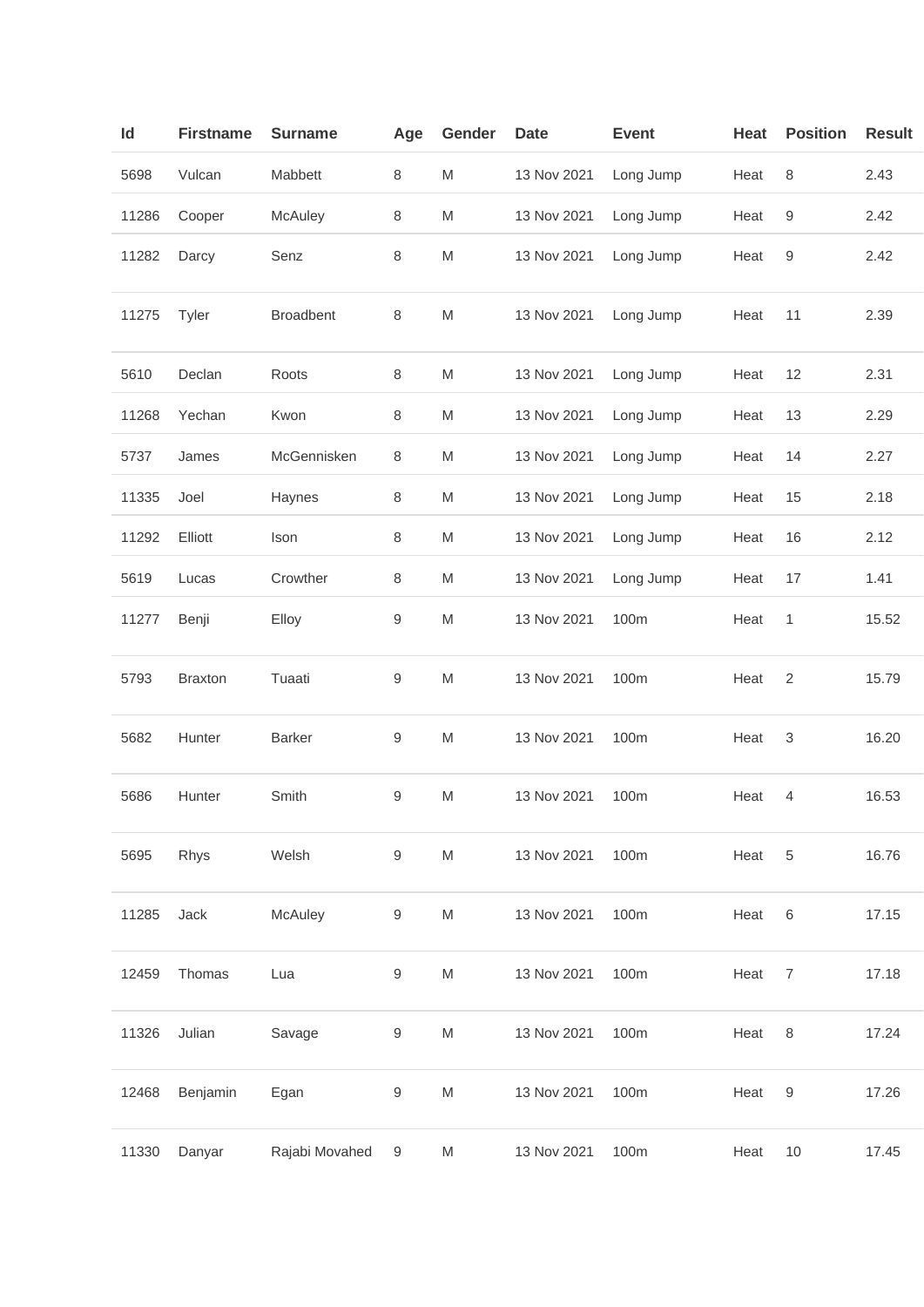| ld    | <b>Firstname</b> | <b>Surname</b>  | Age              | Gender                                                                                                     | <b>Date</b> | <b>Event</b> | Heat | <b>Position</b>           | <b>Result</b> |
|-------|------------------|-----------------|------------------|------------------------------------------------------------------------------------------------------------|-------------|--------------|------|---------------------------|---------------|
| 11306 | Hadley           | Krause          | 9                | M                                                                                                          | 13 Nov 2021 | 100m         | Heat | 11                        | 17.95         |
| 12462 | Teariki          | Manu            | 9                | M                                                                                                          | 13 Nov 2021 | 100m         | Heat | 12                        | 18.04         |
| 5838  | Tyson            | Papalii         | 9                | M                                                                                                          | 13 Nov 2021 | 100m         | Heat | 13                        | 18.09         |
| 11271 | Scott            | Vrossink        | 9                | ${\sf M}$                                                                                                  | 13 Nov 2021 | 100m         | Heat | 14                        | 18.62         |
| 5625  | Samuel           | Payne           | 9                | M                                                                                                          | 13 Nov 2021 | 100m         | Heat | 15                        | 18.81         |
| 5746  | Kai              | Dabala          | 9                | M                                                                                                          | 13 Nov 2021 | 100m         | Heat | 16                        | 18.97         |
| 5756  | Tamaiva          | Pera            | 9                | M                                                                                                          | 13 Nov 2021 | 100m         | Heat | 17                        | 19.66         |
| 12465 | Jesse            | <b>Braovich</b> | 9                | M                                                                                                          | 13 Nov 2021 | 100m         | Heat | 18                        | 19.78         |
| 11308 | Alifeleti        | Taione          | 9                | M                                                                                                          | 13 Nov 2021 | 100m         | Heat | 19                        | 20.75         |
| 11297 | kingston         | allen           | 9                | M                                                                                                          | 13 Nov 2021 | 100m         | Heat | 20                        | 22.48         |
| 11277 | Benji            | Elloy           | 9                | M                                                                                                          | 13 Nov 2021 | 400m         | Heat | 1                         | 1:16.53       |
| 5682  | Hunter           | <b>Barker</b>   | 9                | M                                                                                                          | 13 Nov 2021 | 400m         | Heat | $\overline{2}$            | 1:20.67       |
| 5686  | Hunter           | Smith           | $\boldsymbol{9}$ | M                                                                                                          | 13 Nov 2021 | 400m         | Heat | $\ensuremath{\mathsf{3}}$ | 1:23.81       |
| 11330 | Danyar           | Rajabi Movahed  | $\boldsymbol{9}$ | M                                                                                                          | 13 Nov 2021 | 400m         | Heat | $\overline{4}$            | 1:23.91       |
| 11285 | Jack             | <b>McAuley</b>  | 9                | M                                                                                                          | 13 Nov 2021 | 400m         | Heat | 5                         | 1:24.09       |
| 12465 | Jesse            | Braovich        | 9                | $\mathsf{M}% _{T}=\mathsf{M}_{T}\!\left( a,b\right) ,\ \mathsf{M}_{T}=\mathsf{M}_{T}\!\left( a,b\right) ,$ | 13 Nov 2021 | 400m         | Heat | 6                         | 1:29.00       |
| 5625  | Samuel           | Payne           | 9                | $\mathsf{M}% _{T}=\mathsf{M}_{T}\!\left( a,b\right) ,\ \mathsf{M}_{T}=\mathsf{M}_{T}\!\left( a,b\right) ,$ | 13 Nov 2021 | 400m         | Heat | $\overline{7}$            | 1:29.45       |
| 5793  | <b>Braxton</b>   | Tuaati          | 9                | $\mathsf{M}% _{T}=\mathsf{M}_{T}\!\left( a,b\right) ,\ \mathsf{M}_{T}=\mathsf{M}_{T}\!\left( a,b\right) ,$ | 13 Nov 2021 | 400m         | Heat | $\,8\,$                   | 1:30.14       |
| 5838  | Tyson            | Papalii         | 9                | M                                                                                                          | 13 Nov 2021 | 400m         | Heat | 9                         | 1:31.29       |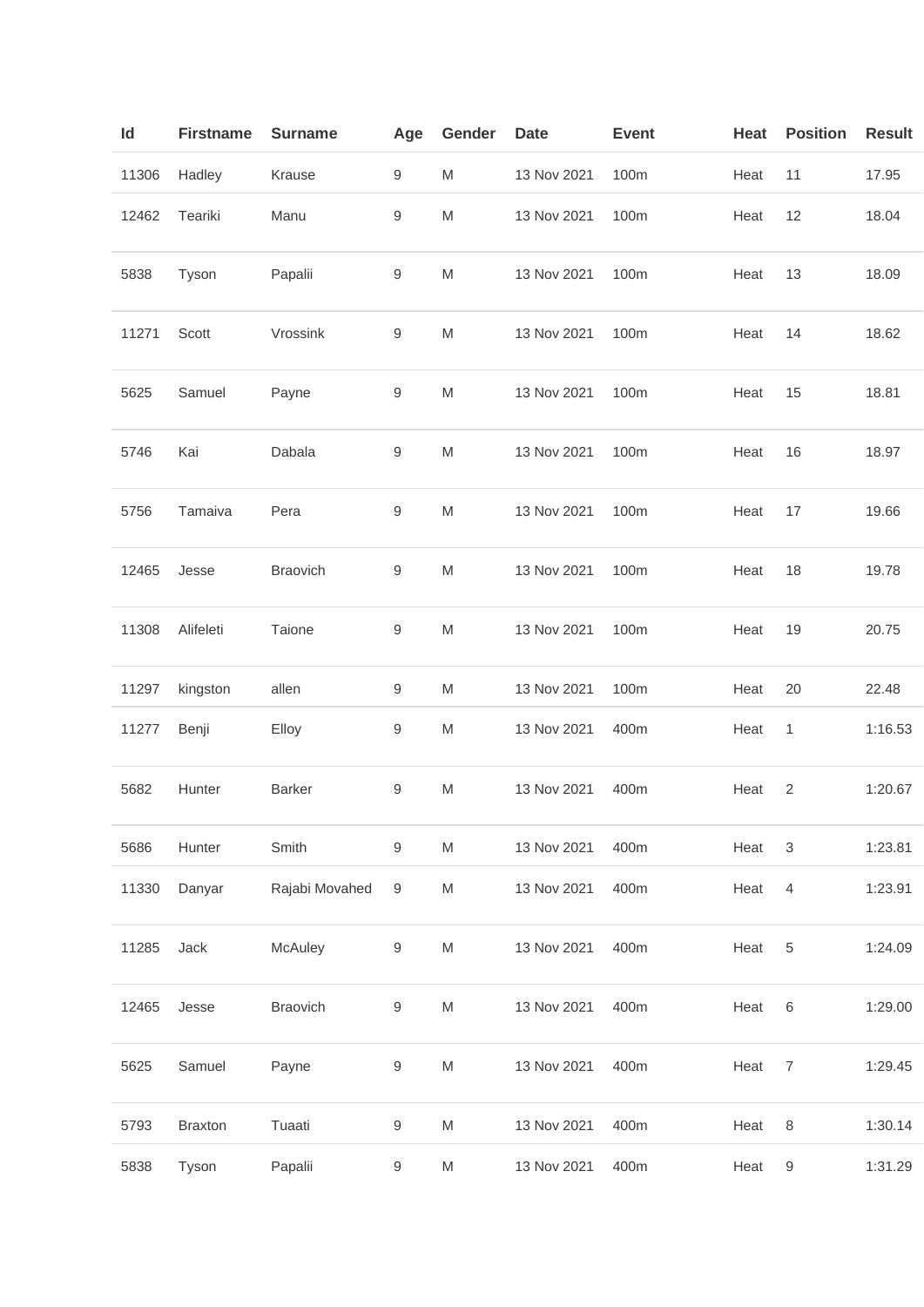| Id    | <b>Firstname</b> | <b>Surname</b> | Age              | Gender                                                                                                     | <b>Date</b> | <b>Event</b>    | Heat | <b>Position</b> | <b>Result</b> |
|-------|------------------|----------------|------------------|------------------------------------------------------------------------------------------------------------|-------------|-----------------|------|-----------------|---------------|
| 5695  | Rhys             | Welsh          | 9                | M                                                                                                          | 13 Nov 2021 | 400m            | Heat | 10              | 1:32.10       |
| 11306 | Hadley           | Krause         | 9                | M                                                                                                          | 13 Nov 2021 | 400m            | Heat | 11              | 1:33.57       |
| 5746  | Kai              | Dabala         | 9                | M                                                                                                          | 13 Nov 2021 | 400m            | Heat | 12              | 1:35.71       |
| 11326 | Julian           | Savage         | $\boldsymbol{9}$ | M                                                                                                          | 13 Nov 2021 | 400m            | Heat | 13              | 1:36.84       |
| 12459 | Thomas           | Lua            | 9                | M                                                                                                          | 13 Nov 2021 | 400m            | Heat | 14              | 1:37.24       |
| 12468 | Benjamin         | Egan           | 9                | M                                                                                                          | 13 Nov 2021 | 400m            | Heat | 15              | 1:39.23       |
| 12462 | Teariki          | Manu           | 9                | ${\sf M}$                                                                                                  | 13 Nov 2021 | 400m            | Heat | 16              | 1:41.43       |
| 11297 | kingston         | allen          | 9                | M                                                                                                          | 13 Nov 2021 | 400m            | Heat | 17              | 2:04.10       |
| 5756  | Tamaiva          | Pera           | 9                | M                                                                                                          | 13 Nov 2021 | 400m            | Heat | 18              | 2:09.38       |
| 11308 | Alifeleti        | Taione         | 9                | M                                                                                                          | 13 Nov 2021 | 400m            | Heat | 19              | 2:10.33       |
| 11277 | Benji            | Elloy          | 9                | M                                                                                                          | 13 Nov 2021 | 70m             | Heat | 1               | 11.28         |
| 5793  | <b>Braxton</b>   | Tuaati         | 9                | M                                                                                                          | 13 Nov 2021 | 70m             | Heat | 2               | 11.40         |
| 5682  | Hunter           | <b>Barker</b>  | 9                | ${\sf M}$                                                                                                  | 13 Nov 2021 | 70m             | Heat | 3               | 11.65         |
| 5686  | Hunter           | Smith          | $\boldsymbol{9}$ | M                                                                                                          | 13 Nov 2021 | 70m             | Heat | $\overline{4}$  | 12.07         |
| 11326 | Julian           | Savage         | 9                | M                                                                                                          | 13 Nov 2021 | 70m             | Heat | 5               | 12.08         |
| 12468 | Benjamin         | Egan           | 9                | ${\sf M}$                                                                                                  | 13 Nov 2021 | 70m             | Heat | $6\phantom{1}6$ | 12.21         |
| 12459 | Thomas           | Lua            | $\boldsymbol{9}$ | M                                                                                                          | 13 Nov 2021 | 70m             | Heat | $\overline{7}$  | 12.26         |
| 11285 | Jack             | McAuley        | 9                | M                                                                                                          | 13 Nov 2021 | 70m             | Heat | $\,8\,$         | 12.44         |
| 11330 | Danyar           | Rajabi Movahed | 9                | M                                                                                                          | 13 Nov 2021 | 70m             | Heat | 9               | 12.76         |
| 5838  | Tyson            | Papalii        | 9                | ${\sf M}$                                                                                                  | 13 Nov 2021 | 70 <sub>m</sub> | Heat | 10              | 12.87         |
| 11306 | Hadley           | Krause         | 9                | M                                                                                                          | 13 Nov 2021 | 70m             | Heat | 11              | 13.10         |
| 12462 | Teariki          | Manu           | $\boldsymbol{9}$ | $\mathsf{M}% _{T}=\mathsf{M}_{T}\!\left( a,b\right) ,\ \mathsf{M}_{T}=\mathsf{M}_{T}\!\left( a,b\right) ,$ | 13 Nov 2021 | 70m             | Heat | 12              | 13.29         |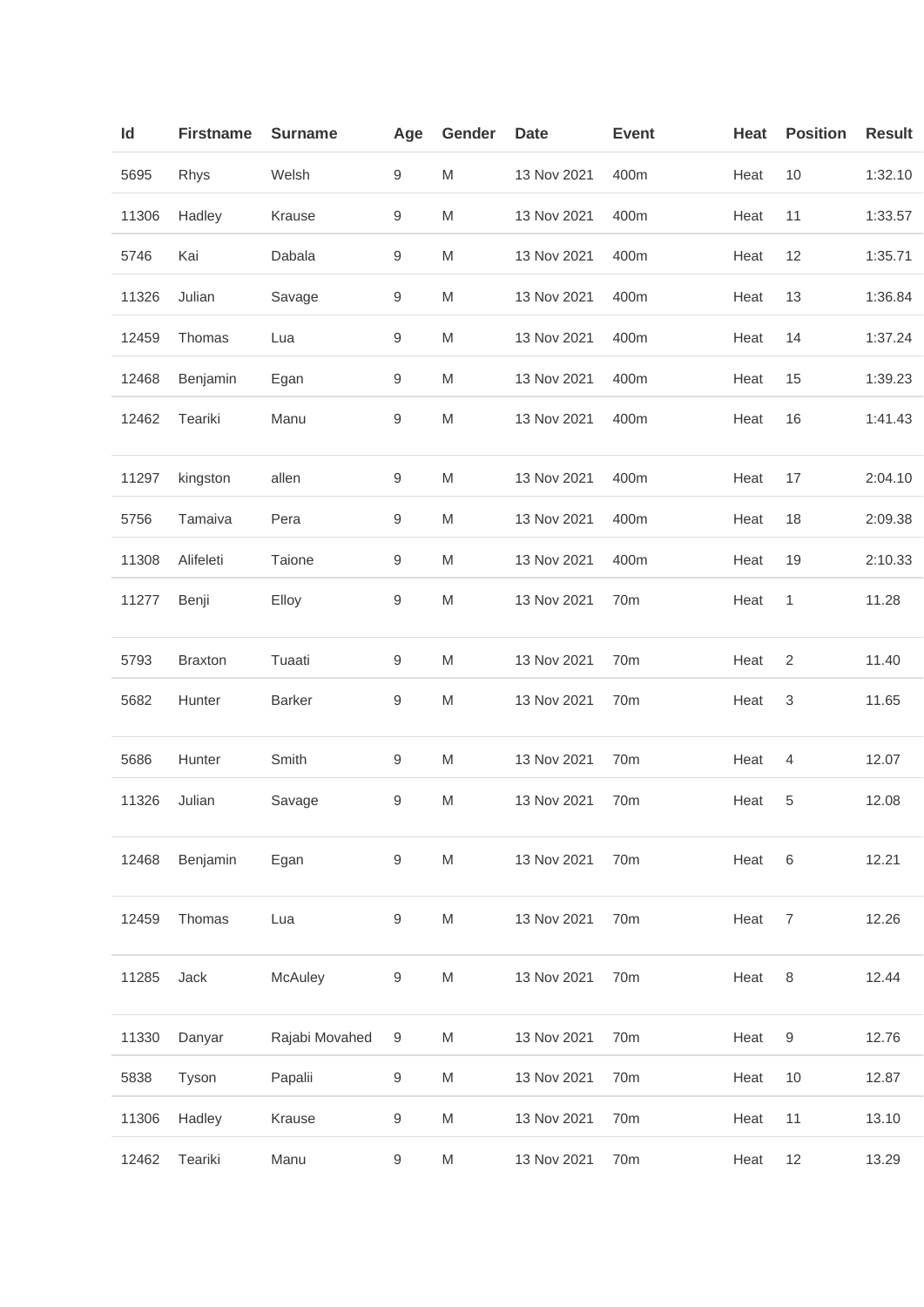| ld    | <b>Firstname</b> | <b>Surname</b>  | Age              | Gender                                                                                                     | <b>Date</b> | <b>Event</b>    | <b>Heat</b> | <b>Position</b> | <b>Result</b> |
|-------|------------------|-----------------|------------------|------------------------------------------------------------------------------------------------------------|-------------|-----------------|-------------|-----------------|---------------|
| 11308 | Alifeleti        | Taione          | 9                | M                                                                                                          | 13 Nov 2021 | 70 <sub>m</sub> | Heat        | 13              | 14.18         |
| 5756  | Tamaiva          | Pera            | 9                | M                                                                                                          | 13 Nov 2021 | 70m             | Heat        | 14              | 14.19         |
| 11297 | kingston         | allen           | 9                | M                                                                                                          | 13 Nov 2021 | 70m             | Heat        | 15              | 14.39         |
| 5838  | Tyson            | Papalii         | 9                | M                                                                                                          | 13 Nov 2021 | Discus 500g     | Heat        | 1               | 19.10         |
| 5793  | <b>Braxton</b>   | Tuaati          | 9                | M                                                                                                          | 13 Nov 2021 | Discus 500g     | Heat        | 2               | 16.43         |
| 5695  | Rhys             | Welsh           | 9                | M                                                                                                          | 13 Nov 2021 | Discus 500g     | Heat        | 3               | 14.40         |
| 11308 | Alifeleti        | Taione          | 9                | M                                                                                                          | 13 Nov 2021 | Discus 500g     | Heat        | 4               | 13.80         |
| 5686  | Hunter           | Smith           | 9                | M                                                                                                          | 13 Nov 2021 | Discus 500g     | Heat        | 5               | 12.37         |
| 5746  | Kai              | Dabala          | 9                | M                                                                                                          | 13 Nov 2021 | Discus 500g     | Heat        | 6               | 12.03         |
| 5625  | Samuel           | Payne           | 9                | M                                                                                                          | 13 Nov 2021 | Discus 500g     | Heat        | 7               | 11.51         |
| 5682  | Hunter           | <b>Barker</b>   | 9                | M                                                                                                          | 13 Nov 2021 | Discus 500g     | Heat        | 8               | 11.12         |
| 11277 | Benji            | Elloy           | 9                | M                                                                                                          | 13 Nov 2021 | Discus 500g     | Heat        | 9               | 10.93         |
| 5756  | Tamaiva          | Pera            | 9                | M                                                                                                          | 13 Nov 2021 | Discus 500g     | Heat        | 10              | 10.44         |
| 12459 | Thomas           | Lua             | 9                | M                                                                                                          | 13 Nov 2021 | Discus 500g     | Heat        | 11              | 10.20         |
| 11297 | kingston         | allen           | 9                | M                                                                                                          | 13 Nov 2021 | Discus 500g     | Heat        | 12              | 10.07         |
| 12465 | Jesse            | <b>Braovich</b> | 9                | M                                                                                                          | 13 Nov 2021 | Discus 500g     | Heat        | 13              | 9.82          |
| 11306 | Hadley           | Krause          | $\boldsymbol{9}$ | $\mathsf{M}% _{T}=\mathsf{M}_{T}\!\left( a,b\right) ,\ \mathsf{M}_{T}=\mathsf{M}_{T}\!\left( a,b\right) ,$ | 13 Nov 2021 | Discus 500g     | Heat        | 14              | 9.44          |
| 11330 | Danyar           | Rajabi Movahed  | $\boldsymbol{9}$ | $\mathsf{M}% _{T}=\mathsf{M}_{T}\!\left( a,b\right) ,\ \mathsf{M}_{T}=\mathsf{M}_{T}\!\left( a,b\right) ,$ | 13 Nov 2021 | Discus 500g     | Heat        | 15              | 7.47          |
| 11285 | Jack             | McAuley         | 9                | M                                                                                                          | 13 Nov 2021 | Discus 500g     | Heat        | 16              | 7.17          |
| 11271 | Scott            | Vrossink        | 9                | M                                                                                                          | 13 Nov 2021 | Discus 500g     | Heat        | 17              | 6.52          |
| 12468 | Benjamin         | Egan            | 9                | M                                                                                                          | 13 Nov 2021 | Discus 500g     | Heat        | 18              | 6.44          |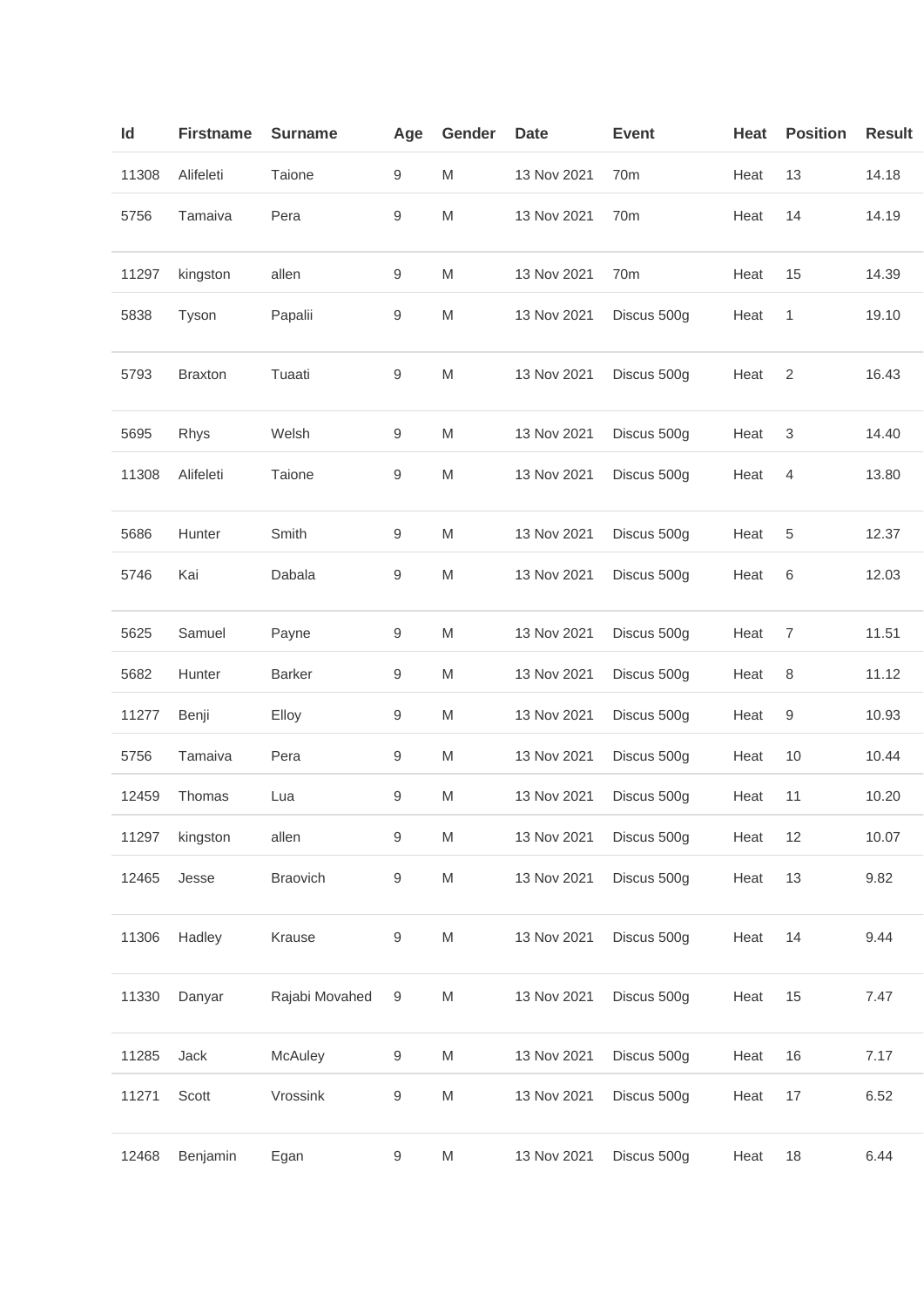| Id    | <b>Firstname</b> | <b>Surname</b>  | Age              | Gender                                                                                                     | <b>Date</b> | <b>Event</b>         | Heat | <b>Position</b>           | <b>Result</b> |
|-------|------------------|-----------------|------------------|------------------------------------------------------------------------------------------------------------|-------------|----------------------|------|---------------------------|---------------|
| 11277 | Benji            | Elloy           | 9                | $\mathsf{M}% _{T}=\mathsf{M}_{T}\!\left( a,b\right) ,\ \mathsf{M}_{T}=\mathsf{M}_{T}\!\left( a,b\right) ,$ | 13 Nov 2021 | High Jump<br>Scissor | Heat | $\mathbf{1}$              | 1.12          |
| 5695  | Rhys             | Welsh           | 9                | $\mathsf{M}% _{T}=\mathsf{M}_{T}\!\left( a,b\right) ,\ \mathsf{M}_{T}=\mathsf{M}_{T}\!\left( a,b\right) ,$ | 13 Nov 2021 | High Jump<br>Scissor | Heat | $\sqrt{2}$                | 1.06          |
| 12459 | Thomas           | Lua             | $\boldsymbol{9}$ | $\mathsf{M}% _{T}=\mathsf{M}_{T}\!\left( a,b\right) ,\ \mathsf{M}_{T}=\mathsf{M}_{T}\!\left( a,b\right) ,$ | 13 Nov 2021 | High Jump<br>Scissor | Heat | $\ensuremath{\mathsf{3}}$ | 1.04          |
| 5625  | Samuel           | Payne           | $\boldsymbol{9}$ | $\mathsf{M}% _{T}=\mathsf{M}_{T}\!\left( a,b\right) ,\ \mathsf{M}_{T}=\mathsf{M}_{T}\!\left( a,b\right) ,$ | 13 Nov 2021 | High Jump<br>Scissor | Heat | $\overline{4}$            | 0.95          |
| 5686  | Hunter           | Smith           | 9                | $\mathsf{M}% _{T}=\mathsf{M}_{T}\!\left( a,b\right) ,\ \mathsf{M}_{T}=\mathsf{M}_{T}\!\left( a,b\right) ,$ | 13 Nov 2021 | High Jump<br>Scissor | Heat | $\overline{4}$            | 0.95          |
| 5682  | Hunter           | <b>Barker</b>   | $\boldsymbol{9}$ | $\mathsf{M}% _{T}=\mathsf{M}_{T}\!\left( a,b\right) ,\ \mathsf{M}_{T}=\mathsf{M}_{T}\!\left( a,b\right) ,$ | 13 Nov 2021 | High Jump<br>Scissor | Heat | 6                         | 0.95          |
| 12468 | Benjamin         | Egan            | $\boldsymbol{9}$ | $\mathsf{M}% _{T}=\mathsf{M}_{T}\!\left( a,b\right) ,\ \mathsf{M}_{T}=\mathsf{M}_{T}\!\left( a,b\right) ,$ | 13 Nov 2021 | High Jump<br>Scissor | Heat | $\overline{7}$            | 0.95          |
| 12465 | Jesse            | <b>Braovich</b> | 9                | $\mathsf{M}% _{T}=\mathsf{M}_{T}\!\left( a,b\right) ,\ \mathsf{M}_{T}=\mathsf{M}_{T}\!\left( a,b\right) ,$ | 13 Nov 2021 | High Jump<br>Scissor | Heat | 8                         | 0.95          |
| 5793  | <b>Braxton</b>   | Tuaati          | $\boldsymbol{9}$ | $\mathsf{M}% _{T}=\mathsf{M}_{T}\!\left( a,b\right) ,\ \mathsf{M}_{T}=\mathsf{M}_{T}\!\left( a,b\right) ,$ | 13 Nov 2021 | High Jump<br>Scissor | Heat | 9                         | 0.90          |
| 11326 | Julian           | Savage          | 9                | $\mathsf{M}% _{T}=\mathsf{M}_{T}\!\left( a,b\right) ,\ \mathsf{M}_{T}=\mathsf{M}_{T}\!\left( a,b\right) ,$ | 13 Nov 2021 | High Jump<br>Scissor | Heat | 9                         | 0.90          |
| 5838  | Tyson            | Papalii         | $\boldsymbol{9}$ | $\mathsf{M}% _{T}=\mathsf{M}_{T}\!\left( a,b\right) ,\ \mathsf{M}_{T}=\mathsf{M}_{T}\!\left( a,b\right) ,$ | 13 Nov 2021 | High Jump<br>Scissor | Heat | 11                        | 0.90          |
| 5756  | Tamaiva          | Pera            | $\boldsymbol{9}$ | $\mathsf{M}% _{T}=\mathsf{M}_{T}\!\left( a,b\right) ,\ \mathsf{M}_{T}=\mathsf{M}_{T}\!\left( a,b\right) ,$ | 13 Nov 2021 | High Jump<br>Scissor | Heat | 12                        | <b>NA</b>     |
| 11297 | kingston         | allen           | $\boldsymbol{9}$ | $\mathsf{M}% _{T}=\mathsf{M}_{T}\!\left( a,b\right) ,\ \mathsf{M}_{T}=\mathsf{M}_{T}\!\left( a,b\right) ,$ | 13 Nov 2021 | High Jump<br>Scissor | Heat | 12                        | <b>NA</b>     |
| 11285 | Jack             | McAuley         | $\boldsymbol{9}$ | $\mathsf{M}% _{T}=\mathsf{M}_{T}\!\left( a,b\right) ,\ \mathsf{M}_{T}=\mathsf{M}_{T}\!\left( a,b\right) ,$ | 13 Nov 2021 | High Jump<br>Scissor | Heat | 12                        | <b>NA</b>     |
| 11330 | Danyar           | Rajabi Movahed  | $\boldsymbol{9}$ | $\mathsf{M}% _{T}=\mathsf{M}_{T}\!\left( a,b\right) ,\ \mathsf{M}_{T}=\mathsf{M}_{T}\!\left( a,b\right) ,$ | 13 Nov 2021 | High Jump<br>Scissor | Heat | 12                        | <b>NA</b>     |
| 11306 | Hadley           | Krause          | $\boldsymbol{9}$ | $\mathsf{M}% _{T}=\mathsf{M}_{T}\!\left( a,b\right) ,\ \mathsf{M}_{T}=\mathsf{M}_{T}\!\left( a,b\right) ,$ | 13 Nov 2021 | High Jump<br>Scissor | Heat | 12                        | <b>NA</b>     |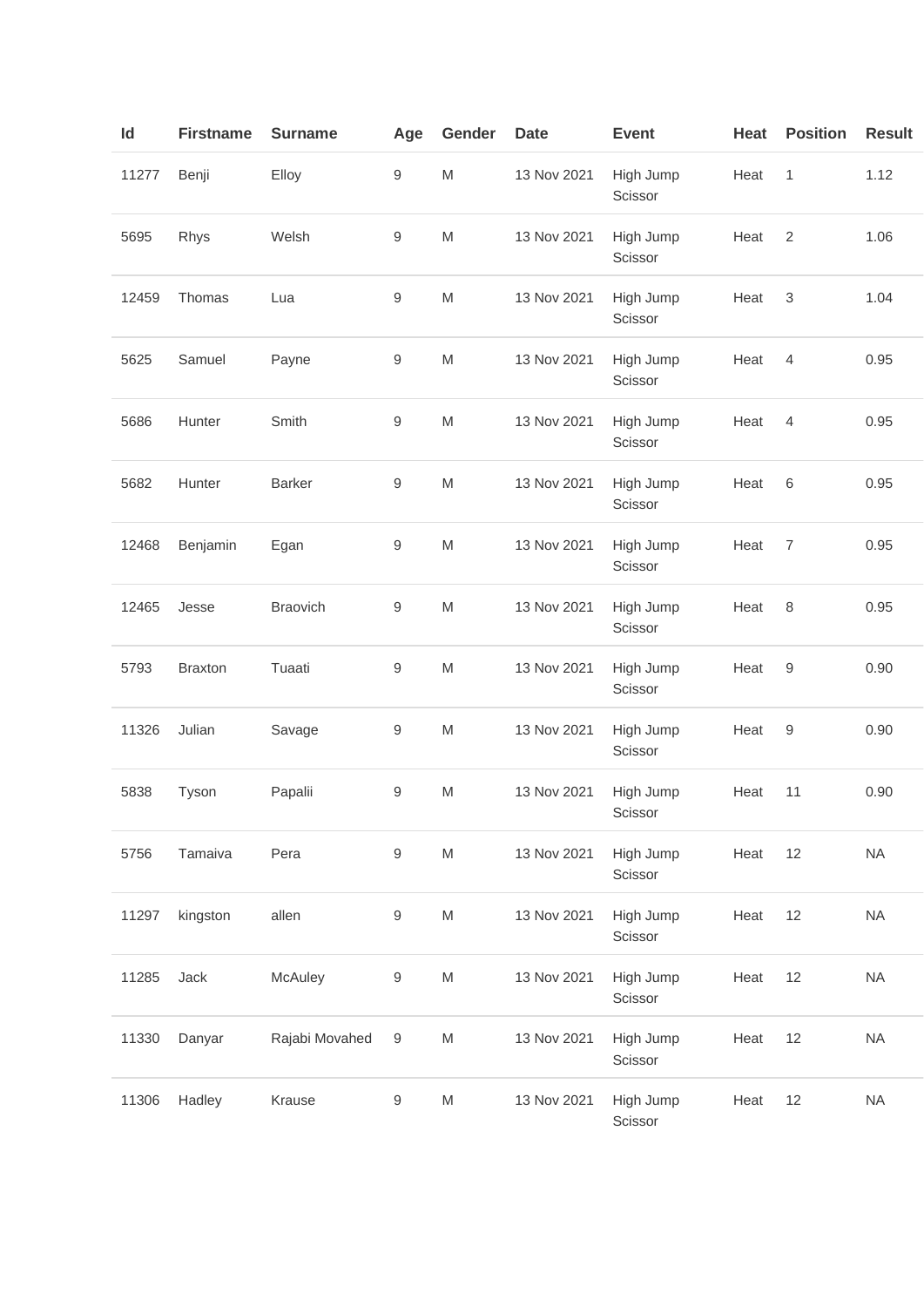| Id    | <b>Firstname</b> | <b>Surname</b> | Age              | Gender                                                                                                     | <b>Date</b> | <b>Event</b>         | Heat | <b>Position</b> | <b>Result</b> |
|-------|------------------|----------------|------------------|------------------------------------------------------------------------------------------------------------|-------------|----------------------|------|-----------------|---------------|
| 5746  | Kai              | Dabala         | $\boldsymbol{9}$ | $\mathsf{M}% _{T}=\mathsf{M}_{T}\!\left( a,b\right) ,\ \mathsf{M}_{T}=\mathsf{M}_{T}\!\left( a,b\right) ,$ | 13 Nov 2021 | High Jump<br>Scissor | Heat | 12              | <b>NA</b>     |
| 11308 | Alifeleti        | Taione         | 9                | $\mathsf{M}% _{T}=\mathsf{M}_{T}\!\left( a,b\right) ,\ \mathsf{M}_{T}=\mathsf{M}_{T}\!\left( a,b\right) ,$ | 13 Nov 2021 | High Jump<br>Scissor | Heat | 12              | <b>NA</b>     |
| 5793  | <b>Braxton</b>   | Tuaati         | $\boldsymbol{9}$ | $\mathsf{M}% _{T}=\mathsf{M}_{T}\!\left( a,b\right) ,\ \mathsf{M}_{T}=\mathsf{M}_{T}\!\left( a,b\right) ,$ | 13 Nov 2021 | Long Jump            | Heat | $\mathbf{1}$    | 3.80          |
| 5695  | Rhys             | Welsh          | $\boldsymbol{9}$ | M                                                                                                          | 13 Nov 2021 | Long Jump            | Heat | 2               | 3.63          |
| 5682  | Hunter           | <b>Barker</b>  | $\boldsymbol{9}$ | M                                                                                                          | 13 Nov 2021 | Long Jump            | Heat | $\mathsf 3$     | 3.60          |
| 11277 | Benji            | Elloy          | $\boldsymbol{9}$ | M                                                                                                          | 13 Nov 2021 | Long Jump            | Heat | 4               | 3.49          |
| 5686  | Hunter           | Smith          | 9                | $\mathsf{M}% _{T}=\mathsf{M}_{T}\!\left( a,b\right) ,\ \mathsf{M}_{T}=\mathsf{M}_{T}\!\left( a,b\right) ,$ | 13 Nov 2021 | Long Jump            | Heat | $\,$ 5 $\,$     | 3.46          |
| 11326 | Julian           | Savage         | $\boldsymbol{9}$ | M                                                                                                          | 13 Nov 2021 | Long Jump            | Heat | $\,6$           | 3.34          |
| 12459 | Thomas           | Lua            | $\boldsymbol{9}$ | $\mathsf{M}% _{T}=\mathsf{M}_{T}\!\left( a,b\right) ,\ \mathsf{M}_{T}=\mathsf{M}_{T}\!\left( a,b\right) ,$ | 13 Nov 2021 | Long Jump            | Heat | $\overline{7}$  | 3.33          |
| 12465 | Jesse            | Braovich       | $\boldsymbol{9}$ | M                                                                                                          | 13 Nov 2021 | Long Jump            | Heat | $\,8\,$         | 3.20          |
| 12462 | Teariki          | Manu           | $\boldsymbol{9}$ | M                                                                                                          | 13 Nov 2021 | Long Jump            | Heat | 9               | 3.08          |
| 12468 | Benjamin         | Egan           | $9\,$            | $\mathsf{M}% _{T}=\mathsf{M}_{T}\!\left( a,b\right) ,\ \mathsf{M}_{T}=\mathsf{M}_{T}\!\left( a,b\right) ,$ | 13 Nov 2021 | Long Jump            | Heat | 10              | 3.01          |
| 5838  | Tyson            | Papalii        | $\boldsymbol{9}$ | M                                                                                                          | 13 Nov 2021 | Long Jump            | Heat | 11              | 2.89          |
| 11330 | Danyar           | Rajabi Movahed | $\boldsymbol{9}$ | M                                                                                                          | 13 Nov 2021 | Long Jump            | Heat | 12              | 2.86          |
| 5625  | Samuel           | Payne          | 9                | M                                                                                                          | 13 Nov 2021 | Long Jump            | Heat | 13              | 2.83          |
| 11285 | Jack             | McAuley        | $\boldsymbol{9}$ | $\mathsf{M}% _{T}=\mathsf{M}_{T}\!\left( a,b\right) ,\ \mathsf{M}_{T}=\mathsf{M}_{T}\!\left( a,b\right) ,$ | 13 Nov 2021 | Long Jump            | Heat | 14              | 2.80          |
| 11306 | Hadley           | Krause         | $\boldsymbol{9}$ | $\mathsf{M}% _{T}=\mathsf{M}_{T}\!\left( a,b\right) ,\ \mathsf{M}_{T}=\mathsf{M}_{T}\!\left( a,b\right) ,$ | 13 Nov 2021 | Long Jump            | Heat | 15              | 2.78          |
| 5746  | Kai              | Dabala         | 9                | M                                                                                                          | 13 Nov 2021 | Long Jump            | Heat | 16              | 2.74          |
| 5756  | Tamaiva          | Pera           | 9                | M                                                                                                          | 13 Nov 2021 | Long Jump            | Heat | 17              | 2.69          |
| 11271 | Scott            | Vrossink       | 9                | M                                                                                                          | 13 Nov 2021 | Long Jump            | Heat | 18              | 2.64          |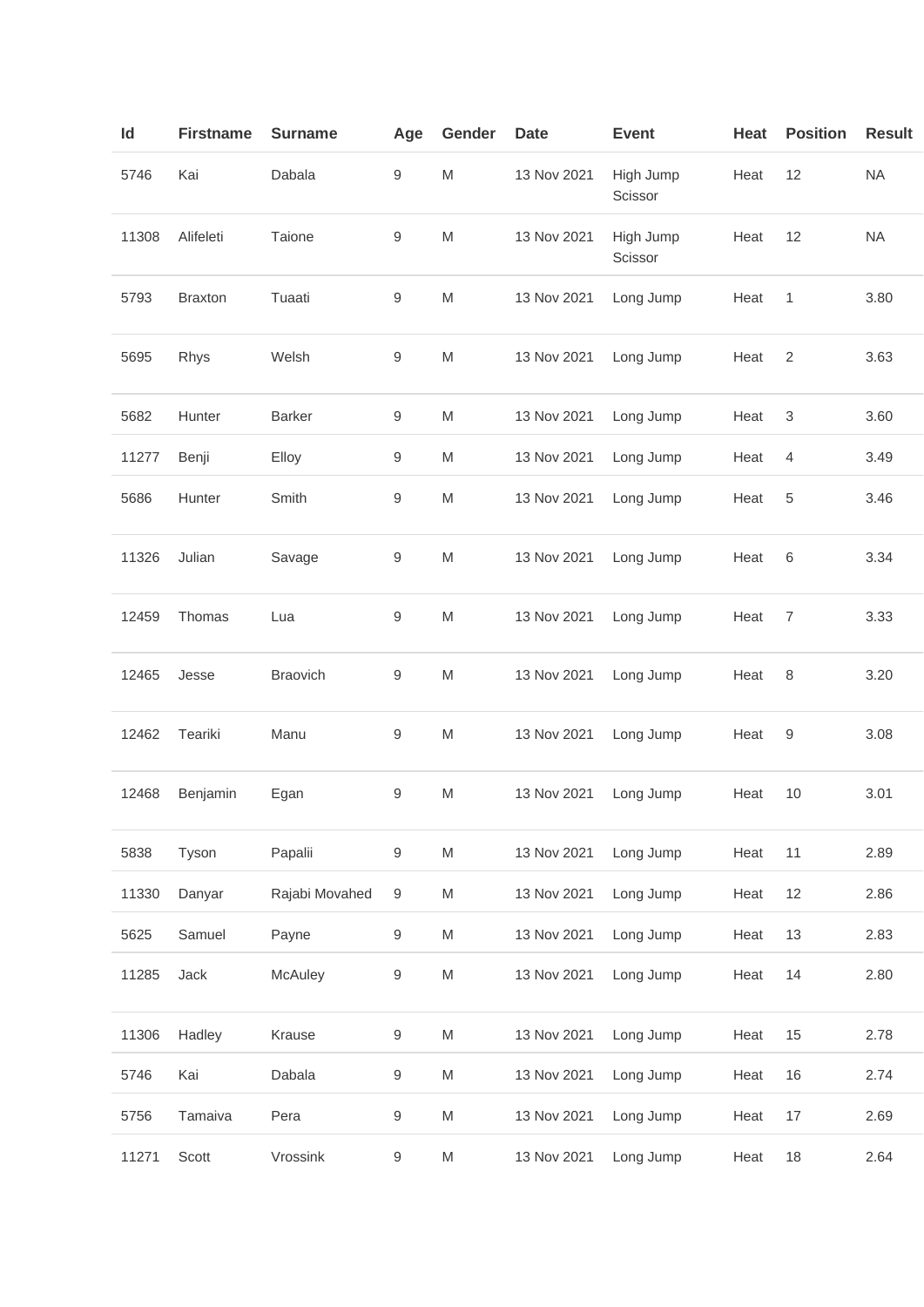| Id    | <b>Firstname</b> | <b>Surname</b> | Age              | Gender    | <b>Date</b> | <b>Event</b> | Heat | <b>Position</b> | <b>Result</b> |
|-------|------------------|----------------|------------------|-----------|-------------|--------------|------|-----------------|---------------|
| 11308 | Alifeleti        | Taione         | 9                | M         | 13 Nov 2021 | Long Jump    | Heat | 19              | 2.53          |
| 11297 | kingston         | allen          | $\boldsymbol{9}$ | M         | 13 Nov 2021 | Long Jump    | Heat | 20              | 2.44          |
| 5618  | Rylan            | Clark          | 10               | ${\sf M}$ | 13 Nov 2021 | 100m         | Heat | 1               | 15.83         |
| 11351 | Damon            | Dowell         | $10$             | ${\sf M}$ | 13 Nov 2021 | 100m         | Heat | $\overline{2}$  | 15.92         |
| 5621  | Jobie            | Martin         | 10               | M         | 13 Nov 2021 | 100m         | Heat | $\mathsf 3$     | 16.64         |
| 11333 | Kevin            | Morgan         | 10               | M         | 13 Nov 2021 | 100m         | Heat | $\overline{4}$  | 16.68         |
| 11311 | Koby             | Pirihi         | 10               | ${\sf M}$ | 13 Nov 2021 | 100m         | Heat | 5               | 17.01         |
| 8239  | Harlem           | Pflugmacher    | 10               | ${\sf M}$ | 13 Nov 2021 | 100m         | Heat | 6               | 17.70         |
| 11334 | Dale             | Haynes         | 10               | M         | 13 Nov 2021 | 100m         | Heat | $\overline{7}$  | 17.99         |
| 11294 | Jacob            | Rose           | 10               | M         | 13 Nov 2021 | 100m         | Heat | 8               | 18.18         |
| 5751  | Finn             | <b>Street</b>  | 10               | M         | 13 Nov 2021 | 100m         | Heat | 9               | 18.62         |
| 11346 | Mason            | Hodges         | 10               | M         | 13 Nov 2021 | 100m         | Heat | 10              | 23.76         |
| 5633  | Beau             | Posthuma       | 10               | M         | 13 Nov 2021 | 100m         | Heat | 11              | 25.70         |
| 5618  | Rylan            | Clark          | 10               | M         | 13 Nov 2021 | 400m         | Heat | 1               | 1:19.71       |
| 11351 | Damon            | Dowell         | 10               | M         | 13 Nov 2021 | 400m         | Heat | $\overline{2}$  | 1:26.34       |
| 5621  | Jobie            | Martin         | 10               | M         | 13 Nov 2021 | 400m         | Heat | 3               | 1:29.03       |
| 11333 | Kevin            | Morgan         | 10               | ${\sf M}$ | 13 Nov 2021 | 400m         | Heat | $\overline{4}$  | 1:32.93       |
| 11294 | Jacob            | Rose           | 10               | ${\sf M}$ | 13 Nov 2021 | 400m         | Heat | 5               | 1:35.49       |
| 5751  | Finn             | <b>Street</b>  | 10               | M         | 13 Nov 2021 | 400m         | Heat | $\,6\,$         | 1:42.85       |
| 11346 | Mason            | Hodges         | 10               | M         | 13 Nov 2021 | 400m         | Heat | 7               | 2:01.46       |
| 8239  | Harlem           | Pflugmacher    | 10               | M         | 13 Nov 2021 | 400m         | Heat | 8               | 2:14.62       |
| 5618  | Rylan            | Clark          | $10$             | M         | 13 Nov 2021 | 70m          | Heat | $\mathbf{1}$    | 11.26         |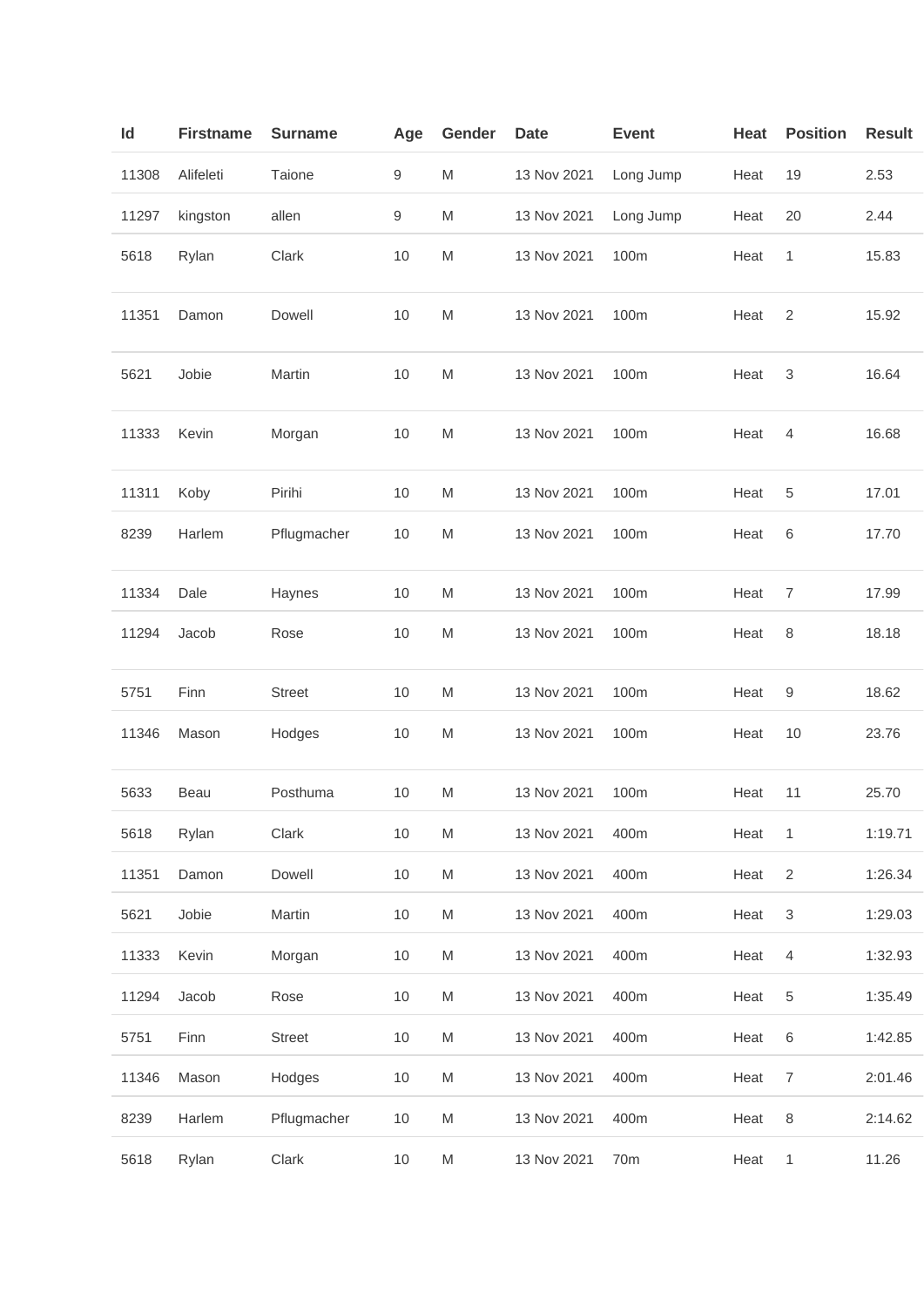| Id    | <b>Firstname</b> | <b>Surname</b> | Age  | Gender    | <b>Date</b> | <b>Event</b>         | Heat | <b>Position</b> | <b>Result</b> |
|-------|------------------|----------------|------|-----------|-------------|----------------------|------|-----------------|---------------|
| 11351 | Damon            | Dowell         | 10   | M         | 13 Nov 2021 | 70 <sub>m</sub>      | Heat | 2               | 11.64         |
| 5621  | Jobie            | Martin         | 10   | M         | 13 Nov 2021 | 70m                  | Heat | 3               | 11.92         |
| 11333 | Kevin            | Morgan         | 10   | M         | 13 Nov 2021 | 70m                  | Heat | $\overline{4}$  | 12.25         |
| 11311 | Koby             | Pirihi         | 10   | M         | 13 Nov 2021 | 70m                  | Heat | 5               | 12.27         |
| 11294 | Jacob            | Rose           | 10   | M         | 13 Nov 2021 | 70 <sub>m</sub>      | Heat | $\,6$           | 12.89         |
| 8239  | Harlem           | Pflugmacher    | 10   | M         | 13 Nov 2021 | 70m                  | Heat | $\overline{7}$  | 13.04         |
| 5751  | Finn             | <b>Street</b>  | 10   | M         | 13 Nov 2021 | 70m                  | Heat | 8               | 13.48         |
| 11346 | Mason            | Hodges         | 10   | M         | 13 Nov 2021 | 70m                  | Heat | 9               | 16.12         |
| 5618  | Rylan            | Clark          | 10   | M         | 13 Nov 2021 | Discus 500g          | Heat | 1               | 22.75         |
| 5751  | Finn             | <b>Street</b>  | 10   | M         | 13 Nov 2021 | Discus 500g          | Heat | $\overline{2}$  | 19.98         |
| 5621  | Jobie            | Martin         | 10   | M         | 13 Nov 2021 | Discus 500g          | Heat | 3               | 16.35         |
| 11333 | Kevin            | Morgan         | 10   | M         | 13 Nov 2021 | Discus 500g          | Heat | 4               | 12.85         |
| 11311 | Koby             | Pirihi         | 10   | M         | 13 Nov 2021 | Discus 500g          | Heat | 5               | 11.99         |
| 8239  | Harlem           | Pflugmacher    | 10   | M         | 13 Nov 2021 | Discus 500g          | Heat | 6               | 11.29         |
| 11351 | Damon            | Dowell         | 10   | M         | 13 Nov 2021 | Discus 500g          | Heat | 7               | 10.85         |
| 11294 | Jacob            | Rose           | 10   | ${\sf M}$ | 13 Nov 2021 | Discus 500g          | Heat | $\,8\,$         | 8.89          |
| 5633  | Beau             | Posthuma       | 10   | M         | 13 Nov 2021 | Discus 500g          | Heat | 9               | 7.31          |
| 11346 | Mason            | Hodges         | 10   | M         | 13 Nov 2021 | Discus 500g          | Heat | 10              | 6.79          |
| 5618  | Rylan            | Clark          | $10$ | ${\sf M}$ | 13 Nov 2021 | High Jump<br>Scissor | Heat | 1               | 1.08          |
| 8239  | Harlem           | Pflugmacher    | 10   | ${\sf M}$ | 13 Nov 2021 | High Jump<br>Scissor | Heat | $\sqrt{2}$      | 1.06          |
| 11334 | Dale             | Haynes         | 10   | ${\sf M}$ | 13 Nov 2021 | High Jump<br>Scissor | Heat | 3               | 0.95          |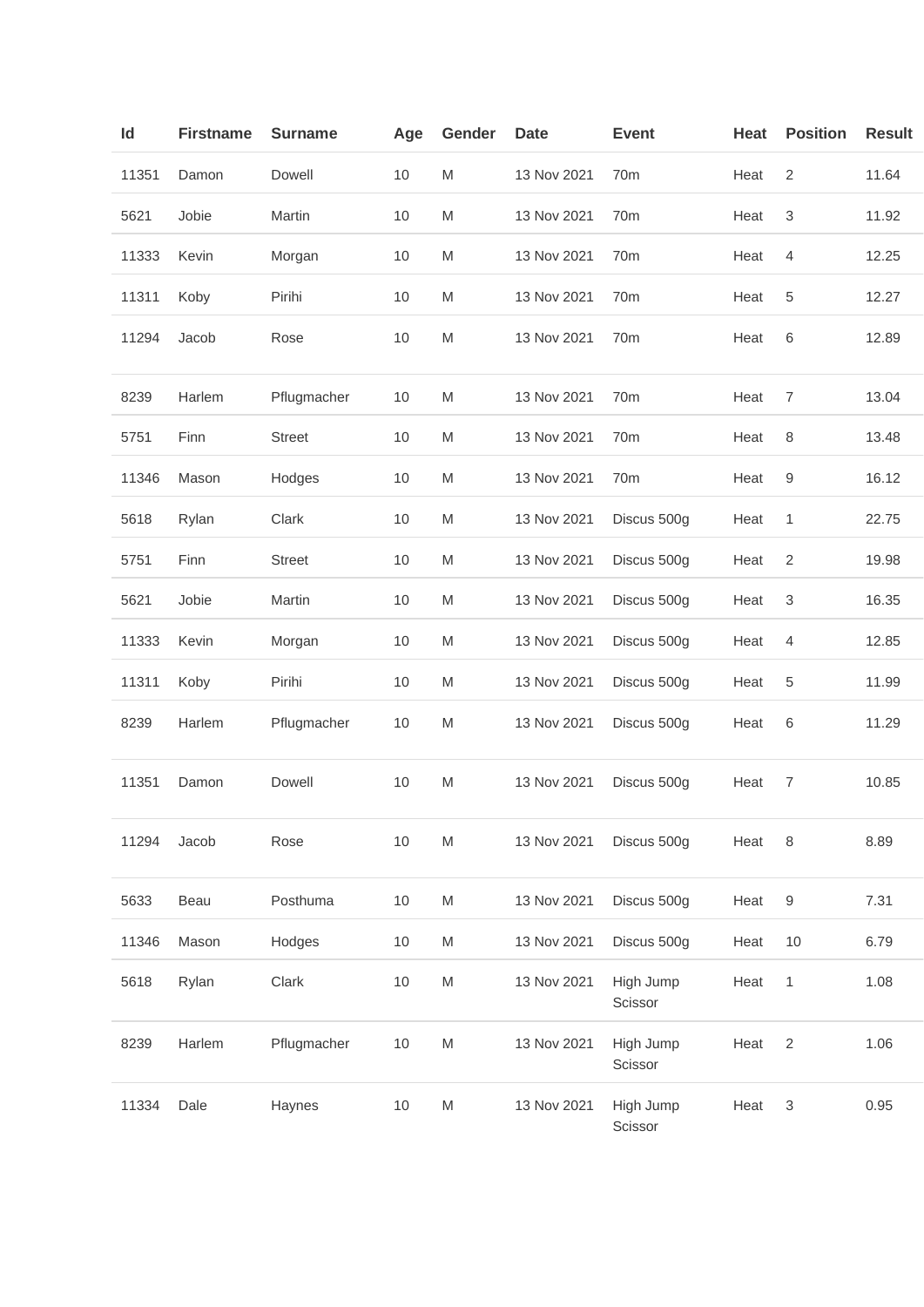| $\mathsf{Id}$ | <b>Firstname</b> | <b>Surname</b> | Age  | Gender                                                                                                     | <b>Date</b> | <b>Event</b>         | <b>Heat</b> | <b>Position</b> | <b>Result</b> |
|---------------|------------------|----------------|------|------------------------------------------------------------------------------------------------------------|-------------|----------------------|-------------|-----------------|---------------|
| 11351         | Damon            | Dowell         | 10   | $\mathsf{M}% _{T}=\mathsf{M}_{T}\!\left( a,b\right) ,\ \mathsf{M}_{T}=\mathsf{M}_{T}\!\left( a,b\right) ,$ | 13 Nov 2021 | High Jump<br>Scissor | Heat        | $\overline{4}$  | 0.95          |
| 11311         | Koby             | Pirihi         | 10   | $\mathsf{M}% _{T}=\mathsf{M}_{T}\!\left( a,b\right) ,\ \mathsf{M}_{T}=\mathsf{M}_{T}\!\left( a,b\right) ,$ | 13 Nov 2021 | High Jump<br>Scissor | Heat        | 5               | 0.95          |
| 11333         | Kevin            | Morgan         | 10   | $\mathsf{M}% _{T}=\mathsf{M}_{T}\!\left( a,b\right) ,\ \mathsf{M}_{T}=\mathsf{M}_{T}\!\left( a,b\right) ,$ | 13 Nov 2021 | High Jump<br>Scissor | Heat        | 5               | 0.95          |
| 5633          | Beau             | Posthuma       | 10   | $\mathsf{M}% _{T}=\mathsf{M}_{T}\!\left( a,b\right) ,\ \mathsf{M}_{T}=\mathsf{M}_{T}\!\left( a,b\right) ,$ | 13 Nov 2021 | High Jump<br>Scissor | Heat        | $\overline{7}$  | <b>NA</b>     |
| 11294         | Jacob            | Rose           | 10   | $\mathsf{M}% _{T}=\mathsf{M}_{T}\!\left( a,b\right) ,\ \mathsf{M}_{T}=\mathsf{M}_{T}\!\left( a,b\right) ,$ | 13 Nov 2021 | High Jump<br>Scissor | Heat        | $\overline{7}$  | <b>NA</b>     |
| 5751          | Finn             | <b>Street</b>  | 10   | $\mathsf{M}% _{T}=\mathsf{M}_{T}\!\left( a,b\right) ,\ \mathsf{M}_{T}=\mathsf{M}_{T}\!\left( a,b\right) ,$ | 13 Nov 2021 | High Jump<br>Scissor | Heat        | $\overline{7}$  | <b>NA</b>     |
| 5621          | Jobie            | Martin         | 10   | $\mathsf{M}% _{T}=\mathsf{M}_{T}\!\left( a,b\right) ,\ \mathsf{M}_{T}=\mathsf{M}_{T}\!\left( a,b\right) ,$ | 13 Nov 2021 | High Jump<br>Scissor | Heat        | $\overline{7}$  | <b>NA</b>     |
| 11346         | Mason            | Hodges         | 10   | $\mathsf{M}% _{T}=\mathsf{M}_{T}\!\left( a,b\right) ,\ \mathsf{M}_{T}=\mathsf{M}_{T}\!\left( a,b\right) ,$ | 13 Nov 2021 | High Jump<br>Scissor | Heat        | $\overline{7}$  | <b>NA</b>     |
| 5618          | Rylan            | Clark          | 10   | $\mathsf{M}% _{T}=\mathsf{M}_{T}\!\left( a,b\right) ,\ \mathsf{M}_{T}=\mathsf{M}_{T}\!\left( a,b\right) ,$ | 13 Nov 2021 | Long Jump            | Heat        | 1               | 4.03          |
| 11311         | Koby             | Pirihi         | 10   | M                                                                                                          | 13 Nov 2021 | Long Jump            | Heat        | $\overline{2}$  | 3.63          |
| 8239          | Harlem           | Pflugmacher    | $10$ | M                                                                                                          | 13 Nov 2021 | Long Jump            | Heat        | 3               | 3.42          |
| 5621          | Jobie            | Martin         | $10$ | ${\sf M}$                                                                                                  | 13 Nov 2021 | Long Jump            | Heat        | 4               | 3.37          |
| 5751          | Finn             | <b>Street</b>  | $10$ | $\mathsf{M}% _{T}=\mathsf{M}_{T}\!\left( a,b\right) ,\ \mathsf{M}_{T}=\mathsf{M}_{T}\!\left( a,b\right) ,$ | 13 Nov 2021 | Long Jump            | Heat        | $\sqrt{5}$      | 3.33          |
| 11351         | Damon            | Dowell         | $10$ | M                                                                                                          | 13 Nov 2021 | Long Jump            | Heat        | $\,6\,$         | 3.29          |
| 11334         | Dale             | Haynes         | 10   | M                                                                                                          | 13 Nov 2021 | Long Jump            | Heat        | 7               | 3.17          |
| 11333         | Kevin            | Morgan         | $10$ | $\mathsf{M}% _{T}=\mathsf{M}_{T}\!\left( a,b\right) ,\ \mathsf{M}_{T}=\mathsf{M}_{T}\!\left( a,b\right) ,$ | 13 Nov 2021 | Long Jump            | Heat        | $\,8\,$         | 3.05          |
| 11294         | Jacob            | Rose           | $10$ | ${\sf M}$                                                                                                  | 13 Nov 2021 | Long Jump            | Heat        | 9               | 3.03          |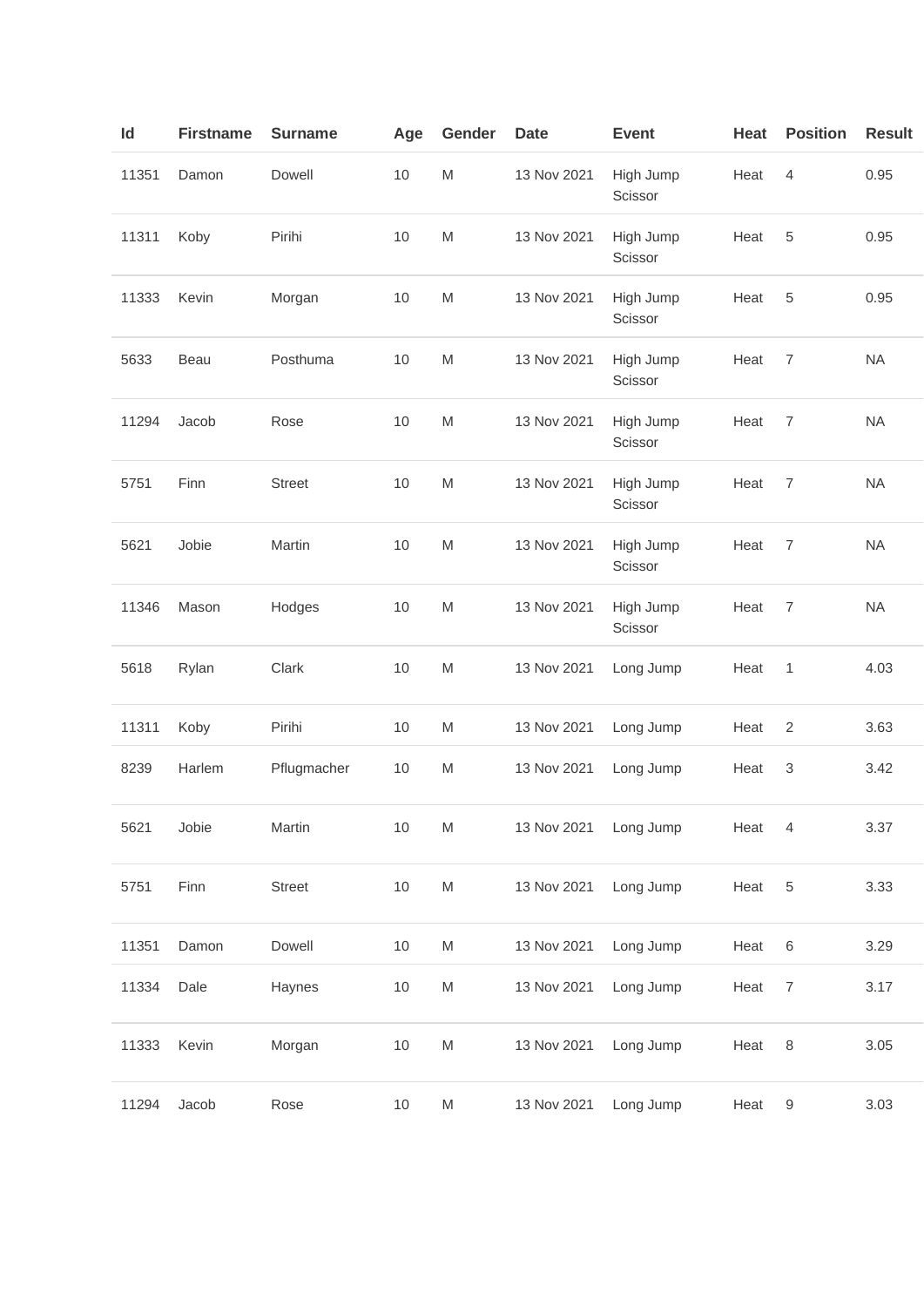| ld    | <b>Firstname</b> | <b>Surname</b> | Age  | Gender                                                                                                     | <b>Date</b> | <b>Event</b> | Heat | <b>Position</b>           | <b>Result</b> |
|-------|------------------|----------------|------|------------------------------------------------------------------------------------------------------------|-------------|--------------|------|---------------------------|---------------|
| 5633  | Beau             | Posthuma       | $10$ | M                                                                                                          | 13 Nov 2021 | Long Jump    | Heat | 10                        | 2.47          |
| 11346 | Mason            | Hodges         | $10$ | M                                                                                                          | 13 Nov 2021 | Long Jump    | Heat | 11                        | 2.34          |
| 7984  | Tom              | Kuricivi       | 11   | M                                                                                                          | 13 Nov 2021 | 100m         | Heat | $\mathbf{1}$              | 14.98         |
| 7983  | Thomas           | Blondeau       | 11   | M                                                                                                          | 13 Nov 2021 | 100m         | Heat | 2                         | 15.53         |
| 5705  | Tashwin          | Rajasegar      | 11   | M                                                                                                          | 13 Nov 2021 | 100m         | Heat | 3                         | 16.09         |
| 5701  | <b>Ty</b>        | Beenham        | 11   | M                                                                                                          | 13 Nov 2021 | 100m         | Heat | 4                         | 16.20         |
| 11379 | Akoy             | Chol Awuol     | 11   | M                                                                                                          | 13 Nov 2021 | 100m         | Heat | 5                         | 16.28         |
| 5759  | Owen             | Young          | 11   | M                                                                                                          | 13 Nov 2021 | 100m         | Heat | 6                         | 17.10         |
| 11299 | Kobi             | Green          | 11   | $\mathsf{M}% _{T}=\mathsf{M}_{T}\!\left( a,b\right) ,\ \mathsf{M}_{T}=\mathsf{M}_{T}\!\left( a,b\right) ,$ | 13 Nov 2021 | 100m         | Heat | $\overline{7}$            | 17.44         |
| 5808  | Cole             | Betson         | 11   | M                                                                                                          | 13 Nov 2021 | 100m         | Heat | 8                         | 18.12         |
| 5837  | Rory             | Goulding       | 11   | M                                                                                                          | 13 Nov 2021 | 100m         | Heat | 9                         | 18.13         |
| 11379 | Akoy             | Chol Awuol     | 11   | M                                                                                                          | 13 Nov 2021 | 1500m        | Heat | 1                         | 5:50.47       |
| 5705  | Tashwin          | Rajasegar      | 11   | ${\sf M}$                                                                                                  | 13 Nov 2021 | 1500m        | Heat | $\overline{2}$            | 6:00.41       |
| 5701  | Ty               | Beenham        | 11   | M                                                                                                          | 13 Nov 2021 | 1500m        | Heat | $\ensuremath{\mathsf{3}}$ | 6:26.16       |
| 7983  | Thomas           | Blondeau       | 11   | M                                                                                                          | 13 Nov 2021 | 1500m        | Heat | $\overline{4}$            | 6:32.05       |
| 5808  | Cole             | Betson         | 11   | M                                                                                                          | 13 Nov 2021 | 1500m        | Heat | $\,$ 5 $\,$               | 7:02.08       |
| 5759  | Owen             | Young          | 11   | M                                                                                                          | 13 Nov 2021 | 1500m        | Heat | $\,6\,$                   | 7:10.12       |
| 5826  | Zachary          | Smith          | 11   | M                                                                                                          | 13 Nov 2021 | 1500m        | Heat | $\overline{7}$            | 7:11.02       |
| 11299 | Kobi             | Green          | 11   | M                                                                                                          | 13 Nov 2021 | 1500m        | Heat | 8                         | 7:38.77       |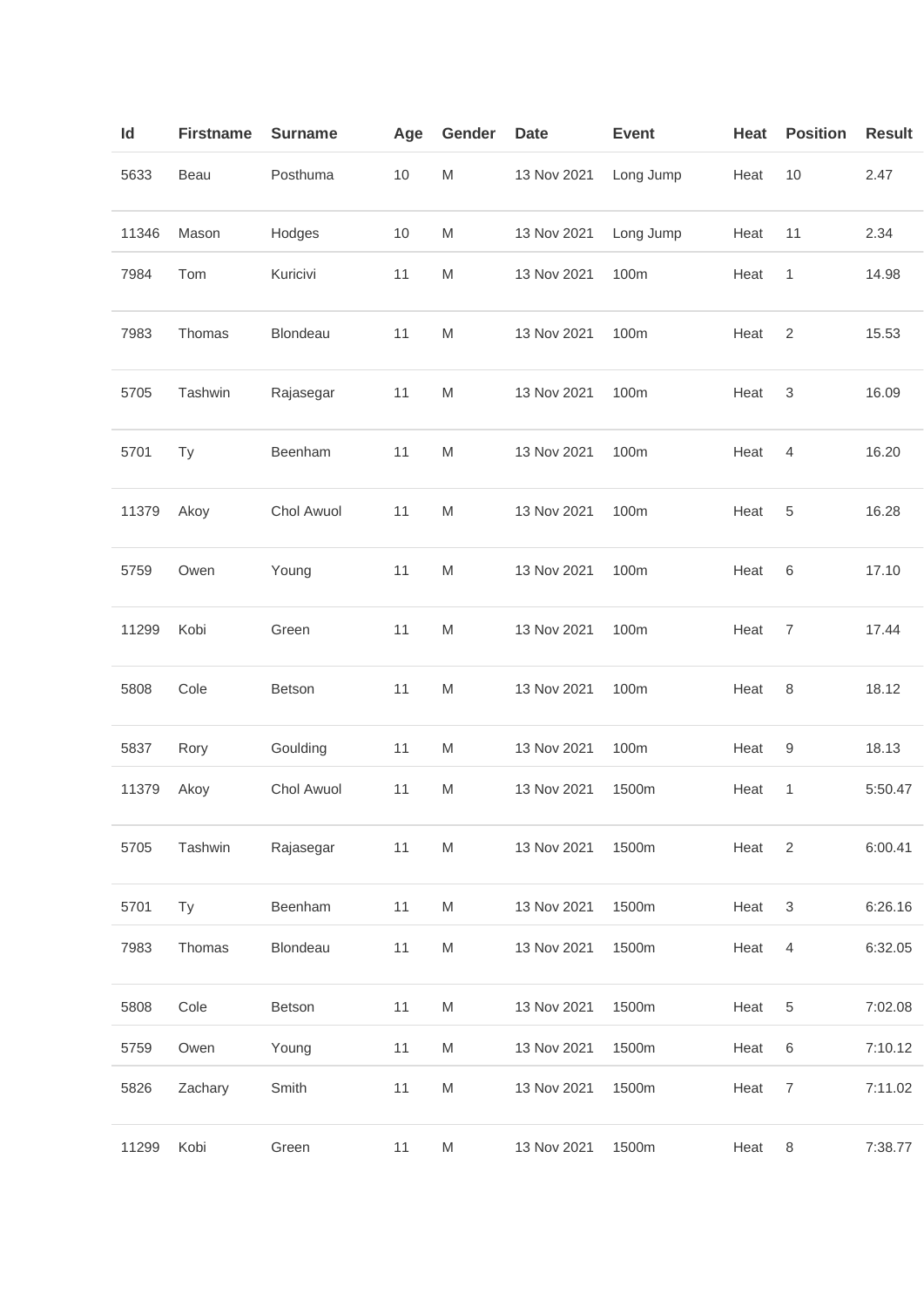| ld    | <b>Firstname</b> | <b>Surname</b> | Age | Gender                                                                                                     | <b>Date</b> | <b>Event</b>         | Heat | <b>Position</b>           | <b>Result</b> |
|-------|------------------|----------------|-----|------------------------------------------------------------------------------------------------------------|-------------|----------------------|------|---------------------------|---------------|
| 11379 | Akoy             | Chol Awuol     | 11  | $\mathsf{M}% _{T}=\mathsf{M}_{T}\!\left( a,b\right) ,\ \mathsf{M}_{T}=\mathsf{M}_{T}\!\left( a,b\right) ,$ | 13 Nov 2021 | 400m                 | Heat | $\mathbf{1}$              | 1:20.88       |
| 7983  | Thomas           | Blondeau       | 11  | $\mathsf{M}% _{T}=\mathsf{M}_{T}\!\left( a,b\right) ,\ \mathsf{M}_{T}=\mathsf{M}_{T}\!\left( a,b\right) ,$ | 13 Nov 2021 | 400m                 | Heat | $\overline{2}$            | 1:24.80       |
| 5759  | Owen             | Young          | 11  | M                                                                                                          | 13 Nov 2021 | 400m                 | Heat | 3                         | 1:28.91       |
| 11299 | Kobi             | Green          | 11  | M                                                                                                          | 13 Nov 2021 | 400m                 | Heat | 4                         | 1:30.78       |
| 5826  | Zachary          | Smith          | 11  | M                                                                                                          | 13 Nov 2021 | 400m                 | Heat | 5                         | 1:34.23       |
| 5808  | Cole             | Betson         | 11  | M                                                                                                          | 13 Nov 2021 | 400m                 | Heat | 6                         | 1:42.34       |
| 5701  | Ty               | Beenham        | 11  | M                                                                                                          | 13 Nov 2021 | Discus 500g          | Heat | 1                         | 18.18         |
| 5808  | Cole             | Betson         | 11  | M                                                                                                          | 13 Nov 2021 | Discus 500g          | Heat | $\overline{2}$            | 17.59         |
| 5759  | Owen             | Young          | 11  | M                                                                                                          | 13 Nov 2021 | Discus 500g          | Heat | $\sqrt{3}$                | 16.27         |
| 5837  | Rory             | Goulding       | 11  | M                                                                                                          | 13 Nov 2021 | Discus 500g          | Heat | 4                         | 15.87         |
| 7984  | Tom              | Kuricivi       | 11  | M                                                                                                          | 13 Nov 2021 | Discus 500g          | Heat | 5                         | 15.36         |
| 5705  | Tashwin          | Rajasegar      | 11  | M                                                                                                          | 13 Nov 2021 | Discus 500g          | Heat | $\,6$                     | 14.71         |
| 7983  | Thomas           | Blondeau       | 11  | $\mathsf{M}% _{T}=\mathsf{M}_{T}\!\left( a,b\right) ,\ \mathsf{M}_{T}=\mathsf{M}_{T}\!\left( a,b\right) ,$ | 13 Nov 2021 | Discus 500g          | Heat | $\overline{7}$            | 13.48         |
| 5826  | Zachary          | Smith          | 11  | M                                                                                                          | 13 Nov 2021 | Discus 500g          | Heat | $\,8\,$                   | 13.46         |
| 11379 | Akoy             | Chol Awuol     | 11  | M                                                                                                          | 13 Nov 2021 | Discus 500g          | Heat | 9                         | 13.02         |
| 11299 | Kobi             | Green          | 11  | M                                                                                                          | 13 Nov 2021 | Discus 500g          | Heat | 10                        | 10.70         |
| 5705  | Tashwin          | Rajasegar      | 11  | $\mathsf{M}% _{T}=\mathsf{M}_{T}\!\left( a,b\right) ,\ \mathsf{M}_{T}=\mathsf{M}_{T}\!\left( a,b\right) ,$ | 13 Nov 2021 | High Jump<br>Fosbury | Heat | $\mathbf{1}$              | 1.12          |
| 11379 | Akoy             | Chol Awuol     | 11  | M                                                                                                          | 13 Nov 2021 | High Jump<br>Fosbury | Heat | $\overline{2}$            | 1.07          |
| 7984  | Tom              | Kuricivi       | 11  | $\mathsf{M}% _{T}=\mathsf{M}_{T}\!\left( a,b\right) ,\ \mathsf{M}_{T}=\mathsf{M}_{T}\!\left( a,b\right) ,$ | 13 Nov 2021 | High Jump<br>Fosbury | Heat | $\ensuremath{\mathsf{3}}$ | 1.07          |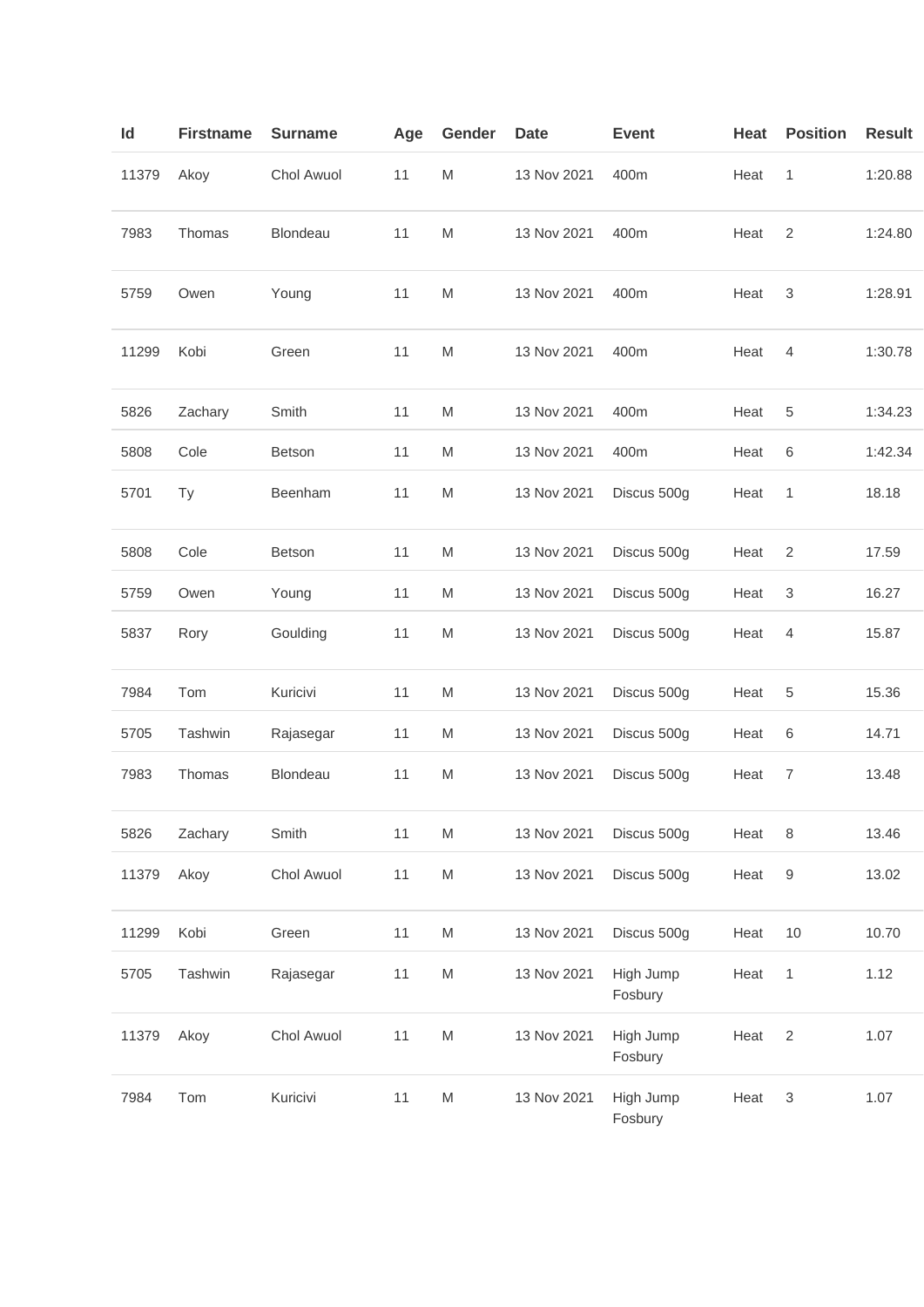| ld    | <b>Firstname</b> | <b>Surname</b> | Age | Gender                                                                                                     | <b>Date</b>           | <b>Event</b>         | Heat | <b>Position</b>  | <b>Result</b> |
|-------|------------------|----------------|-----|------------------------------------------------------------------------------------------------------------|-----------------------|----------------------|------|------------------|---------------|
| 5808  | Cole             | Betson         | 11  | $\mathsf{M}% _{T}=\mathsf{M}_{T}\!\left( a,b\right) ,\ \mathsf{M}_{T}=\mathsf{M}_{T}\!\left( a,b\right) ,$ | 13 Nov 2021           | High Jump<br>Fosbury | Heat | $\overline{4}$   | 1.07          |
| 5759  | Owen             | Young          | 11  | $\mathsf{M}% _{T}=\mathsf{M}_{T}\!\left( a,b\right) ,\ \mathsf{M}_{T}=\mathsf{M}_{T}\!\left( a,b\right) ,$ | 13 Nov 2021           | High Jump<br>Fosbury | Heat | 5                | 1.05          |
| 5701  | Ty               | Beenham        | 11  | M                                                                                                          | 13 Nov 2021           | High Jump<br>Fosbury | Heat | 6                | 1.00          |
| 5826  | Zachary          | Smith          | 11  | M                                                                                                          | 13 Nov 2021           | High Jump<br>Fosbury | Heat | 6                | 1.00          |
| 5837  | Rory             | Goulding       | 11  | $\mathsf{M}% _{T}=\mathsf{M}_{T}\!\left( a,b\right) ,\ \mathsf{M}_{T}=\mathsf{M}_{T}\!\left( a,b\right) ,$ | 13 Nov 2021           | High Jump<br>Fosbury | Heat | 8                | 1.00          |
| 7983  | Thomas           | Blondeau       | 11  | $\mathsf{M}% _{T}=\mathsf{M}_{T}\!\left( a,b\right) ,\ \mathsf{M}_{T}=\mathsf{M}_{T}\!\left( a,b\right) ,$ | 13 Nov 2021           | High Jump<br>Fosbury | Heat | 8                | 1.00          |
| 11299 | Kobi             | Green          | 11  | M                                                                                                          | 13 Nov 2021           | High Jump<br>Fosbury | Heat | 10               | <b>NA</b>     |
| 7984  | Tom              | Kuricivi       | 11  | $\mathsf{M}% _{T}=\mathsf{M}_{T}\!\left( a,b\right) ,\ \mathsf{M}_{T}=\mathsf{M}_{T}\!\left( a,b\right) ,$ | 13 Nov 2021           | Long Jump            | Heat | 1                | 3.87          |
| 11379 | Akoy             | Chol Awuol     | 11  | M                                                                                                          | 13 Nov 2021           | Long Jump            | Heat | $\sqrt{2}$       | 3.83          |
| 5759  | Owen             | Young          | 11  | M                                                                                                          | 13 Nov 2021           | Long Jump            | Heat | 3                | 3.67          |
| 5705  | Tashwin          | Rajasegar      | 11  | M                                                                                                          | 13 Nov 2021           | Long Jump            | Heat | 4                | 3.53          |
| 5701  | <b>Ty</b>        | Beenham        | 11  | ${\sf M}$                                                                                                  | 13 Nov 2021 Long Jump |                      | Heat | $-5$             | 3.34          |
| 5808  | Cole             | Betson         | 11  | $\mathsf{M}% _{T}=\mathsf{M}_{T}\!\left( a,b\right) ,\ \mathsf{M}_{T}=\mathsf{M}_{T}\!\left( a,b\right) ,$ | 13 Nov 2021           | Long Jump            | Heat | $\,6\,$          | 3.14          |
| 11299 | Kobi             | Green          | 11  | ${\sf M}$                                                                                                  | 13 Nov 2021           | Long Jump            | Heat | $\overline{7}$   | 3.01          |
| 5837  | Rory             | Goulding       | 11  | M                                                                                                          | 13 Nov 2021           | Long Jump            | Heat | $\,8\,$          | 2.80          |
| 5826  | Zachary          | Smith          | 11  | M                                                                                                          | 13 Nov 2021           | Long Jump            | Heat | $\boldsymbol{9}$ | 2.57          |
| 5711  | Aiden            | Cowgill        | 12  | ${\sf M}$                                                                                                  | 13 Nov 2021           | 100m                 | Heat | $\mathbf{1}$     | 13.97         |
| 5655  | Alfie            | Hilditch       | 12  | M                                                                                                          | 13 Nov 2021           | 100m                 | Heat | $\overline{2}$   | 15.52         |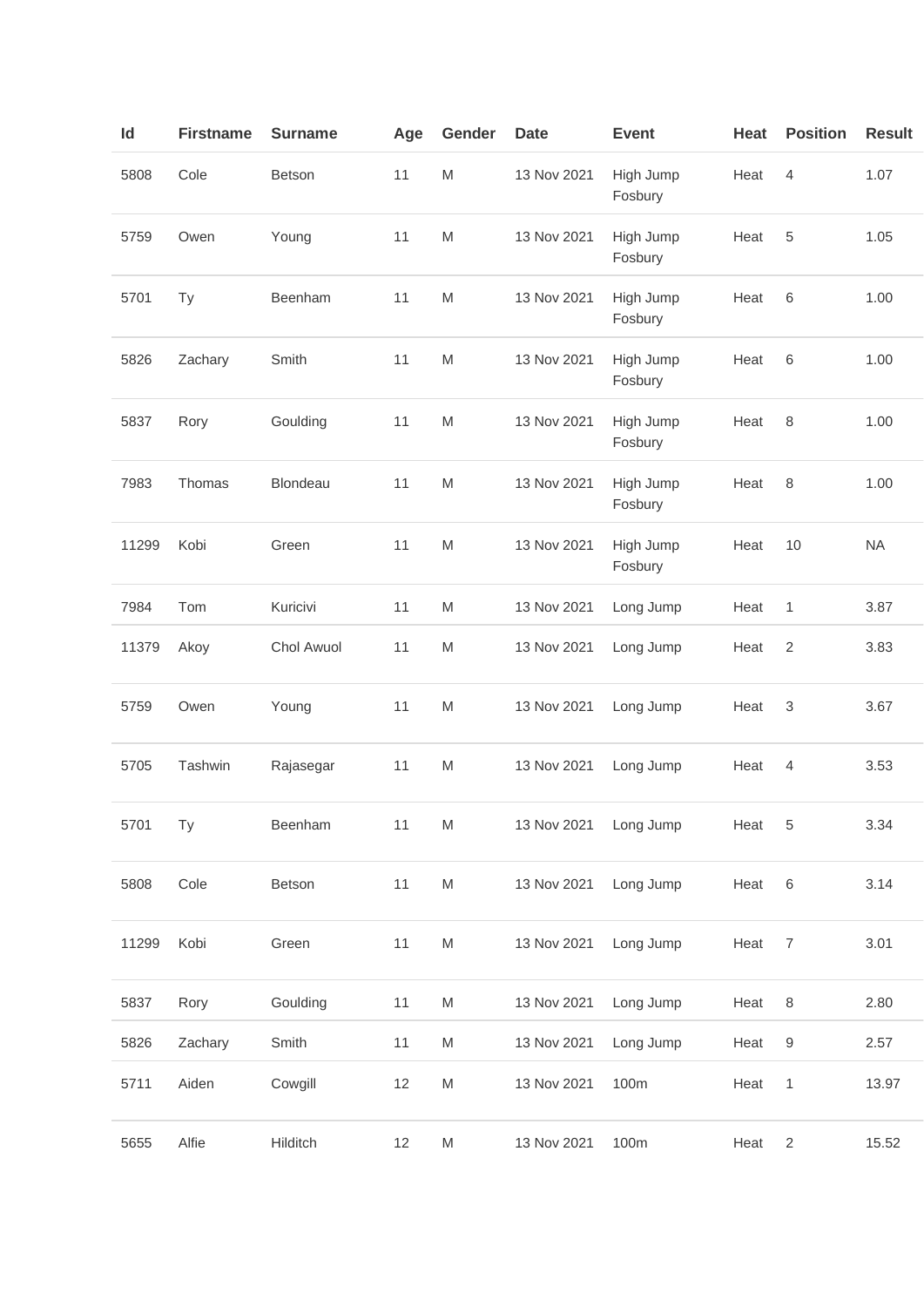| ld    | <b>Firstname</b> | <b>Surname</b>   | Age | Gender                                                                                                     | Date        | <b>Event</b> | Heat | <b>Position</b> | <b>Result</b> |
|-------|------------------|------------------|-----|------------------------------------------------------------------------------------------------------------|-------------|--------------|------|-----------------|---------------|
| 5660  | Austin           | Green            | 12  | M                                                                                                          | 13 Nov 2021 | 100m         | Heat | 3               | 15.95         |
| 11370 | Lewis            | Horn             | 12  | M                                                                                                          | 13 Nov 2021 | 100m         | Heat | $\overline{4}$  | 16.09         |
| 11343 | Lincoln          | Youngberry       | 12  | M                                                                                                          | 13 Nov 2021 | 100m         | Heat | 5               | 17.17         |
| 11278 | Zakk             | White            | 12  | M                                                                                                          | 13 Nov 2021 | 100m         | Heat | 6               | 17.49         |
| 5634  | <b>Blair</b>     | Posthuma         | 12  | M                                                                                                          | 13 Nov 2021 | 100m         | Heat | 7               | 18.16         |
| 5671  | Linkin           | Lawrence         | 12  | M                                                                                                          | 13 Nov 2021 | 100m         | Heat | $\,8\,$         | 18.21         |
| 11302 | Jarrad           | McKail           | 12  | M                                                                                                          | 13 Nov 2021 | 100m         | Heat | 9               | 18.88         |
| 11296 | Tremaine         | <b>Broadbent</b> | 12  | M                                                                                                          | 13 Nov 2021 | 100m         | Heat | 10              | 19.53         |
| 5655  | Alfie            | Hilditch         | 12  | M                                                                                                          | 13 Nov 2021 | 1500m        | Heat | 1               | 5:35.29       |
| 5711  | Aiden            | Cowgill          | 12  | M                                                                                                          | 13 Nov 2021 | 1500m        | Heat | 2               | 5:52.17       |
| 5671  | Linkin           | Lawrence         | 12  | M                                                                                                          | 13 Nov 2021 | 1500m        | Heat | 3               | 7:07.53       |
| 5634  | <b>Blair</b>     | Posthuma         | 12  | M                                                                                                          | 13 Nov 2021 | 1500m        | Heat | 4               | 8:55.49       |
| 11302 | Jarrad           | McKail           | 12  | $\mathsf{M}% _{T}=\mathsf{M}_{T}\!\left( a,b\right) ,\ \mathsf{M}_{T}=\mathsf{M}_{T}\!\left( a,b\right) ,$ | 13 Nov 2021 | 1500m        | Heat | 5               | 8:57.89       |
| 11278 | Zakk             | White            | 12  | M                                                                                                          | 13 Nov 2021 | 1500m        | Heat | 6               | 9:13.66       |
| 11296 | Tremaine         | <b>Broadbent</b> | 12  | M                                                                                                          | 13 Nov 2021 | 1500m        | Heat | $\overline{7}$  | 12:11.31      |
| 5655  | Alfie            | Hilditch         | 12  | M                                                                                                          | 13 Nov 2021 | 400m         | Heat | $\mathbf{1}$    | 1:11.57       |
| 5711  | Aiden            | Cowgill          | 12  | M                                                                                                          | 13 Nov 2021 | 400m         | Heat | 2               | 1:17.09       |
| 5660  | Austin           | Green            | 12  | M                                                                                                          | 13 Nov 2021 | 400m         | Heat | $\mathbf{3}$    | 1:21.90       |
| 11343 | Lincoln          | Youngberry       | 12  | M                                                                                                          | 13 Nov 2021 | 400m         | Heat | $\overline{4}$  | 1:32.22       |
| 11370 | Lewis            | Horn             | 12  | M                                                                                                          | 13 Nov 2021 | 400m         | Heat | $\,$ 5 $\,$     | 1:34.22       |
| 5671  | Linkin           | Lawrence         | 12  | M                                                                                                          | 13 Nov 2021 | 400m         | Heat | 6               | 1:37.39       |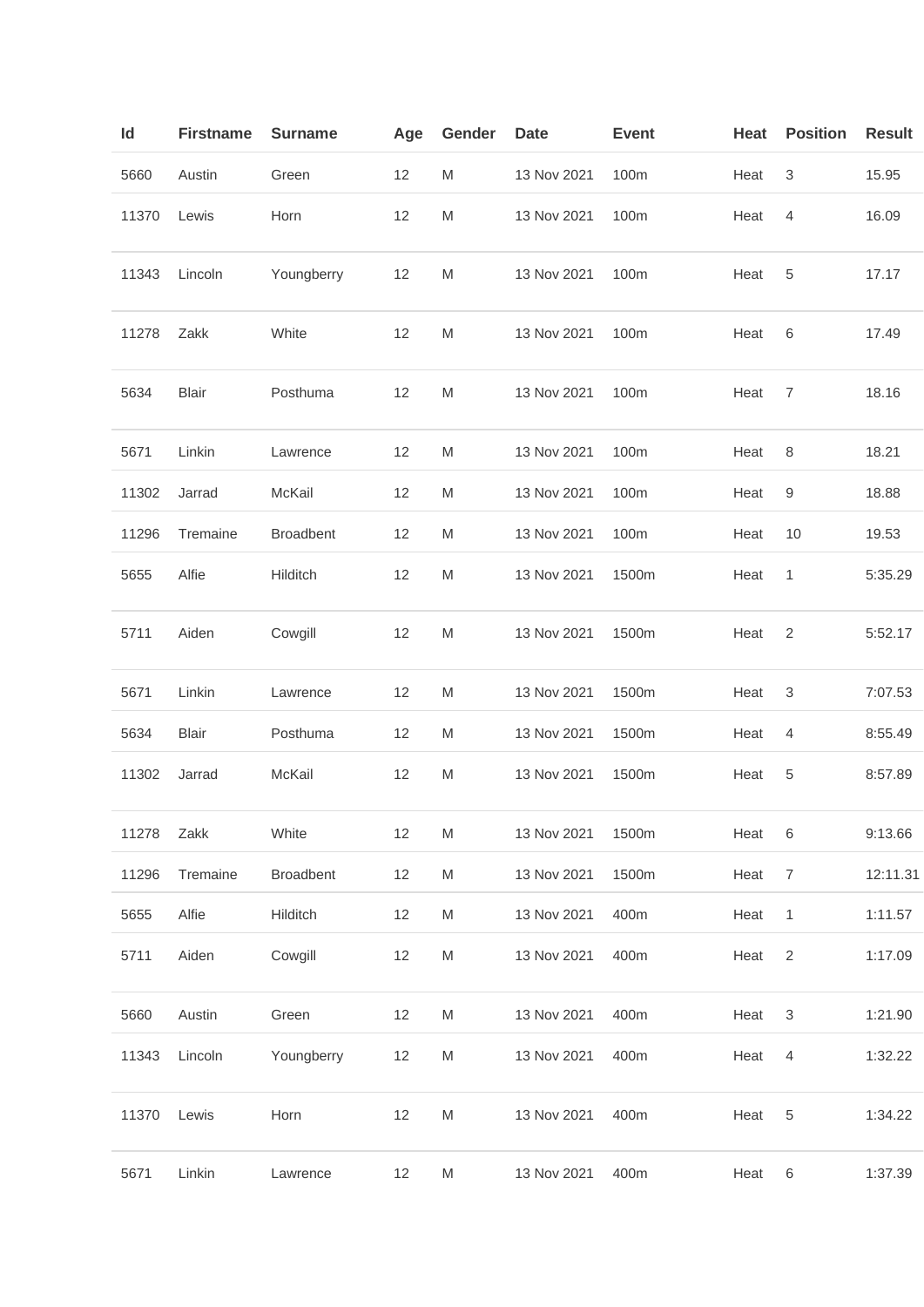| ld    | <b>Firstname</b> | <b>Surname</b>   | Age | Gender                                                                                                     | Date        | <b>Event</b>         | Heat | <b>Position</b>          | <b>Result</b> |
|-------|------------------|------------------|-----|------------------------------------------------------------------------------------------------------------|-------------|----------------------|------|--------------------------|---------------|
| 11278 | Zakk             | White            | 12  | M                                                                                                          | 13 Nov 2021 | 400m                 | Heat | 7                        | 1:45.31       |
| 11302 | Jarrad           | McKail           | 12  | M                                                                                                          | 13 Nov 2021 | 400m                 | Heat | 8                        | 1:53.01       |
| 11296 | Tremaine         | <b>Broadbent</b> | 12  | M                                                                                                          | 13 Nov 2021 | 400m                 | Heat | 9                        | 2:14.95       |
| 11343 | Lincoln          | Youngberry       | 12  | M                                                                                                          | 13 Nov 2021 | Discus 750g          | Heat | $\mathbf{1}$             | 22.85         |
| 5655  | Alfie            | Hilditch         | 12  | M                                                                                                          | 13 Nov 2021 | Discus 750g          | Heat | 2                        | 22.02         |
| 11302 | Jarrad           | McKail           | 12  | M                                                                                                          | 13 Nov 2021 | Discus 750g          | Heat | 3                        | 15.85         |
| 11370 | Lewis            | Horn             | 12  | M                                                                                                          | 13 Nov 2021 | Discus 750g          | Heat | $\overline{4}$           | 15.69         |
| 5660  | Austin           | Green            | 12  | M                                                                                                          | 13 Nov 2021 | Discus 750g          | Heat | 5                        | 14.85         |
| 11278 | Zakk             | White            | 12  | M                                                                                                          | 13 Nov 2021 | Discus 750g          | Heat | $\,6$                    | 12.78         |
| 11296 | Tremaine         | <b>Broadbent</b> | 12  | M                                                                                                          | 13 Nov 2021 | Discus 750g          | Heat | $\overline{7}$           | 12.00         |
| 5634  | <b>Blair</b>     | Posthuma         | 12  | M                                                                                                          | 13 Nov 2021 | Discus 750g          | Heat | 8                        | 10.21         |
| 5671  | Linkin           | Lawrence         | 12  | M                                                                                                          | 13 Nov 2021 | Discus 750g          | Heat | 9                        | 9.14          |
| 5655  | Alfie            | Hilditch         | 12  | $\mathsf{M}% _{T}=\mathsf{M}_{T}\!\left( a,b\right) ,\ \mathsf{M}_{T}=\mathsf{M}_{T}\!\left( a,b\right) ,$ | 13 Nov 2021 | High Jump<br>Fosbury | Heat | $\mathbf{1}$             | 1.44          |
| 5711  | Aiden            | Cowgill          | 12  | $\mathsf{M}% _{T}=\mathsf{M}_{T}\!\left( a,b\right) ,\ \mathsf{M}_{T}=\mathsf{M}_{T}$                      | 13 Nov 2021 | High Jump<br>Fosbury | Heat | 2                        | 1.35          |
| 5660  | Austin           | Green            | 12  | $\mathsf{M}% _{T}=\mathsf{M}_{T}\!\left( a,b\right) ,\ \mathsf{M}_{T}=\mathsf{M}_{T}$                      | 13 Nov 2021 | High Jump<br>Fosbury | Heat | $\sqrt{3}$               | 1.16          |
| 5634  | <b>Blair</b>     | Posthuma         | 12  | $\mathsf{M}% _{T}=\mathsf{M}_{T}\!\left( a,b\right) ,\ \mathsf{M}_{T}=\mathsf{M}_{T}$                      | 13 Nov 2021 | High Jump<br>Fosbury | Heat | $\overline{\phantom{a}}$ | <b>NA</b>     |
| 11343 | Lincoln          | Youngberry       | 12  | M                                                                                                          | 13 Nov 2021 | High Jump<br>Fosbury | Heat | $\overline{\phantom{a}}$ | <b>NA</b>     |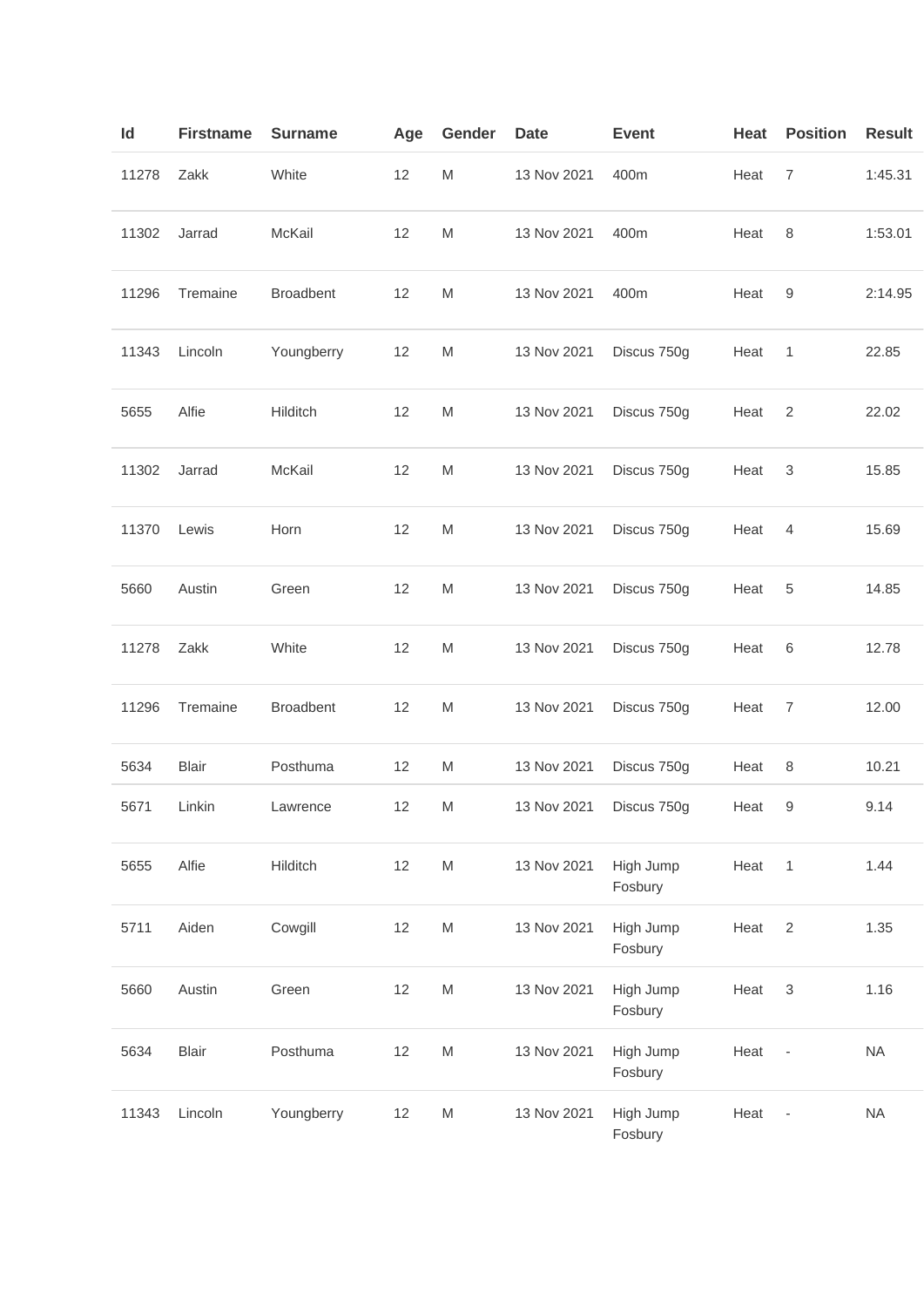| Id   |       | <b>Firstname</b> | <b>Surname</b>   | Age | Gender                                                                                                     | <b>Date</b>           | <b>Event</b>         | Heat   | <b>Position</b>          | <b>Result</b> |
|------|-------|------------------|------------------|-----|------------------------------------------------------------------------------------------------------------|-----------------------|----------------------|--------|--------------------------|---------------|
|      | 11370 | Lewis            | Horn             | 12  | $\mathsf{M}% _{T}=\mathsf{M}_{T}\!\left( a,b\right) ,\ \mathsf{M}_{T}=\mathsf{M}_{T}$                      | 13 Nov 2021           | High Jump<br>Fosbury | Heat   | $\blacksquare$           | <b>NA</b>     |
|      | 11302 | Jarrad           | McKail           | 12  | $\mathsf{M}% _{T}=\mathsf{M}_{T}\!\left( a,b\right) ,\ \mathsf{M}_{T}=\mathsf{M}_{T}$                      | 13 Nov 2021           | High Jump<br>Fosbury | Heat   | $\blacksquare$           | <b>NA</b>     |
|      | 11296 | Tremaine         | <b>Broadbent</b> | 12  | $\mathsf{M}% _{T}=\mathsf{M}_{T}\!\left( a,b\right) ,\ \mathsf{M}_{T}=\mathsf{M}_{T}$                      | 13 Nov 2021           | High Jump<br>Fosbury | Heat   | $\overline{\phantom{a}}$ | <b>NA</b>     |
| 5711 |       | Aiden            | Cowgill          | 12  | M                                                                                                          | 13 Nov 2021           | Long Jump            | Heat   | 1                        | 4.41          |
| 5655 |       | Alfie            | Hilditch         | 12  | M                                                                                                          | 13 Nov 2021           | Long Jump            | Heat   | $\overline{2}$           | 4.30          |
|      | 11370 | Lewis            | Horn             | 12  | $\mathsf{M}% _{T}=\mathsf{M}_{T}\!\left( a,b\right) ,\ \mathsf{M}_{T}=\mathsf{M}_{T}\!\left( a,b\right) ,$ | 13 Nov 2021           | Long Jump            | Heat   | 3                        | 3.88          |
| 5660 |       | Austin           | Green            | 12  | $\mathsf{M}% _{T}=\mathsf{M}_{T}\!\left( a,b\right) ,\ \mathsf{M}_{T}=\mathsf{M}_{T}$                      | 13 Nov 2021           | Long Jump            | Heat   | $\overline{4}$           | 3.76          |
|      | 11343 | Lincoln          | Youngberry       | 12  | M                                                                                                          | 13 Nov 2021           | Long Jump            | Heat   | 5                        | 3.04          |
|      | 11278 | Zakk             | White            | 12  | M                                                                                                          | 13 Nov 2021           | Long Jump            | Heat   | 6                        | 3.03          |
|      | 11296 | Tremaine         | <b>Broadbent</b> | 12  | $\mathsf{M}% _{T}=\mathsf{M}_{T}\!\left( a,b\right) ,\ \mathsf{M}_{T}=\mathsf{M}_{T}\!\left( a,b\right) ,$ | 13 Nov 2021           | Long Jump            | Heat   | $\overline{7}$           | 2.59          |
|      | 11302 | Jarrad           | McKail           | 12  | $\mathsf{M}% _{T}=\mathsf{M}_{T}\!\left( a,b\right) ,\ \mathsf{M}_{T}=\mathsf{M}_{T}$                      | 13 Nov 2021           | Long Jump            | Heat   | 8                        | 2.55          |
| 5634 |       | <b>Blair</b>     | Posthuma         | 12  | $\mathsf{M}% _{T}=\mathsf{M}_{T}\!\left( a,b\right) ,\ \mathsf{M}_{T}=\mathsf{M}_{T}$                      | 13 Nov 2021           | Long Jump            | Heat   | $\overline{\phantom{a}}$ | <b>NA</b>     |
| 5671 |       | Linkin           | Lawrence         | 12  | M                                                                                                          | 13 Nov 2021 Long Jump |                      | Heat - |                          | <b>NA</b>     |
| 5824 |       | Zack             | Gorter           | 13  | M                                                                                                          | 13 Nov 2021           | 100m                 | Heat   | $\overline{1}$           | 13.93         |
|      | 12457 | Campbell         | Senz             | 13  | M                                                                                                          | 13 Nov 2021           | 100m                 | Heat   | 2                        | 14.10         |
| 5760 |       | Toby             | Arnold           | 13  | M                                                                                                          | 13 Nov 2021           | 100m                 | Heat   | 3                        | 14.31         |
| 5832 |       | Paul             | Blondeau         | 13  | M                                                                                                          | 13 Nov 2021           | 100m                 | Heat   | $\overline{4}$           | 14.37         |
| 5616 |       | Lachlan          | <b>Buchan</b>    | 13  | M                                                                                                          | 13 Nov 2021           | 100m                 | Heat   | $\,$ 5 $\,$              | 14.80         |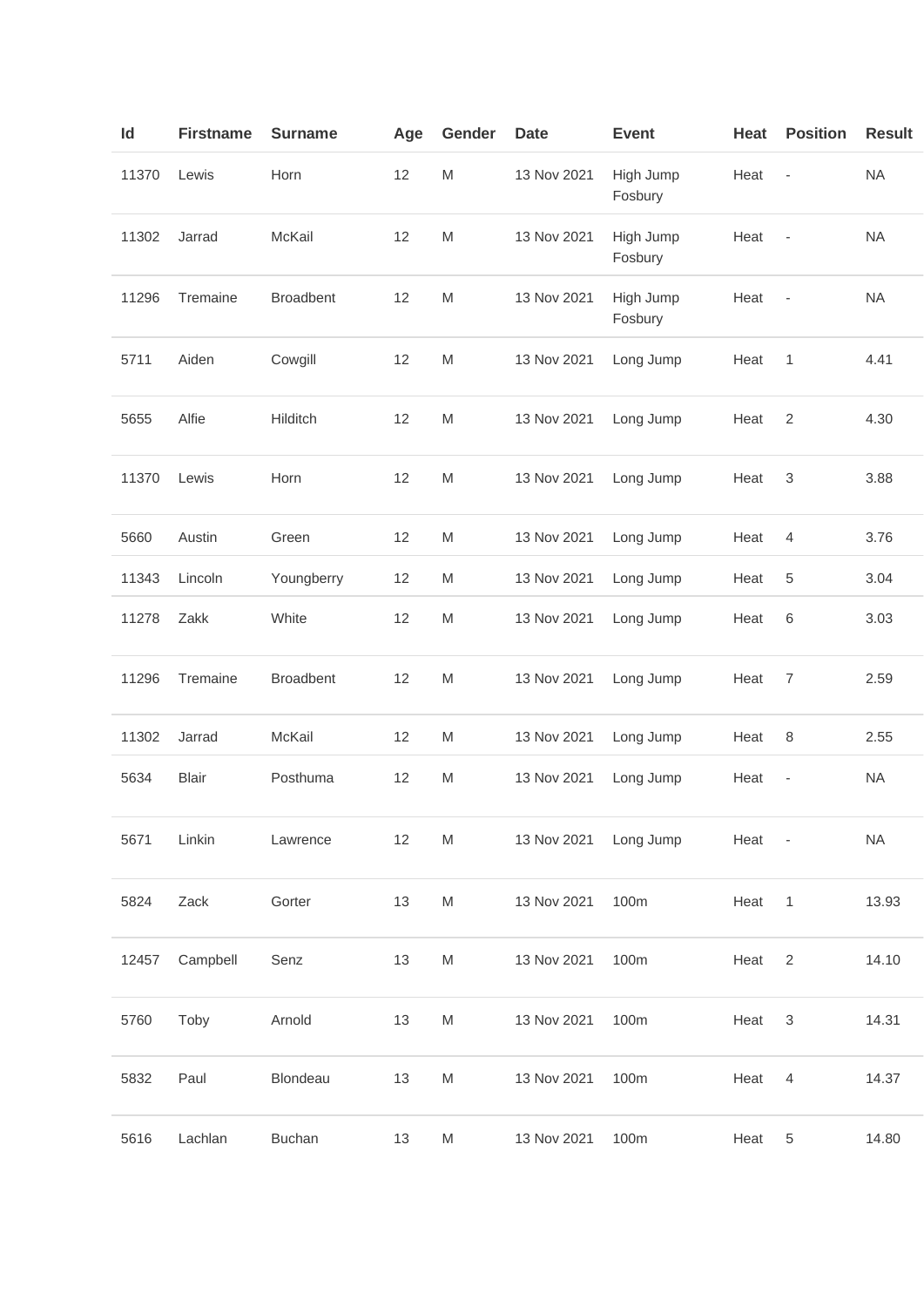| Id    | <b>Firstname</b> | <b>Surname</b>  | Age | Gender | Date        | <b>Event</b> | Heat | <b>Position</b>           | <b>Result</b> |
|-------|------------------|-----------------|-----|--------|-------------|--------------|------|---------------------------|---------------|
| 5639  | Aidan            | Edmondstone     | 13  | M      | 13 Nov 2021 | 100m         | Heat | 6                         | 15.33         |
| 5752  | Fletcher         | <b>Street</b>   | 13  | M      | 13 Nov 2021 | 100m         | Heat | $\overline{7}$            | 15.45         |
| 11375 | Jamieson         | Slade           | 13  | M      | 13 Nov 2021 | 100m         | Heat | 8                         | 16.42         |
| 5626  | Joshua           | Payne           | 13  | M      | 13 Nov 2021 | 100m         | Heat | 8                         | 16.42         |
| 5823  | Gabriel          | Gastev          | 13  | M      | 13 Nov 2021 | 100m         | Heat | 10                        | 16.92         |
| 5825  | <b>Brodie</b>    | Smith           | 13  | M      | 13 Nov 2021 | 100m         | Heat | 11                        | 17.22         |
| 5760  | Toby             | Arnold          | 13  | M      | 13 Nov 2021 | 1500m        | Heat | 1                         | 5:38.21       |
| 5639  | Aidan            | Edmondstone     | 13  | M      | 13 Nov 2021 | 1500m        | Heat | $\sqrt{2}$                | 5:51.13       |
| 12457 | Campbell         | Senz            | 13  | M      | 13 Nov 2021 | 1500m        | Heat | $\ensuremath{\mathsf{3}}$ | 6:00.09       |
| 11312 | Kyan             | Pirihi          | 13  | M      | 13 Nov 2021 | 1500m        | Heat | 4                         | 6:44.41       |
| 5824  | Zack             | Gorter          | 13  | M      | 13 Nov 2021 | 1500m        | Heat | 5                         | 6:51.85       |
| 5752  | Fletcher         | <b>Street</b>   | 13  | M      | 13 Nov 2021 | 1500m        | Heat | 6                         | 7:29.98       |
| 5823  | Gabriel          | Gastev          | 13  | M      | 13 Nov 2021 | 1500m        | Heat | $\overline{7}$            | 7:48.57       |
| 11375 | Jamieson         | Slade           | 13  | M      | 13 Nov 2021 | 1500m        | Heat | 8                         | 7:53.98       |
| 5825  | <b>Brodie</b>    | Smith           | 13  | M      | 13 Nov 2021 | 1500m        | Heat | 9                         | 7:56.16       |
| 12457 | Campbell         | Senz            | 13  | M      | 13 Nov 2021 | 200m Hurdles | Heat | $\mathbf{1}$              | 31.89         |
| 5832  | Paul             | <b>Blondeau</b> | 13  | M      | 13 Nov 2021 | 200m Hurdles | Heat | 2                         | 33.21         |
| 5760  | Toby             | Arnold          | 13  | M      | 13 Nov 2021 | 200m Hurdles | Heat | 3                         | 33.59         |
| 5616  | Lachlan          | <b>Buchan</b>   | 13  | M      | 13 Nov 2021 | 200m Hurdles | Heat | $\overline{4}$            | 35.18         |
| 5824  | Zack             | Gorter          | 13  | M      | 13 Nov 2021 | 200m Hurdles | Heat | 5                         | 37.51         |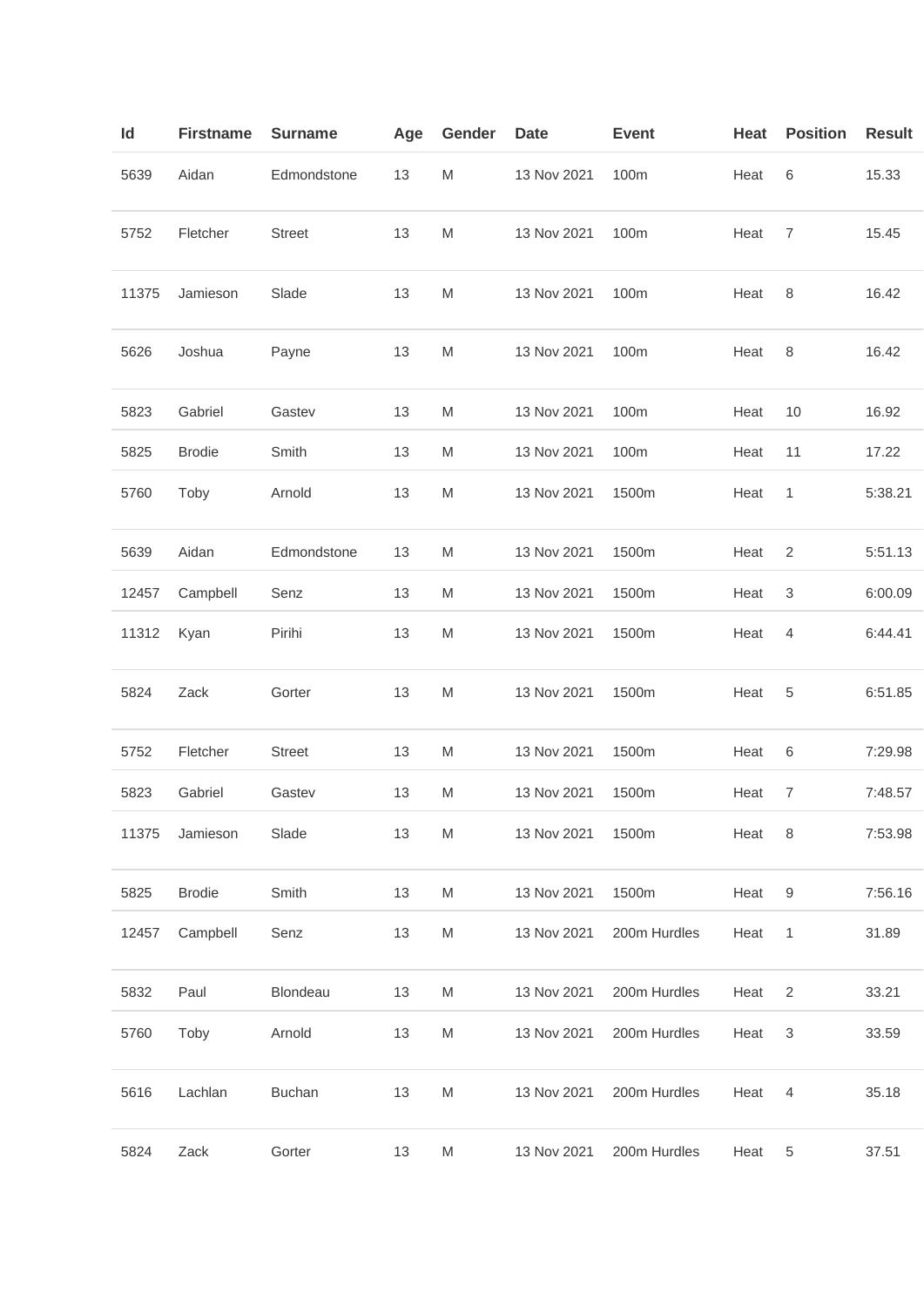| ld    | <b>Firstname</b> | <b>Surname</b> | Age | Gender | <b>Date</b> | <b>Event</b> | <b>Heat</b> | <b>Position</b> | <b>Result</b> |
|-------|------------------|----------------|-----|--------|-------------|--------------|-------------|-----------------|---------------|
| 5752  | Fletcher         | <b>Street</b>  | 13  | M      | 13 Nov 2021 | 200m Hurdles | Heat        | 6               | 37.56         |
| 5639  | Aidan            | Edmondstone    | 13  | M      | 13 Nov 2021 | 200m Hurdles | Heat        | $\overline{7}$  | 38.55         |
| 5823  | Gabriel          | Gastev         | 13  | M      | 13 Nov 2021 | 200m Hurdles | Heat        | 8               | 40.19         |
| 5825  | <b>Brodie</b>    | Smith          | 13  | M      | 13 Nov 2021 | 200m Hurdles | Heat        | 9               | 40.96         |
| 5626  | Joshua           | Payne          | 13  | M      | 13 Nov 2021 | 200m Hurdles | Heat        | 10              | 45.11         |
| 12457 | Campbell         | Senz           | 13  | M      | 13 Nov 2021 | 400m         | Heat        | 1               | 1:06.58       |
| 5760  | Toby             | Arnold         | 13  | M      | 13 Nov 2021 | 400m         | Heat        | 2               | 1:12.79       |
| 5639  | Aidan            | Edmondstone    | 13  | M      | 13 Nov 2021 | 400m         | Heat        | 3               | 1:13.93       |
| 5823  | Gabriel          | Gastev         | 13  | M      | 13 Nov 2021 | 400m         | Heat        | 4               | 1:27.93       |
| 5752  | Fletcher         | <b>Street</b>  | 13  | M      | 13 Nov 2021 | 400m         | Heat        | 5               | 1:31.77       |
| 11375 | Jamieson         | Slade          | 13  | M      | 13 Nov 2021 | 400m         | Heat        | 6               | 1:35.05       |
| 11312 | Kyan             | Pirihi         | 13  | M      | 13 Nov 2021 | Discus 750g  | Heat        | 1               | 25.83         |
| 5760  | Toby             | Arnold         | 13  | M      | 13 Nov 2021 | Discus 750g  | Heat        | 2               | 24.89         |
| 5639  | Aidan            | Edmondstone    | 13  | M      | 13 Nov 2021 | Discus 750g  | Heat        | 3               | 20.41         |
| 5752  | Fletcher         | <b>Street</b>  | 13  | M      | 13 Nov 2021 | Discus 750g  | Heat        | 4               | 19.61         |
| 5823  | Gabriel          | Gastev         | 13  | M      | 13 Nov 2021 | Discus 750g  | Heat        | $\,$ 5 $\,$     | 16.97         |
| 12457 | Campbell         | Senz           | 13  | M      | 13 Nov 2021 | Discus 750g  | Heat        | $6\phantom{1}6$ | 16.42         |
| 5832  | Paul             | Blondeau       | 13  | M      | 13 Nov 2021 | Discus 750g  | Heat        | $\overline{7}$  | 16.01         |
| 5824  | Zack             | Gorter         | 13  | M      | 13 Nov 2021 | Discus 750g  | Heat        | 8               | 15.89         |
| 5825  | <b>Brodie</b>    | Smith          | 13  | M      | 13 Nov 2021 | Discus 750g  | Heat        | 9               | 14.78         |
| 5616  | Lachlan          | <b>Buchan</b>  | 13  | M      | 13 Nov 2021 | Discus 750g  | Heat        | 10              | 14.69         |
| 5626  | Joshua           | Payne          | 13  | M      | 13 Nov 2021 | Discus 750g  | Heat        | 11              | 12.91         |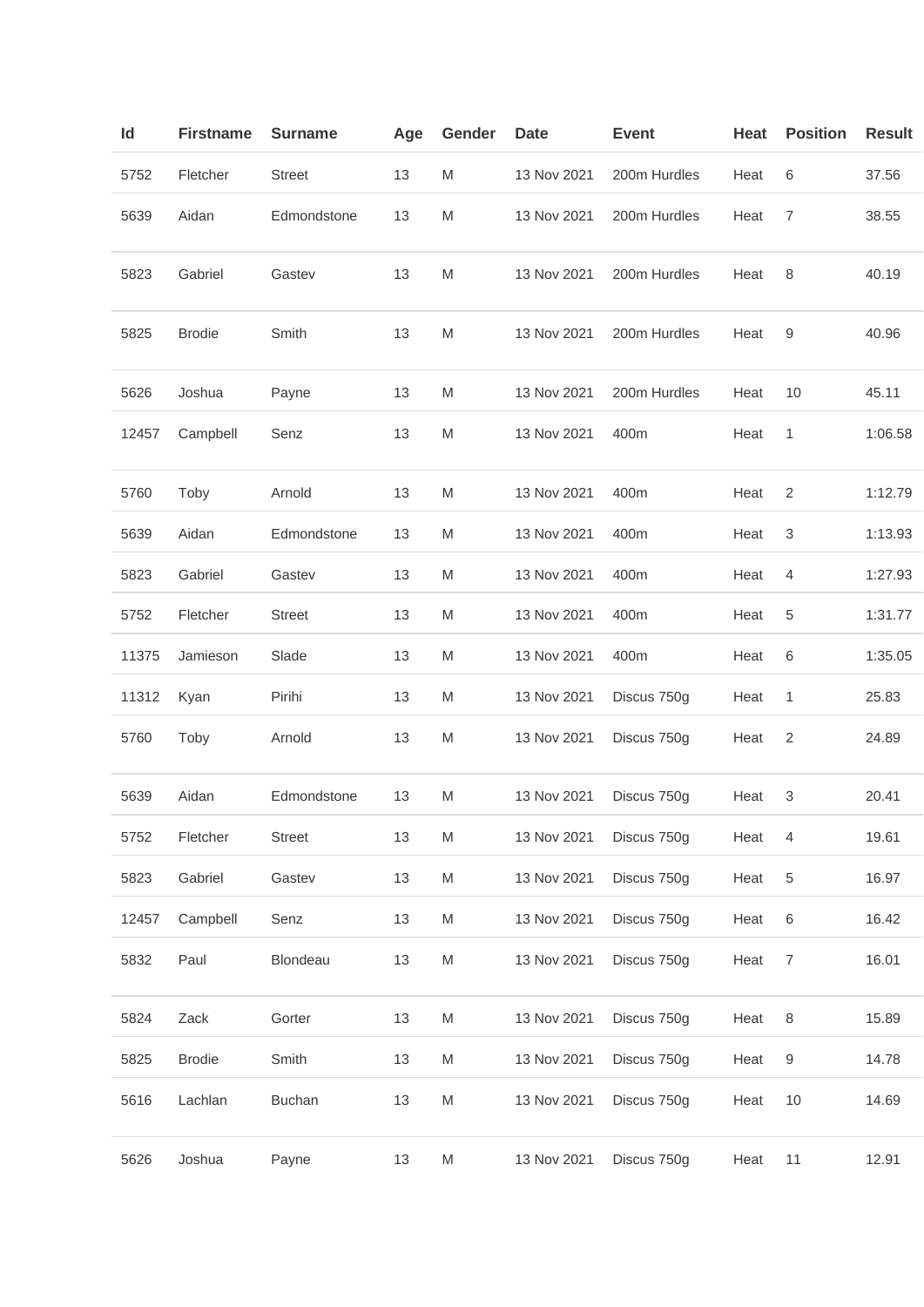| ld    | <b>Firstname</b> | <b>Surname</b>  | Age | Gender    | <b>Date</b> | <b>Event</b>         | Heat | <b>Position</b>          | <b>Result</b> |
|-------|------------------|-----------------|-----|-----------|-------------|----------------------|------|--------------------------|---------------|
| 11375 | Jamieson         | Slade           | 13  | M         | 13 Nov 2021 | Discus 750g          | Heat | 12                       | 9.35          |
| 5832  | Paul             | <b>Blondeau</b> | 13  | M         | 13 Nov 2021 | High Jump<br>Fosbury | Heat | $\mathbf{1}$             | 1.40          |
| 5626  | Joshua           | Payne           | 13  | M         | 13 Nov 2021 | High Jump<br>Fosbury | Heat | $\overline{2}$           | 1.32          |
| 5760  | Toby             | Arnold          | 13  | M         | 13 Nov 2021 | High Jump<br>Fosbury | Heat | 3                        | 1.32          |
| 5824  | Zack             | Gorter          | 13  | M         | 13 Nov 2021 | High Jump<br>Fosbury | Heat | 3                        | 1.32          |
| 5823  | Gabriel          | Gastev          | 13  | M         | 13 Nov 2021 | High Jump<br>Fosbury | Heat | 5                        | 1.25          |
| 12457 | Campbell         | Senz            | 13  | M         | 13 Nov 2021 | High Jump<br>Fosbury | Heat | 6                        | 1.25          |
| 5752  | Fletcher         | <b>Street</b>   | 13  | M         | 13 Nov 2021 | High Jump<br>Fosbury | Heat | $\overline{7}$           | 1.25          |
| 5825  | <b>Brodie</b>    | Smith           | 13  | M         | 13 Nov 2021 | High Jump<br>Fosbury | Heat | 8                        | <b>NA</b>     |
| 5639  | Aidan            | Edmondstone     | 13  | M         | 13 Nov 2021 | High Jump<br>Fosbury | Heat | 8                        | <b>NA</b>     |
| 12457 | Campbell         | Senz            | 13  | M         | 13 Nov 2021 | Long Jump            | Heat | 1                        | 4.79          |
| 5824  | Zack             | Gorter          | 13  | ${\sf M}$ | 13 Nov 2021 | Long Jump            | Heat | $\sqrt{2}$               | 4.61          |
| 5832  | Paul             | Blondeau        | 13  | M         | 13 Nov 2021 | Long Jump            | Heat | $\sqrt{3}$               | 4.56          |
| 5760  | Toby             | Arnold          | 13  | M         | 13 Nov 2021 | Long Jump            | Heat | $\overline{4}$           | 4.39          |
| 5639  | Aidan            | Edmondstone     | 13  | ${\sf M}$ | 13 Nov 2021 | Long Jump            | Heat | 5                        | 4.04          |
| 5752  | Fletcher         | <b>Street</b>   | 13  | M         | 13 Nov 2021 | Long Jump            | Heat | $\,$ 6 $\,$              | 2.37          |
| 5823  | Gabriel          | Gastev          | 13  | ${\sf M}$ | 13 Nov 2021 | Long Jump            | Heat | $\overline{\phantom{a}}$ | $\sf NA$      |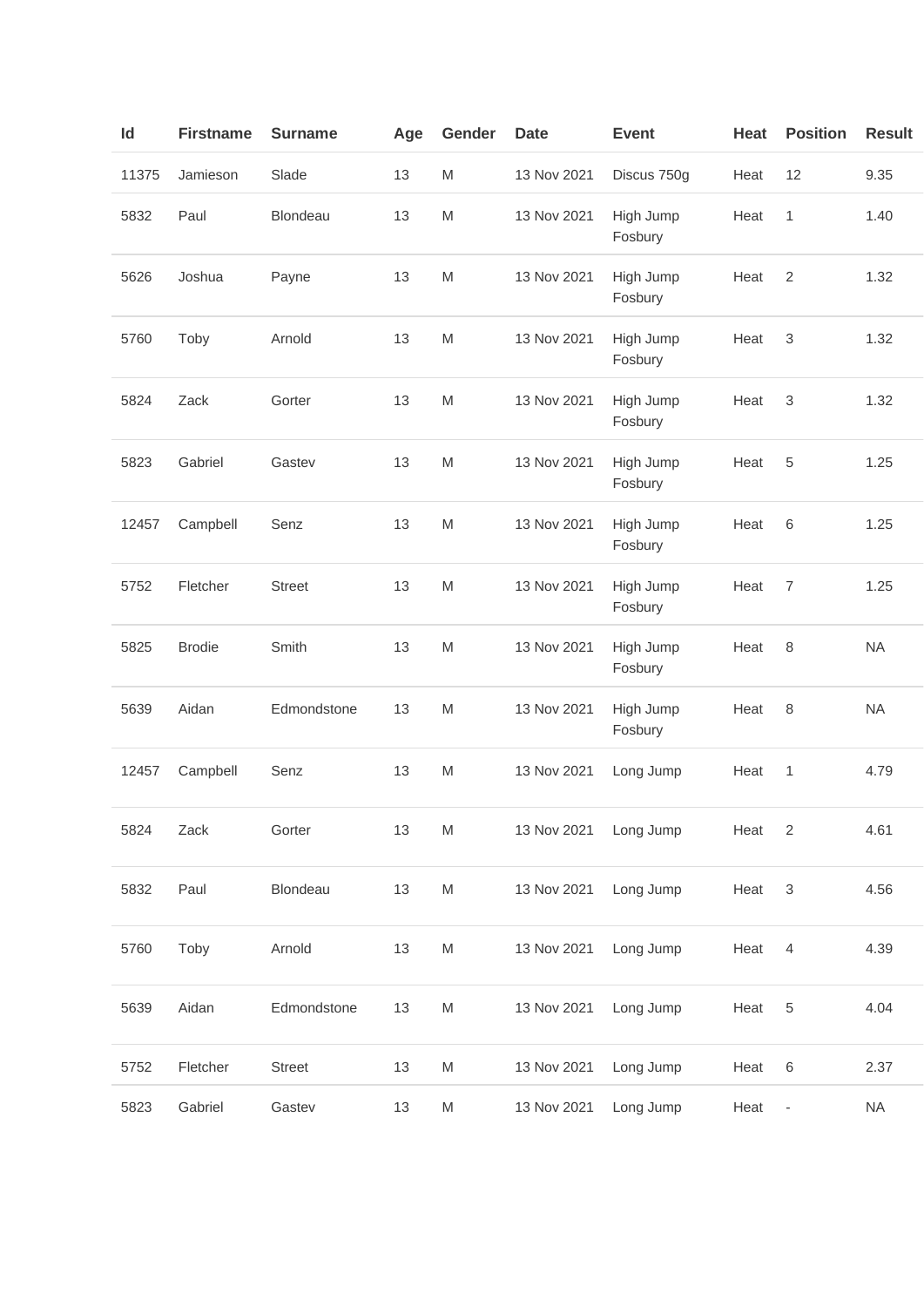| ld    | <b>Firstname</b> | <b>Surname</b>      | Age | Gender                                                                                                     | Date        | <b>Event</b> | Heat | <b>Position</b>           | <b>Result</b> |
|-------|------------------|---------------------|-----|------------------------------------------------------------------------------------------------------------|-------------|--------------|------|---------------------------|---------------|
| 5777  | Flynn            | Aquilina            | 14  | M                                                                                                          | 13 Nov 2021 | 100m         | Heat | $\mathbf{1}$              | 14.50         |
| 7976  | Cody             | Gilbert             | 14  | M                                                                                                          | 13 Nov 2021 | 100m         | Heat | $\overline{2}$            | 14.87         |
| 5693  | Corbin           | Conway-<br>Mortimer | 14  | M                                                                                                          | 13 Nov 2021 | 100m         | Heat | $\ensuremath{\mathsf{3}}$ | 15.05         |
| 5672  | Luke             | Lawrence            | 14  | M                                                                                                          | 13 Nov 2021 | 100m         | Heat | 4                         | 15.72         |
| 5675  | Dylan            | Johnston            | 14  | M                                                                                                          | 13 Nov 2021 | 100m         | Heat | 5                         | 15.86         |
| 11313 | Cameron          | Findlay             | 14  | M                                                                                                          | 13 Nov 2021 | 100m         | Heat | 5                         | 15.86         |
| 5690  | Albert           | Turner              | 14  | M                                                                                                          | 13 Nov 2021 | 100m         | Heat | $\overline{7}$            | 17.00         |
| 8216  | Aloisio          | lomano              | 14  | M                                                                                                          | 13 Nov 2021 | 100m         | Heat | 8                         | 18.86         |
| 5805  | <b>Blake</b>     | Vos                 | 14  | M                                                                                                          | 13 Nov 2021 | 100m         | Heat | 9                         | 21.01         |
| 5690  | Albert           | Turner              | 14  | M                                                                                                          | 13 Nov 2021 | 1500m        | Heat | 1                         | 5:18.30       |
| 7976  | Cody             | Gilbert             | 14  | M                                                                                                          | 13 Nov 2021 | 1500m        | Heat | $\sqrt{2}$                | 5:44.49       |
| 5777  | Flynn            | Aquilina            | 14  | M                                                                                                          | 13 Nov 2021 | 1500m        | Heat | 3                         | 5:57.08       |
| 11313 | Cameron          | Findlay             | 14  | $\mathsf{M}% _{T}=\mathsf{M}_{T}\!\left( a,b\right) ,\ \mathsf{M}_{T}=\mathsf{M}_{T}\!\left( a,b\right) ,$ | 13 Nov 2021 | 1500m        | Heat | $\overline{4}$            | 6:14.07       |
| 5672  | Luke             | Lawrence            | 14  | M                                                                                                          | 13 Nov 2021 | 1500m        | Heat | 5                         | 6:39.61       |
| 5693  | Corbin           | Conway-<br>Mortimer | 14  | M                                                                                                          | 13 Nov 2021 | 1500m        | Heat | 6                         | 6:55.36       |
| 5675  | Dylan            | Johnston            | 14  | $\mathsf{M}% _{T}=\mathsf{M}_{T}\!\left( a,b\right) ,\ \mathsf{M}_{T}=\mathsf{M}_{T}\!\left( a,b\right) ,$ | 13 Nov 2021 | 1500m        | Heat | $\overline{7}$            | 7:56.98       |
| 5805  | <b>Blake</b>     | Vos                 | 14  | $\mathsf{M}% _{T}=\mathsf{M}_{T}\!\left( a,b\right) ,\ \mathsf{M}_{T}=\mathsf{M}_{T}\!\left( a,b\right) ,$ | 13 Nov 2021 | 1500m        | Heat | 8                         | 8:16.08       |
| 5777  | Flynn            | Aquilina            | 14  | M                                                                                                          | 13 Nov 2021 | 200m Hurdles | Heat | 1                         | 35.35         |
| 11313 | Cameron          | Findlay             | 14  | M                                                                                                          | 13 Nov 2021 | 200m Hurdles | Heat | $\overline{2}$            | 36.33         |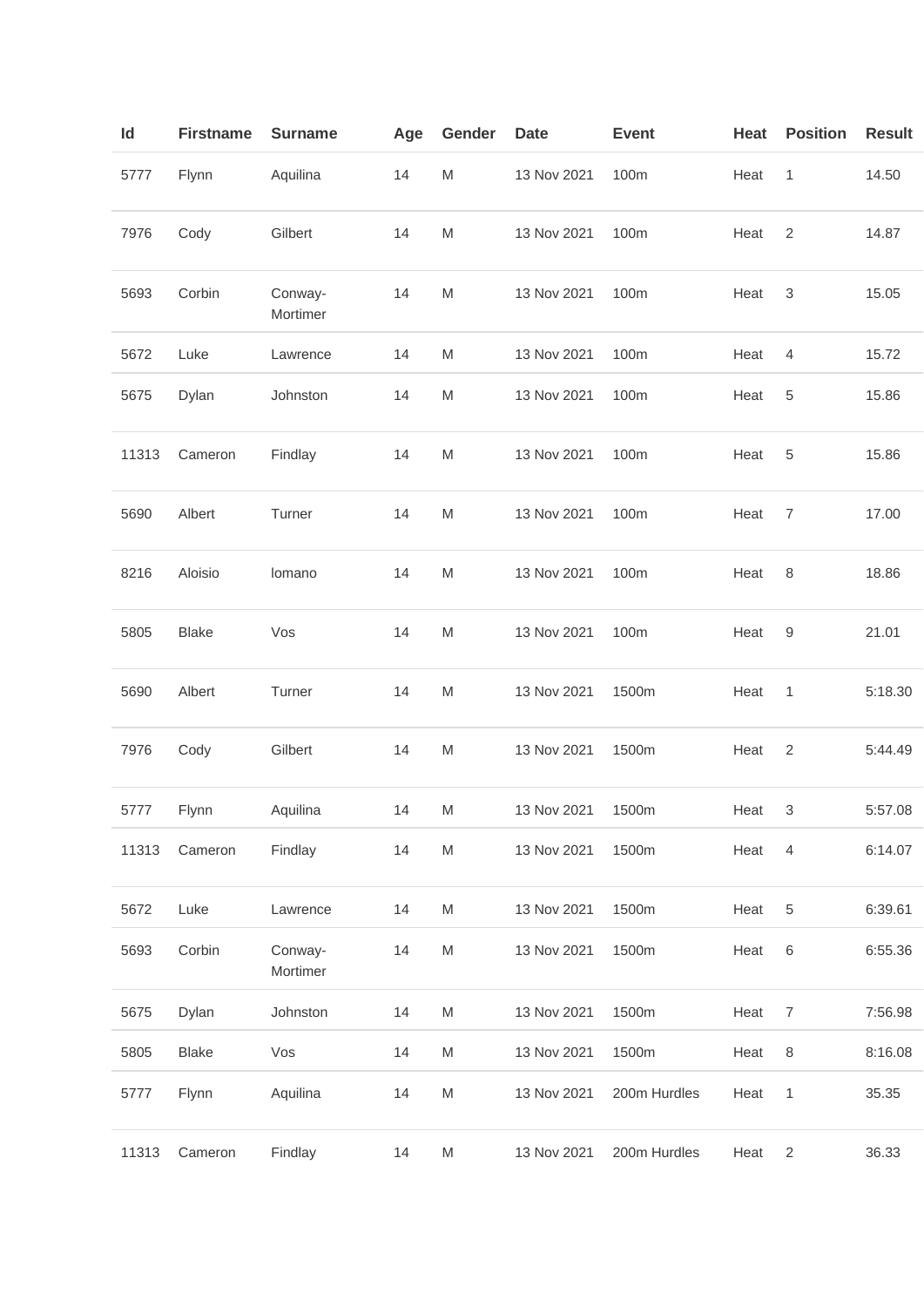| ld    | <b>Firstname</b> | <b>Surname</b>      | Age | Gender                                                                                                     | <b>Date</b> | <b>Event</b>         | Heat | <b>Position</b> | <b>Result</b> |
|-------|------------------|---------------------|-----|------------------------------------------------------------------------------------------------------------|-------------|----------------------|------|-----------------|---------------|
| 5672  | Luke             | Lawrence            | 14  | M                                                                                                          | 13 Nov 2021 | 200m Hurdles         | Heat | 3               | 37.76         |
| 5675  | Dylan            | Johnston            | 14  | M                                                                                                          | 13 Nov 2021 | 200m Hurdles         | Heat | $\overline{4}$  | 40.65         |
| 5690  | Albert           | Turner              | 14  | M                                                                                                          | 13 Nov 2021 | 200m Hurdles         | Heat | 5               | 42.13         |
| 5690  | Albert           | Turner              | 14  | M                                                                                                          | 13 Nov 2021 | 400m                 | Heat | 1               | 1:14.58       |
| 5777  | Flynn            | Aquilina            | 14  | M                                                                                                          | 13 Nov 2021 | 400m                 | Heat | 2               | 1:20.63       |
| 11313 | Cameron          | Findlay             | 14  | M                                                                                                          | 13 Nov 2021 | 400m                 | Heat | 3               | 1:20.92       |
| 5672  | Luke             | Lawrence            | 14  | M                                                                                                          | 13 Nov 2021 | 400m                 | Heat | 4               | 1:32.92       |
| 5675  | Dylan            | Johnston            | 14  | M                                                                                                          | 13 Nov 2021 | 400m                 | Heat | 5               | 1:36.47       |
| 5805  | <b>Blake</b>     | Vos                 | 14  | $\mathsf{M}% _{T}=\mathsf{M}_{T}\!\left( a,b\right) ,\ \mathsf{M}_{T}=\mathsf{M}_{T}\!\left( a,b\right) ,$ | 13 Nov 2021 | 400m                 | Heat | 6               | 1:52.28       |
| 5672  | Luke             | Lawrence            | 14  | M                                                                                                          | 13 Nov 2021 | Discus 1kg           | Heat | 1               | 18.40         |
| 5777  | Flynn            | Aquilina            | 14  | M                                                                                                          | 13 Nov 2021 | Discus 1kg           | Heat | 2               | 18.33         |
| 5693  | Corbin           | Conway-<br>Mortimer | 14  | M                                                                                                          | 13 Nov 2021 | Discus 1kg           | Heat | 3               | 18.04         |
| 5675  | Dylan            | Johnston            | 14  | M                                                                                                          | 13 Nov 2021 | Discus 1kg           | Heat | 4               | 17.67         |
| 8216  | Aloisio          | Iomano              | 14  | M                                                                                                          | 13 Nov 2021 | Discus 1kg           | Heat | 5               | 13.72         |
| 11313 | Cameron          | Findlay             | 14  | M                                                                                                          | 13 Nov 2021 | Discus 1kg           | Heat | $6\phantom{1}6$ | 13.43         |
| 5690  | Albert           | Turner              | 14  | M                                                                                                          | 13 Nov 2021 | Discus 1kg           | Heat | $\overline{7}$  | 9.49          |
| 5805  | <b>Blake</b>     | Vos                 | 14  | $\mathsf{M}% _{T}=\mathsf{M}_{T}\!\left( a,b\right) ,\ \mathsf{M}_{T}=\mathsf{M}_{T}\!\left( a,b\right) ,$ | 13 Nov 2021 | Discus 1kg           | Heat | $\,8\,$         | 8.13          |
| 5777  | Flynn            | Aquilina            | 14  | M                                                                                                          | 13 Nov 2021 | High Jump<br>Fosbury | Heat | 1               | 1.41          |
| 5693  | Corbin           | Conway-<br>Mortimer | 14  | M                                                                                                          | 13 Nov 2021 | High Jump<br>Fosbury | Heat | 2               | 1.25          |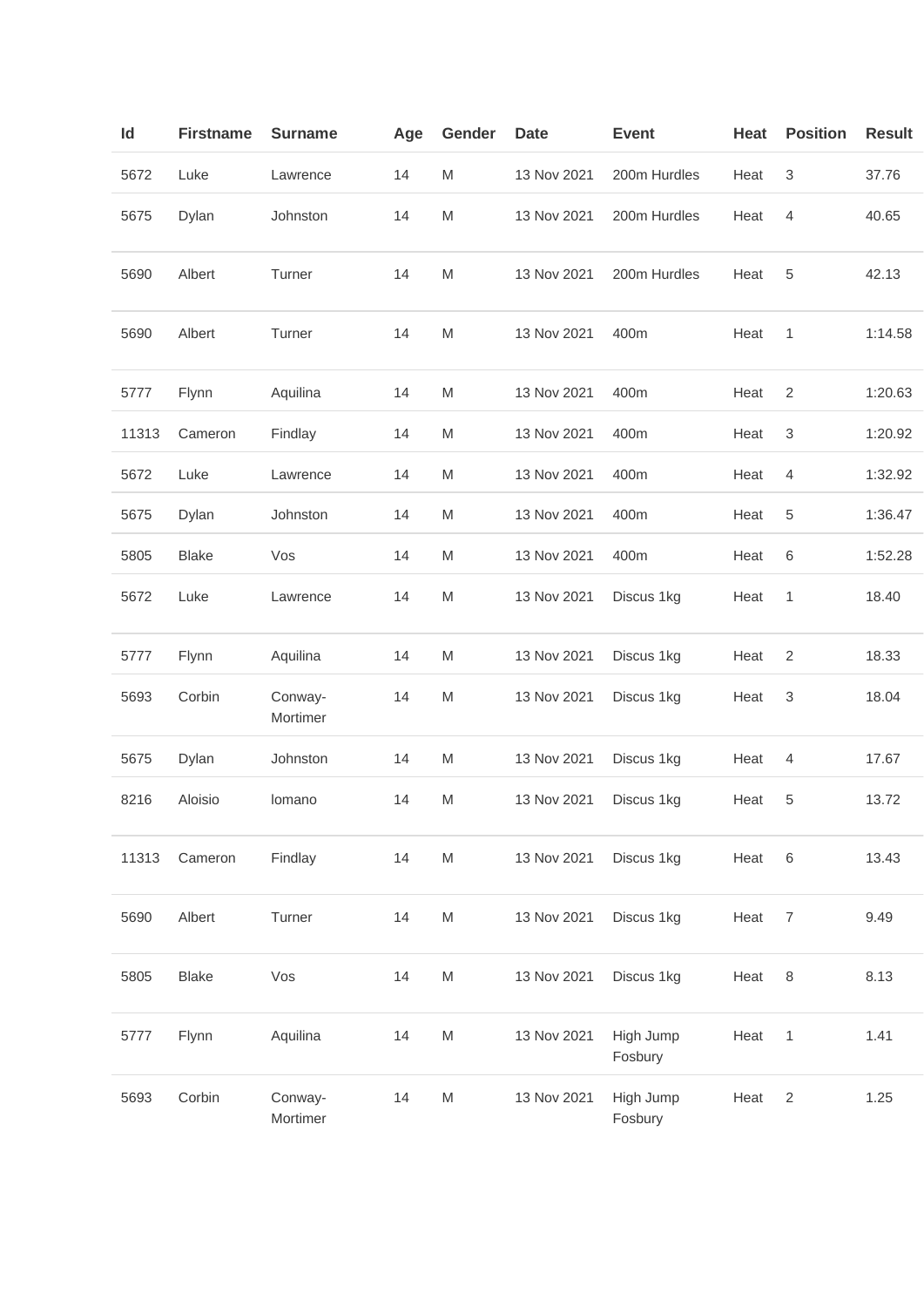| Id    | <b>Firstname</b> | <b>Surname</b>      | Age | Gender                                                                                                     | <b>Date</b>      | <b>Event</b>         | Heat | <b>Position</b> | <b>Result</b> |
|-------|------------------|---------------------|-----|------------------------------------------------------------------------------------------------------------|------------------|----------------------|------|-----------------|---------------|
| 11313 | Cameron          | Findlay             | 14  | $\mathsf{M}% _{T}=\mathsf{M}_{T}\!\left( a,b\right) ,\ \mathsf{M}_{T}=\mathsf{M}_{T}\!\left( a,b\right) ,$ | 13 Nov 2021      | High Jump<br>Fosbury | Heat | 3               | 1.25          |
| 5675  | Dylan            | Johnston            | 14  | $\mathsf{M}% _{T}=\mathsf{M}_{T}\!\left( a,b\right) ,\ \mathsf{M}_{T}=\mathsf{M}_{T}\!\left( a,b\right) ,$ | 13 Nov 2021      | High Jump<br>Fosbury | Heat | $\overline{4}$  | 1.20          |
| 5777  | Flynn            | Aquilina            | 14  | $\mathsf{M}% _{T}=\mathsf{M}_{T}\!\left( a,b\right) ,\ \mathsf{M}_{T}=\mathsf{M}_{T}\!\left( a,b\right) ,$ | 13 Nov 2021      | Long Jump            | Heat | 1               | 4.64          |
| 7976  | Cody             | Gilbert             | 14  | M                                                                                                          | 13 Nov 2021      | Long Jump            | Heat | $\sqrt{2}$      | 4.29          |
| 5693  | Corbin           | Conway-<br>Mortimer | 14  | M                                                                                                          | 13 Nov 2021      | Long Jump            | Heat | 3               | 4.03          |
| 5672  | Luke             | Lawrence            | 14  | M                                                                                                          | 13 Nov 2021      | Long Jump            | Heat | $\overline{4}$  | 4.01          |
| 11313 | Cameron          | Findlay             | 14  | M                                                                                                          | 13 Nov 2021      | Long Jump            | Heat | 5               | 3.92          |
| 5675  | Dylan            | Johnston            | 14  | M                                                                                                          | 13 Nov 2021      | Long Jump            | Heat | 6               | 3.71          |
| 5690  | Albert           | Turner              | 14  | M                                                                                                          | 13 Nov 2021      | Long Jump            | Heat | 7               | 3.18          |
| 8216  | Aloisio          | lomano              | 14  | M                                                                                                          | 13 Nov 2021      | Long Jump            | Heat | 8               | 2.76          |
| 5805  | <b>Blake</b>     | Vos                 | 14  | $\mathsf{M}% _{T}=\mathsf{M}_{T}\!\left( a,b\right) ,\ \mathsf{M}_{T}=\mathsf{M}_{T}\!\left( a,b\right) ,$ | 13 Nov 2021      | Long Jump            | Heat | 9               | 2.36          |
| 5623  | Logan            | Rowley              | 15  | M                                                                                                          | 13 Nov 2021      | 100m                 | Heat | 1               | 12.34         |
|       | 11385 Campbell   | Boyd                | 15  | M                                                                                                          | 13 Nov 2021 100m |                      | Heat | $\overline{2}$  | 14.08         |
| 5623  | Logan            | Rowley              | 15  | ${\sf M}$                                                                                                  | 13 Nov 2021      | 1500m                | Heat | $\mathbf{1}$    | 5:43.26       |
| 11385 | Campbell         | Boyd                | 15  | M                                                                                                          | 13 Nov 2021      | 1500m                | Heat | $\sqrt{2}$      | 6:34.34       |
| 11385 | Campbell         | Boyd                | 15  | ${\sf M}$                                                                                                  | 13 Nov 2021      | 300m Hurdles         | Heat | $\mathbf{1}$    | 1:16.85       |
| 11385 | Campbell         | Boyd                | 15  | ${\sf M}$                                                                                                  | 13 Nov 2021      | 400m                 | Heat | 1               | 1:12.75       |
| 5815  | <b>Brock</b>     | Ahearn              | 15  | $\mathsf{M}% _{T}=\mathsf{M}_{T}\!\left( a,b\right) ,\ \mathsf{M}_{T}=\mathsf{M}_{T}\!\left( a,b\right) ,$ | 13 Nov 2021      | Discus 1kg           | Heat | $\mathbf{1}$    | 26.68         |
| 11385 | Campbell         | Boyd                | 15  | $\mathsf{M}% _{T}=\mathsf{M}_{T}\!\left( a,b\right) ,\ \mathsf{M}_{T}=\mathsf{M}_{T}\!\left( a,b\right) ,$ | 13 Nov 2021      | Discus 1kg           | Heat | 2               | 16.70         |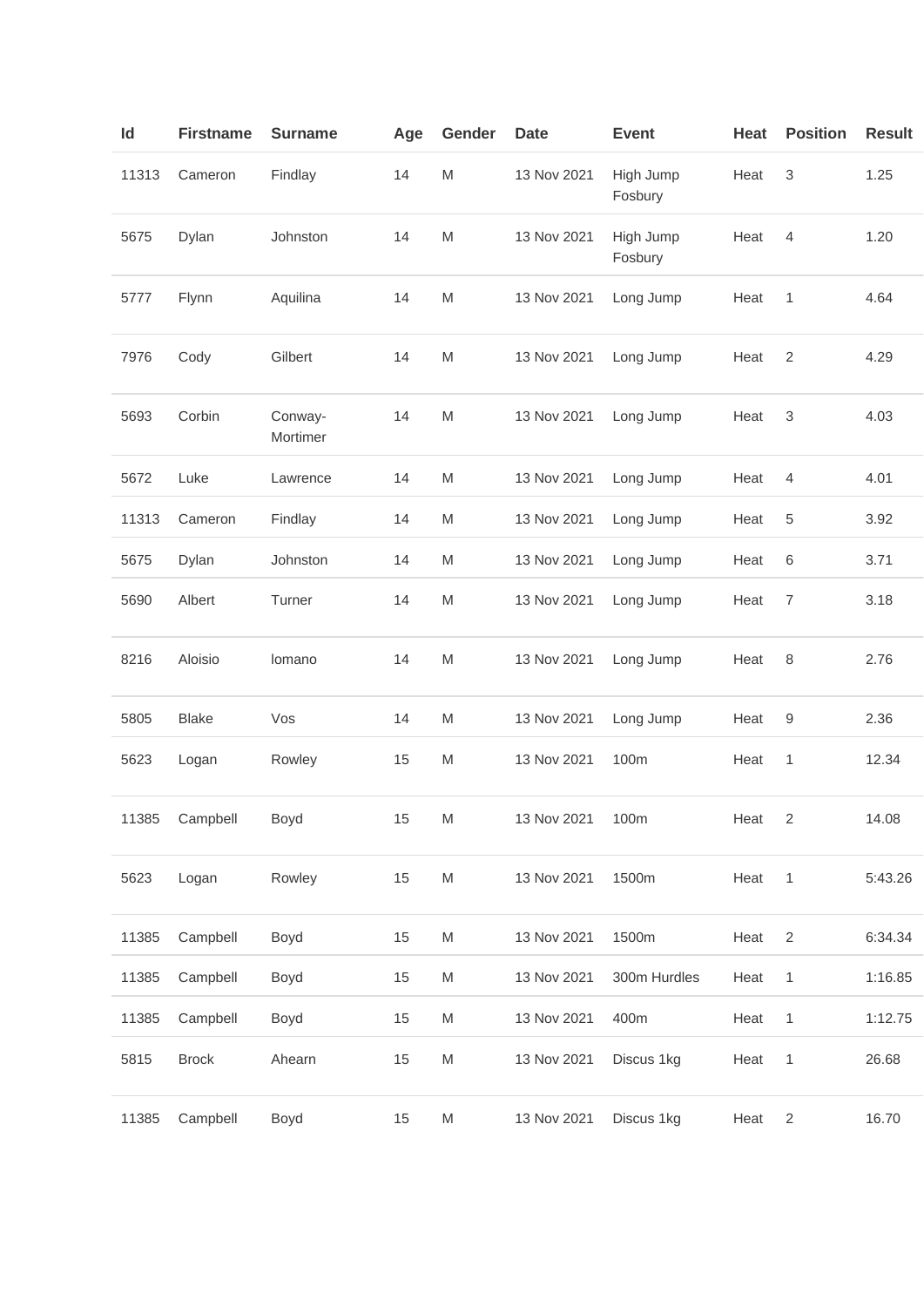| Id    | <b>Firstname</b> | <b>Surname</b> | Age | Gender                                                                                                     | <b>Date</b> | <b>Event</b>         | Heat | <b>Position</b>           | <b>Result</b> |
|-------|------------------|----------------|-----|------------------------------------------------------------------------------------------------------------|-------------|----------------------|------|---------------------------|---------------|
| 5815  | <b>Brock</b>     | Ahearn         | 15  | M                                                                                                          | 13 Nov 2021 | High Jump<br>Fosbury | Heat | $\mathbf{1}$              | 1.55          |
| 11385 | Campbell         | Boyd           | 15  | M                                                                                                          | 13 Nov 2021 | High Jump<br>Fosbury | Heat | $\overline{2}$            | 1.35          |
| 5623  | Logan            | Rowley         | 15  | M                                                                                                          | 13 Nov 2021 | Long Jump            | Heat | $\mathbf{1}$              | 5.53          |
| 5815  | <b>Brock</b>     | Ahearn         | 15  | M                                                                                                          | 13 Nov 2021 | Long Jump            | Heat | $\overline{2}$            | 4.33          |
| 11385 | Campbell         | Boyd           | 15  | M                                                                                                          | 13 Nov 2021 | Long Jump            | Heat | $\sqrt{3}$                | 4.25          |
| 5840  | <b>Bailey</b>    | Johnston       | 16  | M                                                                                                          | 13 Nov 2021 | 100m                 | Heat | $\mathbf{1}$              | 12.92         |
| 7979  | Jesse            | Gilbert        | 16  | M                                                                                                          | 13 Nov 2021 | 100m                 | Heat | 2                         | 13.74         |
| 5666  | Eric             | aspeling       | 16  | M                                                                                                          | 13 Nov 2021 | 100m                 | Heat | $\ensuremath{\mathsf{3}}$ | 14.53         |
| 5666  | Eric             | aspeling       | 16  | M                                                                                                          | 13 Nov 2021 | 1500m                | Heat | $\mathbf{1}$              | 5:18.06       |
| 5840  | <b>Bailey</b>    | Johnston       | 16  | M                                                                                                          | 13 Nov 2021 | 1500m                | Heat | $\overline{2}$            | 6:13.58       |
| 7979  | Jesse            | Gilbert        | 16  | M                                                                                                          | 13 Nov 2021 | 1500m                | Heat | $\ensuremath{\mathsf{3}}$ | 6:26.00       |
| 5840  | <b>Bailey</b>    | Johnston       | 16  | M                                                                                                          | 13 Nov 2021 | 300m Hurdles         | Heat | $\mathbf{1}$              | 1:04.12       |
| 5666  | Eric             | aspeling       | 16  | M                                                                                                          | 13 Nov 2021 | 300m Hurdles         | Heat | 2                         | 1:10.51       |
| 5840  | <b>Bailey</b>    | Johnston       | 16  | M                                                                                                          | 13 Nov 2021 | 400m                 | Heat | $\mathbf{1}$              | 1:00.40       |
| 5666  | Eric             | aspeling       | 16  | M                                                                                                          | 13 Nov 2021 | 400m                 | Heat | $\overline{2}$            | 1:09.50       |
| 5840  | <b>Bailey</b>    | Johnston       | 16  | $\mathsf{M}% _{T}=\mathsf{M}_{T}\!\left( a,b\right) ,\ \mathsf{M}_{T}=\mathsf{M}_{T}\!\left( a,b\right) ,$ | 13 Nov 2021 | Discus 1kg           | Heat | $\overline{1}$            | 24.60         |
| 5666  | Eric             | aspeling       | 16  | M                                                                                                          | 13 Nov 2021 | Discus 1kg           | Heat | $\overline{2}$            | 18.63         |
| 5666  | Eric             | aspeling       | 16  | M                                                                                                          | 13 Nov 2021 | High Jump<br>Fosbury | Heat | $\mathbf{1}$              | 1.45          |
| 5840  | <b>Bailey</b>    | Johnston       | 16  | M                                                                                                          | 13 Nov 2021 | High Jump<br>Fosbury | Heat | $\overline{2}$            | 1.40          |